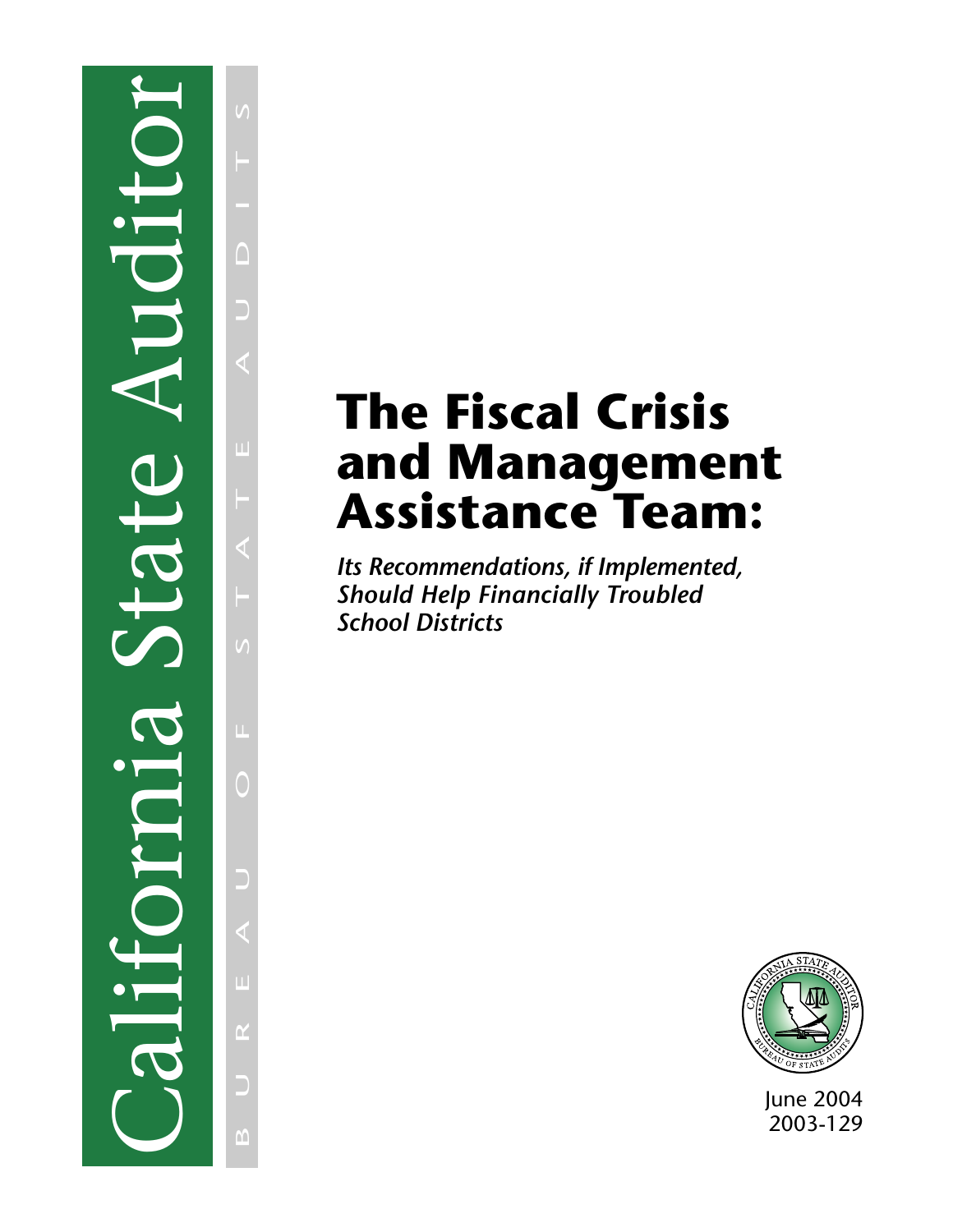The first five copies of each California State Auditor report are free. Additional copies are \$3 each, payable by check or money order. You can obtain reports by contacting the Bureau of State Audits at the following address:

> **California State Auditor Bureau of State Audits 555 Capitol Mall, Suite 300 Sacramento, California 95814 (916) 445-0255 or TTY (916) 445-0033**

> > OR

# **This report is also available on the World Wide Web http://www.bsa.ca.gov/bsa/**

The California State Auditor is pleased to announce the availability of an on-line subscription service. For information on how to subscribe, please contact the Information Technology Unit at (916) 445-0255, ext. 456, or visit our Web site at www.bsa.ca.gov/bsa

## **Alternate format reports available upon request.**

Permission is granted to reproduce reports.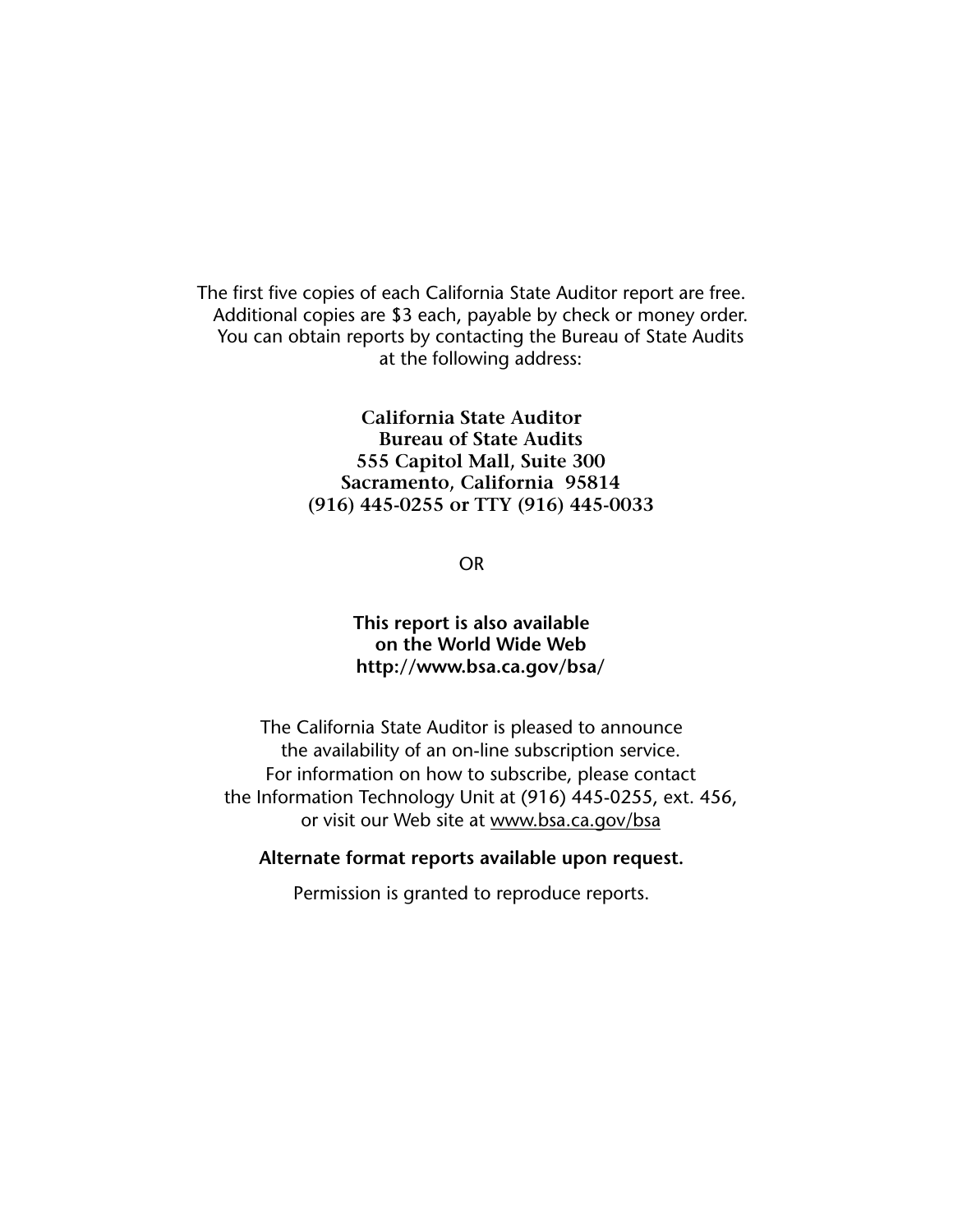

# **CALIFORNIA STATE AUDITOR**

**ELAINE M. HOWLE STATE AUDITOR** 

## **STEVEN M. HENDRICKSON** CHIEF DEPUTY STATE AUDITOR

June 16, 2004

2003-129

The Governor of California President pro Tempore of the Senate Speaker of the Assembly **State Capitol** Sacramento, California 95814

Dear Governor and Legislative Leaders:

As requested by the Joint Legislative Audit Committee, the Bureau of State Audits presents its audit report concerning the effectiveness of the Fiscal Crisis and Management Assistance Team (FCMAT).

This report concludes that FCMAT's recommendations, if implemented, should help financially troubled school districts improve their financial conditions. Although all of the school districts we reviewed appeared to have implemented or partially implemented some of the recommendations we selected to review, many of them continue to experience financial problems. Full recovery can take several years, depending on the nature and severity of a district's problems. Since its formation, FCMAT's scope of responsibilities has significantly expanded, primarily as a result of legislation, to include comprehensive reviews and periodic progress reports of specific school districts that received state emergency loans, and projects such as the California School Information Services system, which is an electronic statewide system that facilitates the exchange of student information. FCMAT's studies cost an average of \$3.1 million annually for fiscal years 2000–01 through 2002–03, including \$2.1 million per year for management assistance studies and \$1 million per year for comprehensive reviews as mandated by legislation. Its billing rate of \$400 per person per day spent working on site at school districts and county education offices is on the low end of what FCMAT pays its consultants, which is consistent with FCMAT's understanding that the Legislature intended it to assist financially troubled school districts to avert a financial crisis, such as bankruptcy. Finally, FCMAT's administrative costs appear reasonable and although FCMAT is not subject to competitive bidding rules, it uses a fair process for selecting consultants for its large comprehensive reviews of school districts.

Respectfully submitted,

Iaine M. Howle

**ELAINE M HOWLE State Auditor**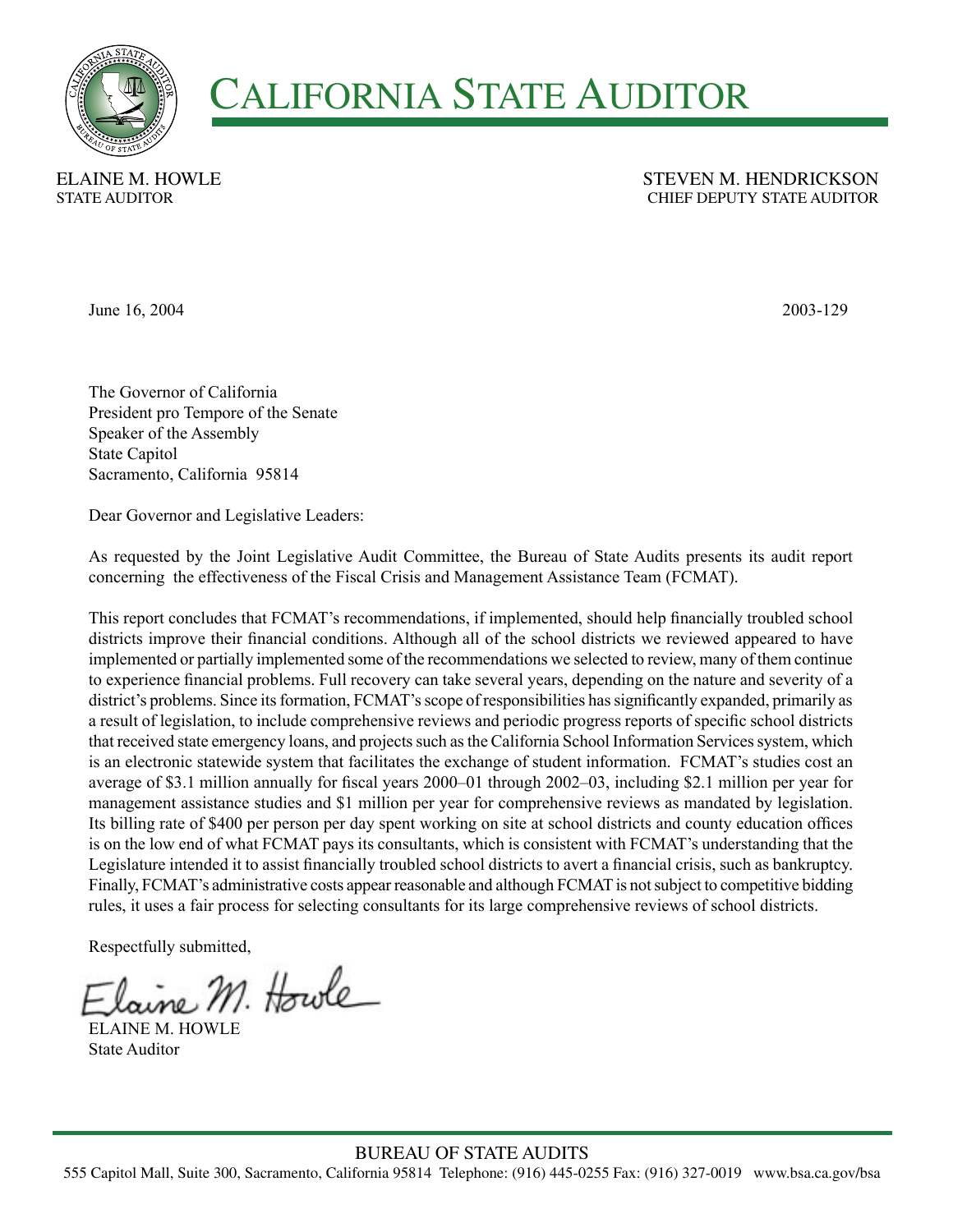# **CONTENTS**

| Summary                                                                                                   |    |
|-----------------------------------------------------------------------------------------------------------|----|
| <b>Introduction</b>                                                                                       | 5  |
| <b>Audit Results</b>                                                                                      |    |
| The Fiscal Crisis and Management Assistance Team<br>Provides Valuable Advice to Troubled School Districts | 19 |
| FCMAT's Consultant Selection Process Is Fair, but<br>Improvements Can Be Made                             | 31 |
| FCMAT Has Good Reasons to Keep Its Billing Rate<br><b>Artificially Low</b>                                | 33 |
| FCMAT's Administrative Costs Appear Reasonable                                                            | 34 |
| Recommendations                                                                                           | 37 |
| <b>Response to the Audit</b>                                                                              |    |
| Kern County Superintendent of Schools                                                                     | 39 |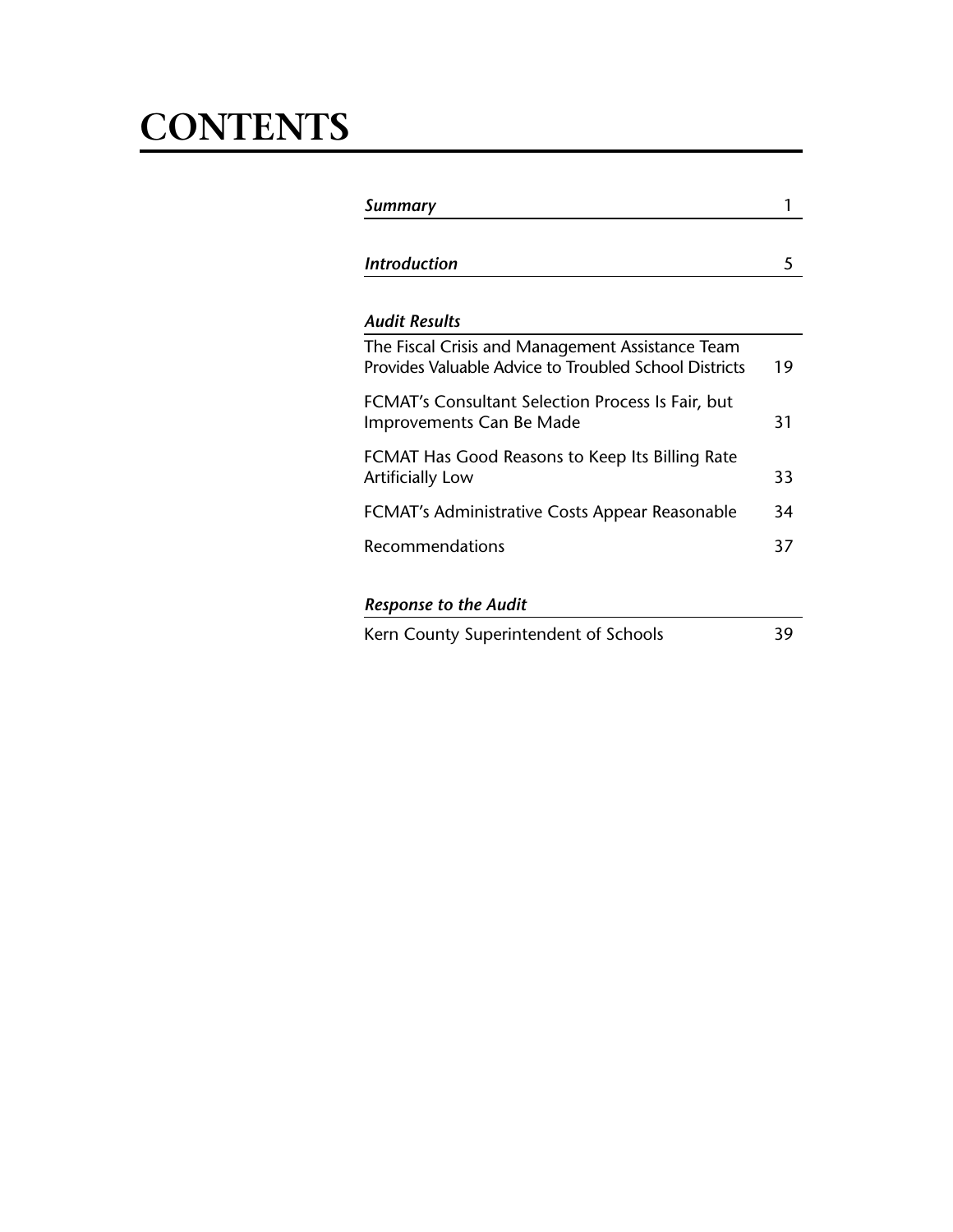# <span id="page-4-0"></span>**SUMMARY**

#### *Audit Highlights . . .*

*Our review of the Fiscal Crisis and Management Assistance Team (FCMAT) disclosed:* 

- þ *FCMAT's reports include recommendations that are valuable and should help improve the financial health of school districts.*
- þ *Most of the school districts we reviewed have implemented or partially implemented many of FCMAT's recommendations.*
- þ *Fiscal recovery of a school district can take several years depending on the nature and severity of its problems.*
- þ *Since its formation, FCMAT's responsibilities have expanded, primarily as a result of legislation.*
- þ *FCMAT's process for selecting consultants to work on its large comprehensive reviews is fair, but FCMAT can improve by sending application packets to a larger group of consultants.*
- þ *FCMAT's governing board has good reasons to keep the rate FCMAT bills school districts low.*
- þ *The percentage of FCMAT's administrative and overhead costs seems reasonable.*

# **RESULTS IN BRIEF**

The Fiscal Crisis and Management Assistance Team<br>(FCMAT) provides fiscal and management assistance<br>services to county offices of education (county office<br>and school districts. The Logislature authorized the creation (FCMAT) provides fiscal and management assistance services to county offices of education (county offices) and school districts. The Legislature authorized the creation of FCMAT in 1991 when it passed Assembly Bill 1200 (Chapter 1213, Statutes of 1991). This law provided county offices with tools to oversee the fiscal health of the school districts under their purview. One of these tools was the ability to request FCMAT's assistance at troubled school districts.

Since FCMAT's inception, it has completed 369 school district studies and other services, including acting as a fiscal adviser to school districts and county offices and assisting the State Superintendent of Public Instruction. Although helping California's local educational agencies fulfill their financial and management responsibilities continues to be FCMAT's main purpose, its responsibilities have grown over the years, almost exclusively as the result of other legislation, to include preparing comprehensive assessments and recovery plans for four of the six school districts that received emergency loans from the State, facilitating fiscal training for county offices and school districts, and developing and maintaining two separate statewide information systems.

Our review of FCMAT's involvement at 10 school districts revealed that FCMAT provides findings and recommendations that are valuable and should help improve the financial health of school districts. All of the school districts we reviewed appeared to have implemented or partially implemented some of the recommendations we selected to review, although due to various factors, including the severity and nature of their problems, several of them continue to experience financial difficulties. Because FCMAT's recommendations are standardsbased, they have resulted in improved practices, which can lead to improved overall fiscal health for the school districts that implemented them. However, FCMAT's recommendations can be effective only if school districts take action on them. School districts are not required to implement FCMAT's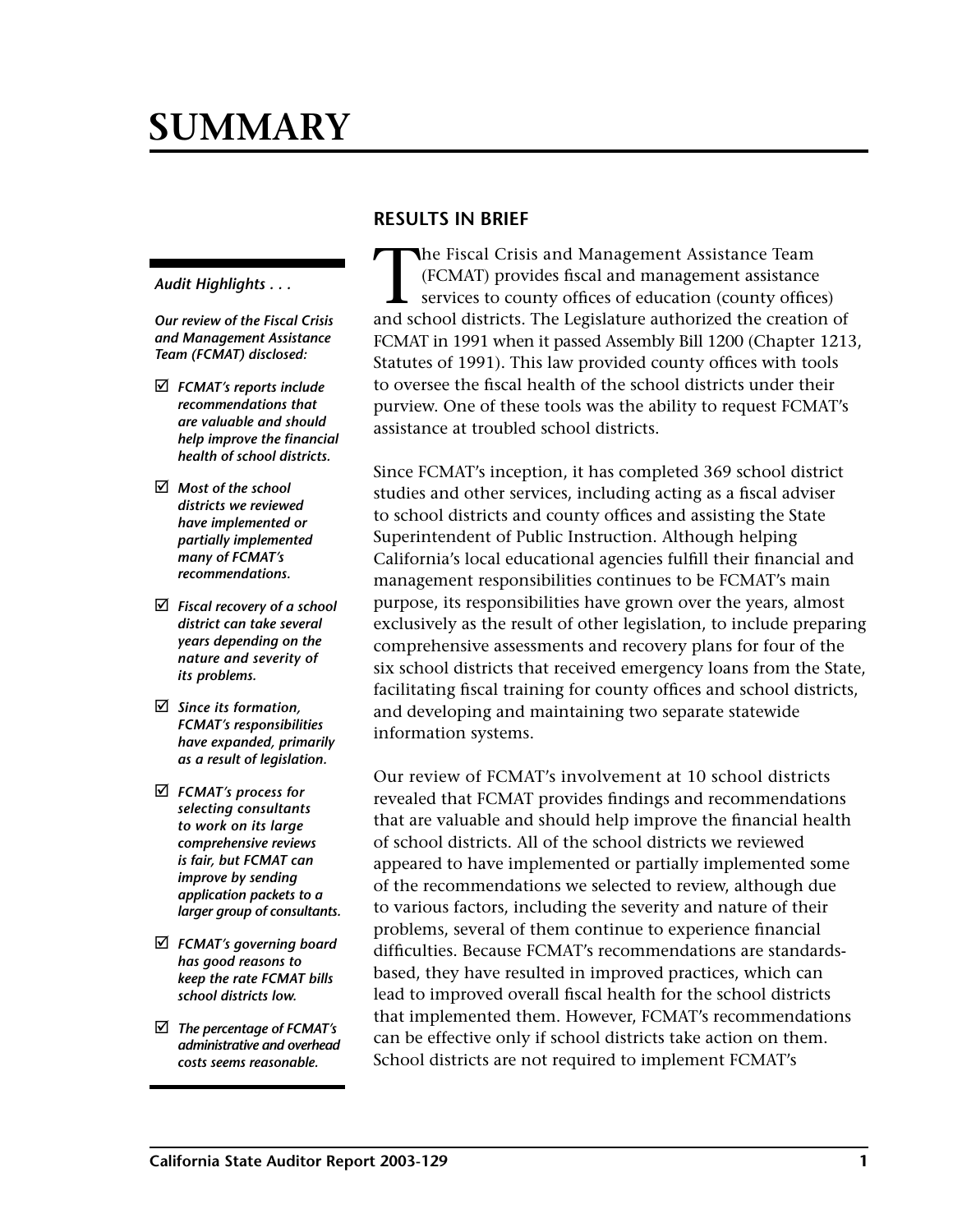recommendations and, except for those districts that received emergency loans, FCMAT is not required to report the progress the districts make in implementing its recommendations.

Additionally, staff at some of the school districts believe that having FCMAT as an independent, external consultant added credibility to the problems they faced and the solutions they proposed to their communities and governing boards. This credibility helped the districts make difficult but necessary decisions, such as reducing spending for transportation and special education programs.

FCMAT has a list of nearly 70 consultants it can use on any given request for management assistance services to school districts. Although it is not subject to state contracting laws, which would require it to use a competitive bid process to select its consultants, FCMAT requests bids when contracting for consultant services for its bigger comprehensive studies, such as for the Compton Unified School District and Oakland Unified School District. Generally, FCMAT's contracting process appears fair, although it could invite more consultants to bid on these jobs, providing it with a broader group of experts from which to choose.

To offset some of the costs of performing management assistance studies, the Legislature authorized FCMAT to charge school districts that are not declared as fiscal emergencies a daily rate for these services. Currently, FCMAT's governing board has approved a \$400 rate per team member for every day that FCMAT or its consultants are on site at the districts. This rate is on the low end of what FCMAT pays its consultants for these services, but it appears reasonable given FCMAT's understanding that the Legislature intended FCMAT to assist financially troubled school districts to head off financial crises, such as bankruptcy, thereby avoiding the need for emergency loans from the State. FCMAT generally does not bill school districts that have received state emergency loans or that FCMAT's board has designated as being in a fiscal emergency for its services. Rather, the State pays FCMAT's costs in such cases, either through FCMAT's annual appropriation for management assistance studies or through separate appropriations specific to particular school districts.

For the three fiscal years 2000–01 through 2002–03, FCMAT's studies cost an average of \$3.1 million annually, including \$2.1 million per year for management assistance studies and an average of \$1 million during each of the three fiscal years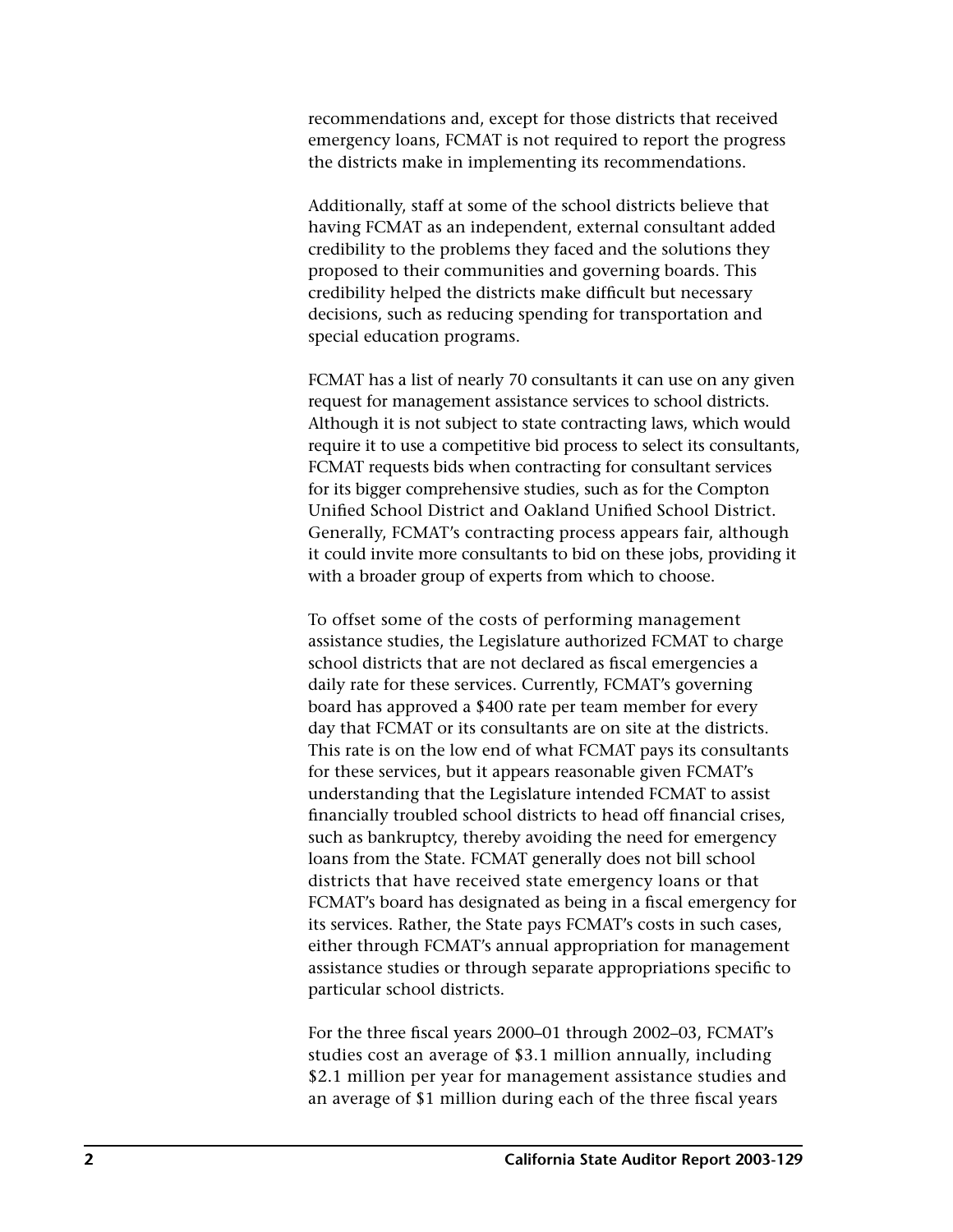for comprehensive studies of school districts as mandated by legislation. Of the \$2.1 million, it billed approximately \$632,000, or 31 percent of its average costs per year, to the school districts that received the services. Also during this period, FCMAT spent, on average, \$419,000 per year, or 13.5 percent of the \$3.1 million, on administrative costs, including costs for office space, utilities, office supplies and equipment, and other costs not directly associated with its studies.

We noted that the administrative costs do not include the portion of two managers' salaries that is related to administrative duties, such as approving staff time sheets and attending FCMAT's board meetings. However, it is not likely that including the portion of their salaries associated with performing those tasks would cause FCMAT's total administrative costs to exceed a reasonable proportion of the total costs. Further, given the small size of FCMAT, it is reasonable that its administrative costs, most of which would remain the same regardless of the number of studies it performs, represent a higher proportion of its total costs when compared to larger organizations because FCMAT cannot benefit from the economies of scale that large organizations enjoy.

Finally, according to its bylaws, the FCMAT governing board provides policy direction and broad operational guidance to the Kern County Superintendent of Schools (Kern superintendent's office), which houses and administers FCMAT. The FCMAT governing board meets quarterly to discuss topics including FCMAT's reports, to prioritize requests for FCMAT's assistance, and to oversee its projects.

As one of several divisions of the Kern superintendent's office, FCMAT is subject to the same administrative policies and procedures as other divisions within that office. Through its other divisions, the Kern superintendent's office handles certain administrative aspects of FCMAT's operations, such as providing personnel and information technology support services.

## **RECOMMENDATIONS**

To obtain the broadest range of consultants to choose from, FCMAT should expand its list of consultants who receive request for application packets.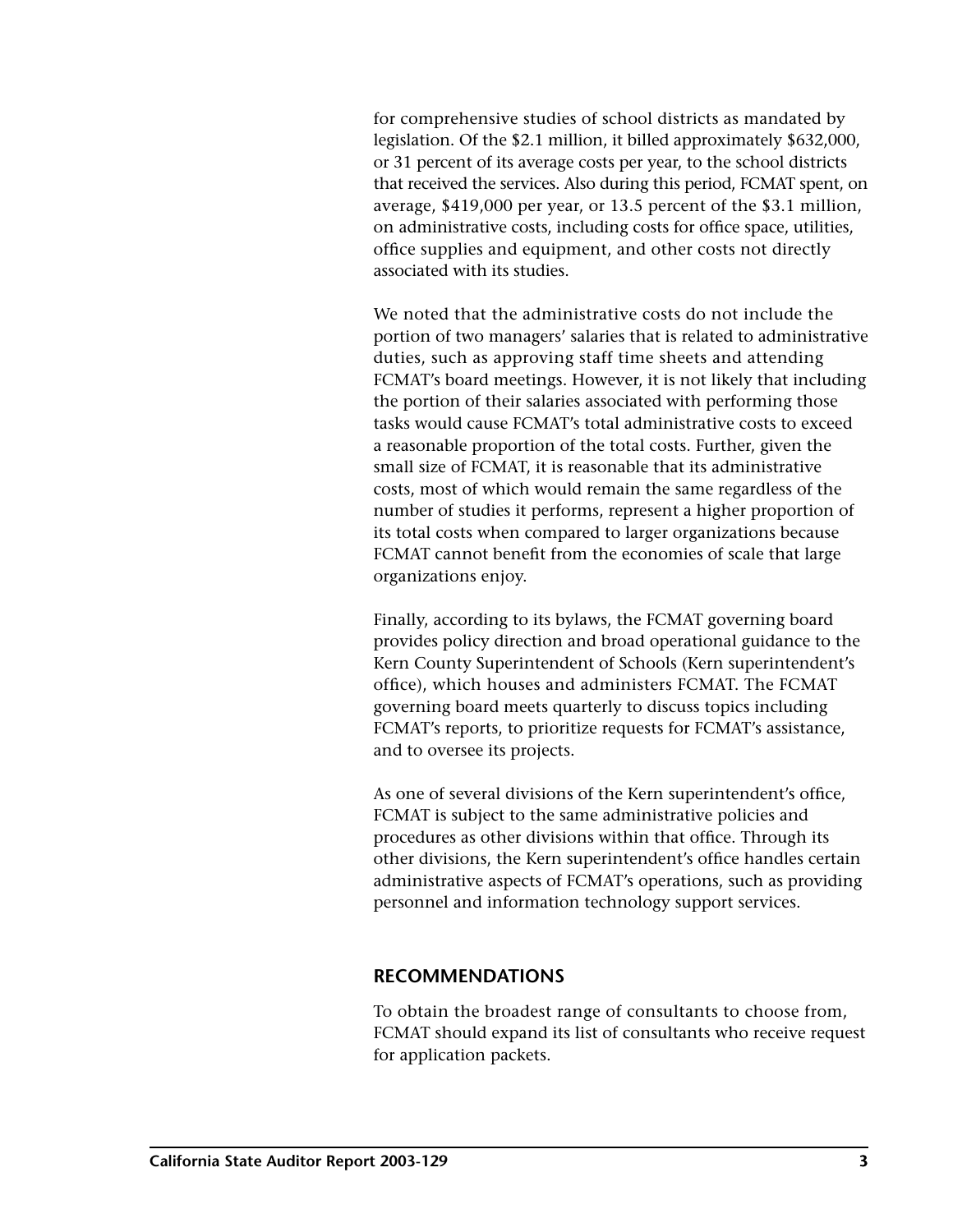# **AGENCY COMMENTS**

FCMAT agrees with our findings and recommendations and will develop, in coordination with its governing board, a corrective action plan for the two recommendations.  $\blacksquare$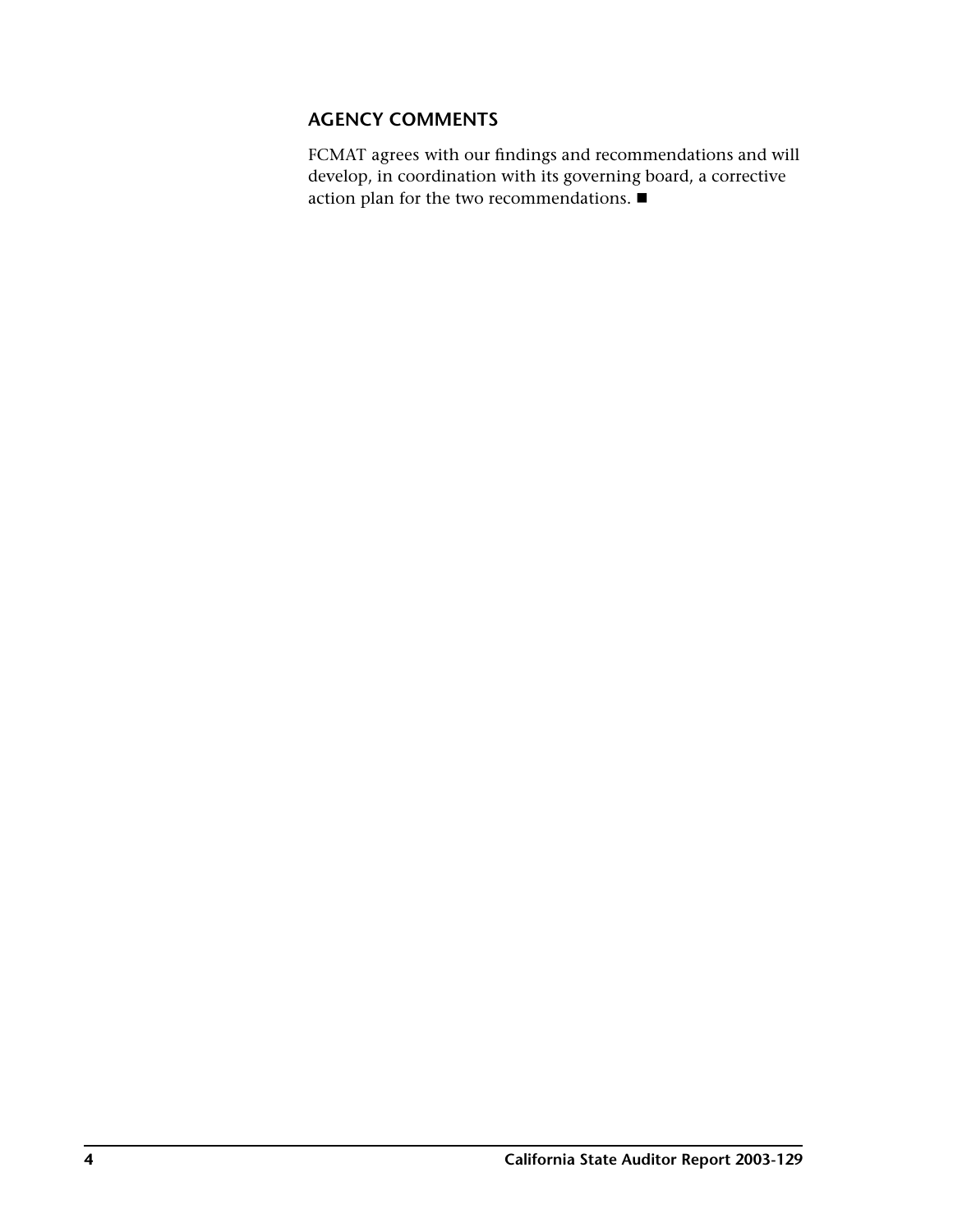# <span id="page-8-0"></span>**INTRODUCTION**

# **BACKGROUND**

I n September 1991, the Legislature passed Assembly Bill 1200 (Chapter 1213, Statutes of 1991), which authorized the creation of the Fiscal Crisis and Management Assistance Team (FCMAT) and established its governing board. The legislation also expanded the responsibility and authority of the county offices of education (county offices) in monitoring their school districts' budgets and required county offices to intervene under certain circumstances to ensure that the districts meet their financial obligations. The Legislature passed this law in part to establish accountability standards, but also to address concerns arising from the bankruptcy of the Richmond Unified School District, now the West Contra Costa Unified School District (West Contra Costa), and the financial collapse of other school districts that were preparing to seek emergency loans from the State. The Legislature envisioned FCMAT as a service to help local educational agencies meet their fiscal accountability standards.

FCMAT's enabling legislation requires it to operate under the immediate direction of an appropriate county office selected jointly, through an application process, by the State Superintendent of Public Instruction (state superintendent) and the State Secretary of Child Development and Education (education secretary). According to FCMAT's annual report for fiscal year 2002–03, four county offices submitted applications, and the state superintendent and education secretary awarded the FCMAT contract to the Kern County Superintendent of Schools (Kern superintendent's office), which signed a contract in June 1992 with the Department of Education.

From FCMAT's inception through fiscal year 2003–04, the Legislature's annual appropriation to the Kern superintendent's office to fund FCMAT's management assistance has increased from \$500,000 to \$2 million. In total, the State allocated more than \$9.6 million to the Kern superintendent's office to fund all of FCMAT's operations in fiscal year 2003–04. Of that amount, the Legislature appropriated more than \$4.6 million for FCMAT's operation of the California School Information Services system (CSIS), \$2 million for FCMAT's provision of management assistance, nearly \$1.2 million for FCMAT to reimburse county offices for performing their enhanced responsibilities, and more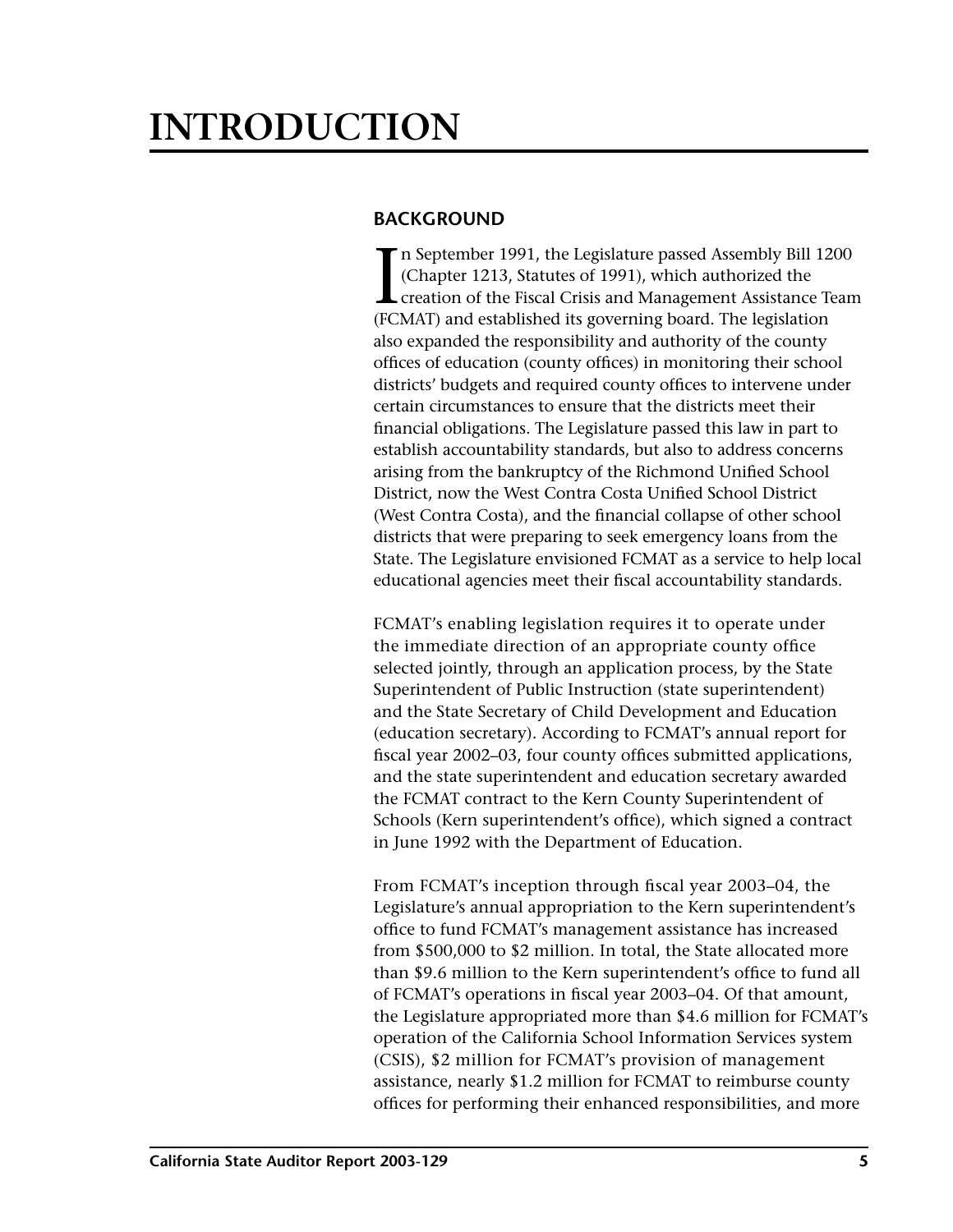than \$1.8 million for FCMAT's other responsibilities. These other responsibilities include the administration of the Education Data Partnership, which provides financial and demographic data and allows the sharing of that data among stakeholders; the professional development of district and county office business officials; and FCMAT's ongoing studies at the Compton and Oakland unified school districts. Figure 1 shows the breakdown of FCMAT's appropriations for fiscal year 2003-04.





Source: FCMAT.

CSIS is a statewide electronic school information system that facilitates the exchange of student information within the California public school system for the purposes of state reporting and records transfer. It was created in 1997, when the Legislature required FCMAT to develop a plan to administer, coordinate, and manage the development and implementation of such a statewide system, and FCMAT has administered it since 1999.

FCMAT's mission is to help California's local educational agencies fulfill their financial and management responsibilities by providing fiscal advice, management assistance, training, and other related school business services. This mission is consistent with the mandate of its enabling legislation, which states that FCMAT shall provide management assistance at the request of any school district or county office and shall assist the state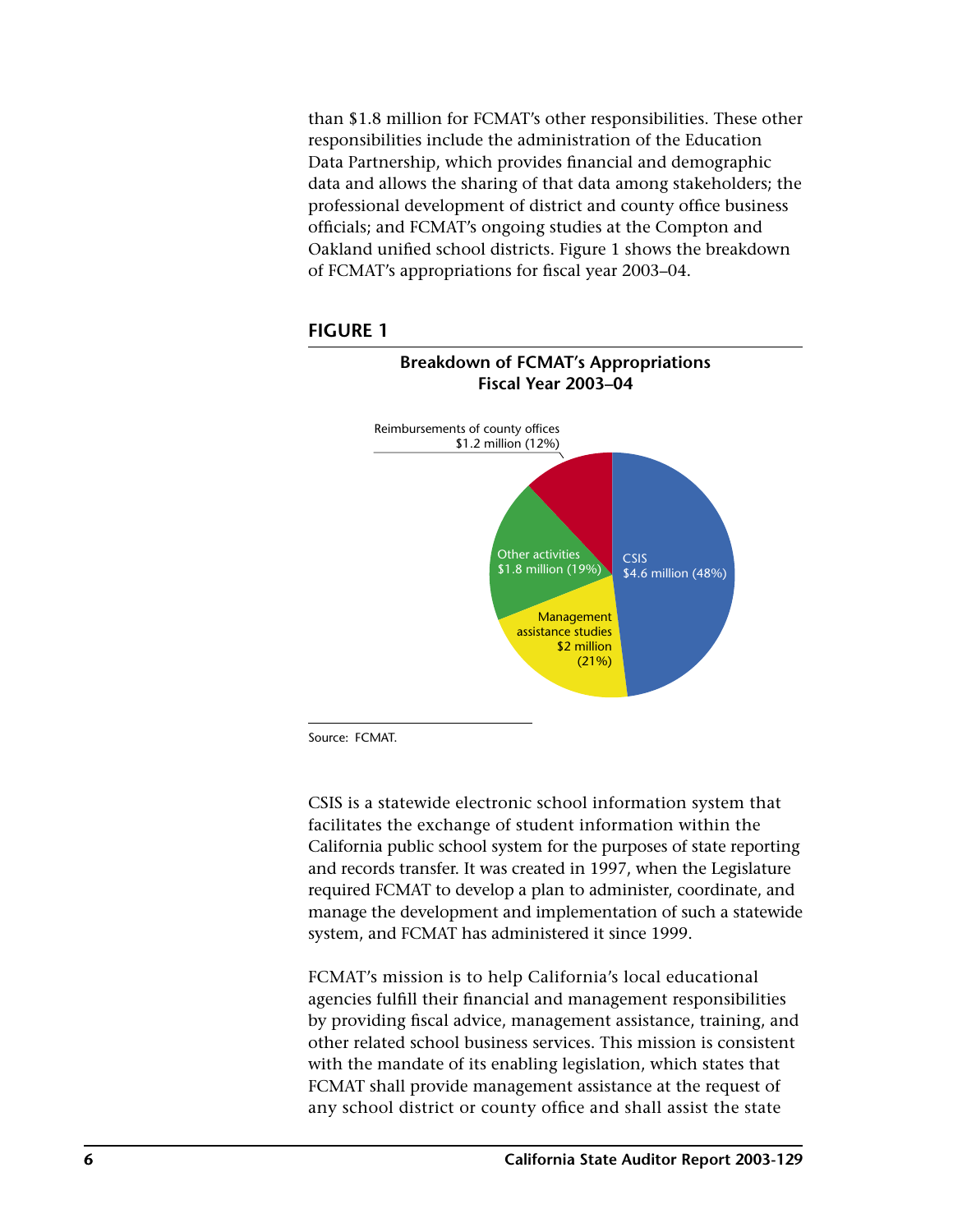superintendent with his or her statutory responsibilities. One way in which FCMAT accomplishes its mission is by issuing study reports to the school districts and county offices it assists. From its inception in June 1992 through March 10, 2004, FCMAT has completed 369 reports, and 29 more studies are pending completion. Most of these 398 studies are management assistance studies. Figure 2 shows the number of management assistance studies that FCMAT has completed or that are pending since its formation.





FCMAT's Management Assistance Studies by Fiscal Year

Source: FCMAT.

FCMAT's chief executive officer attributed the sharp increase in the number of management assistance studies from fiscal years 1999-2000 through 2001-02 to several causes. For example, many school districts and county offices used the deficit reduction payments they received from the State in fiscal year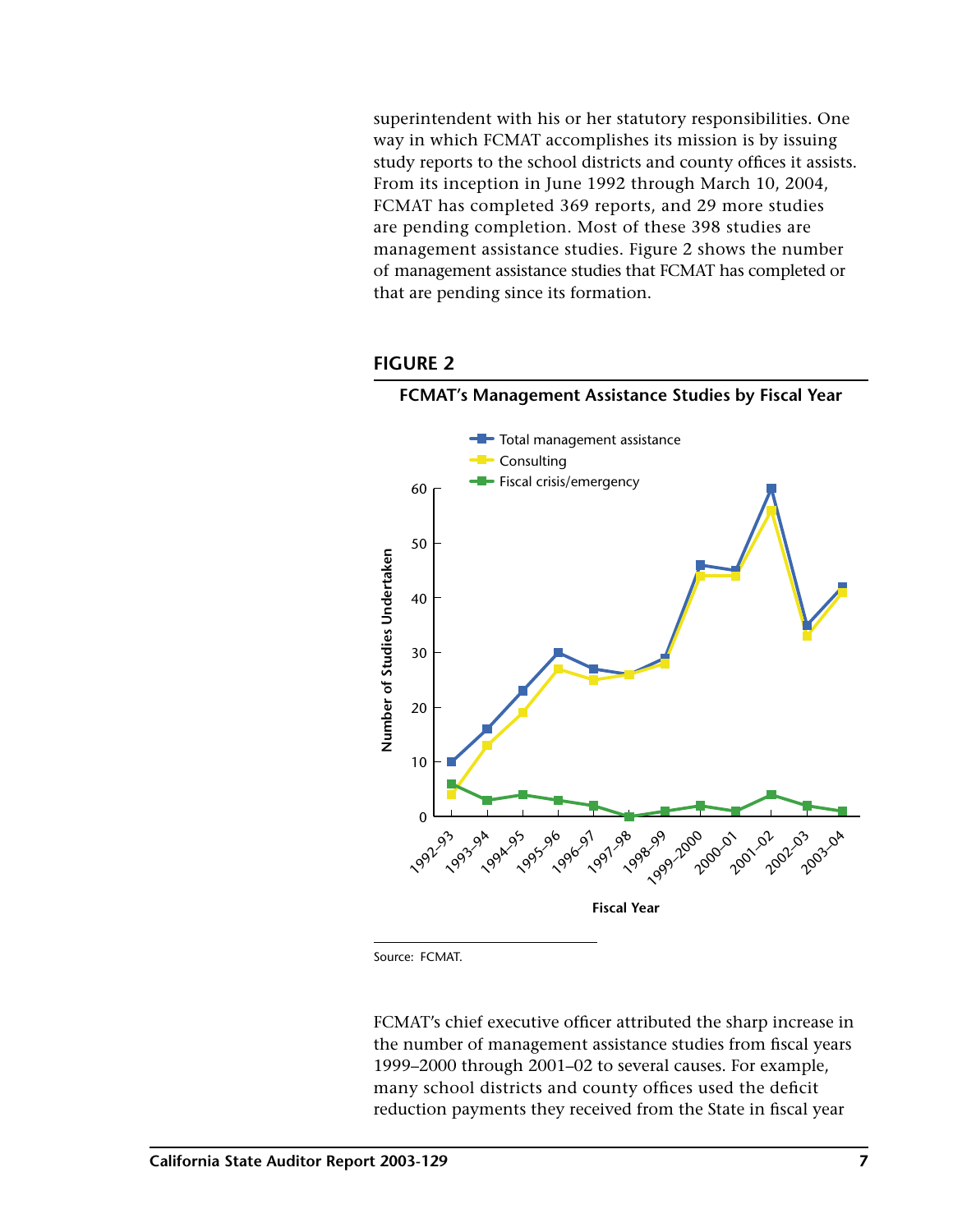1999–2000, a one-time source of funds, to finance recurring costs, such as employees' salaries. During this same time period, many school districts experienced flat or declining enrollment; habitual deficit spending; and continual encroachment by categorical programs, like special education, on their general funds. As a result, many districts and county offices requested FCMAT's management assistance and fiscal crisis intervention in the years immediately after the deficit reduction payments. Furthermore, some school districts and county offices asked FCMAT to help them develop implementation plans for a statewide accounting code structure.

FCMAT's governing board helps FCMAT fulfill its mission by exercising its own statutory authority and overseeing FCMAT's operations. (We discuss the governing board's oversight of FCMAT in another section of this Introduction.) The education code establishes FCMAT's 23-member governing board, consisting of one representative chosen by the California County Superintendents Educational Services Association (CCSESA) from each of its 11 county service regions; 11 superintendents of school districts chosen by the Association of California School Administrators (ACSA), one from each of the county service regions; and one representative from the Department of Education, chosen by the state superintendent. To choose its representatives, CCSESA requires the county superintendents in each region to select a peer to serve on FCMAT's governing board. ACSA's executive director recommends school district superintendents from its membership to serve on the governing board; the ACSA board must then approve the recommendations. Generally, county superintendents serve two-year terms and district superintendents serve three-year terms.

# **FCMAT'S ENABLING LEGISLATION ALSO EXPANDED THE FISCAL OVERSIGHT RESPONSIBILITIES OF COUNTY OFFICES OVER SCHOOL DISTRICTS**

The law that created FCMAT also gave county offices greater responsibilities for the fiscal oversight of the school districts within their boundaries. A different law provides reimbursement through FCMAT of a portion of the costs the county offices incur in carrying out these responsibilities. These expanded responsibilities include the following: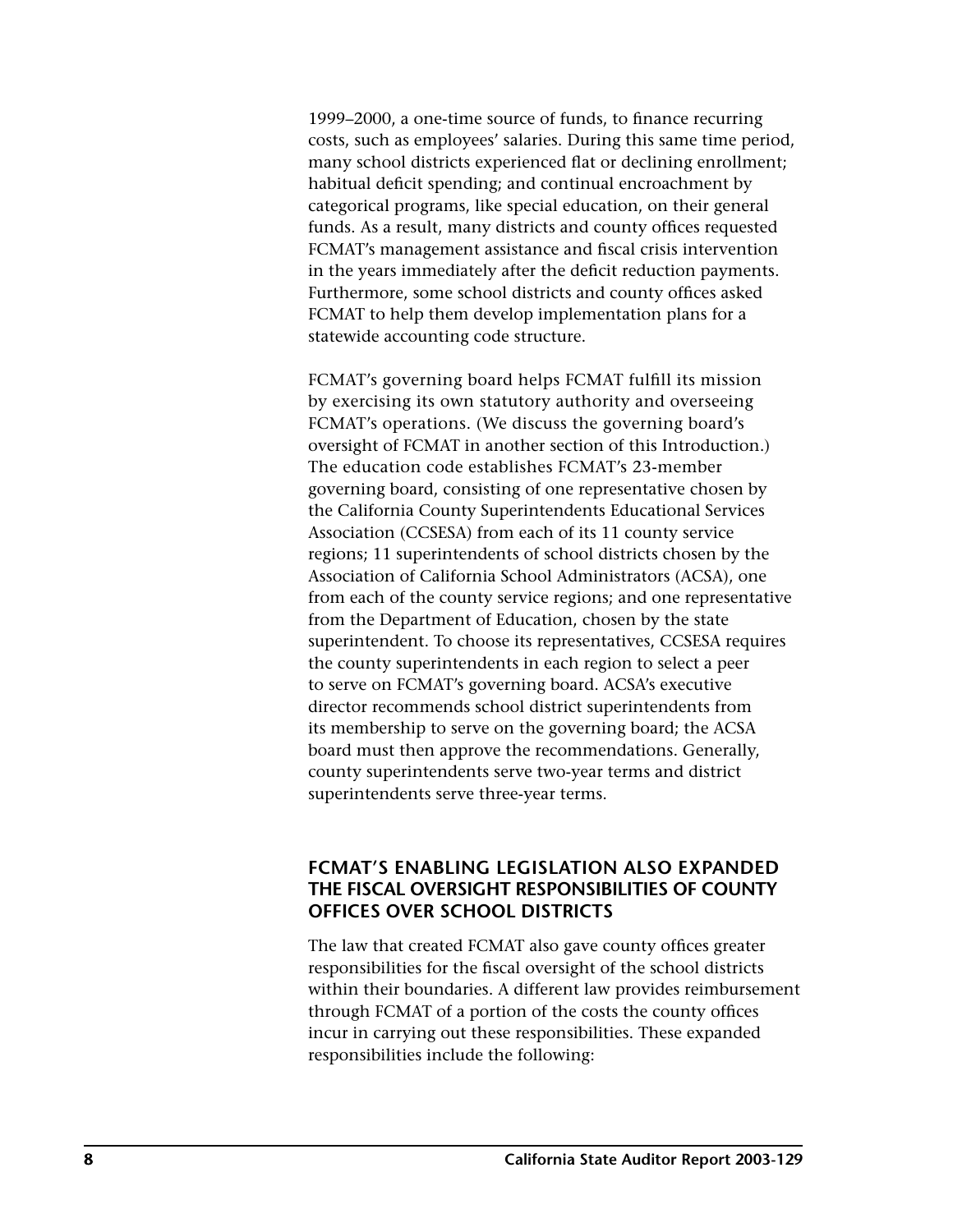- If, based on the recommendations of a budget review committee, with input from the district's governing board, the state superintendent disapproves a school district's budget, the county office must monitor and review the operation of the school district, develop and adopt a fiscal plan and budget for the district, and stay or rescind actions that are inconsistent with that budget.
- The county office must monitor the operation of each school district pursuant to each district's adopted budget and, if the county office determines that a school district will be unable to meet its financial obligations, it may assign a fiscal adviser to assist the district. It may also conduct a study of the district's finances and recommend actions to the district that will help it meet its obligations.
- After notifying the state superintendent that a school district will be unable to meet its financial obligations, the county office may request additional information from the district regarding its budget or operations, revise the district's budget, and stay or rescind any district action that is inconsistent with those revisions. The county office may take similar actions for any school district that has a negative certification of its financial and budgetary status.
- The county office may permit a school district having a qualified or negative certification to issue debt instruments that do not require the approval of the voters of the district, which the law otherwise prohibits, if the county office determines that repayment of the indebtedness is probable.

All of the activities just described relate to a county office's responsibility to certify the financial and budgetary status of a school district. The education code defines the process that leads to the certification of a school district's financial and budgetary status, which is based on the school district's interim reports. To begin the certification process, the superintendent of each school district must submit two reports to the governing board of the district during each fiscal year. The first report must cover the financial and budgetary status of the district for the period ending October 31, and the second report covers the period ending January 31. For each report, the district's governing board must certify the school district's financial and budgetary status as positive, qualified, or negative. Definitions of the three types of certifications are shown in the text box on the following page.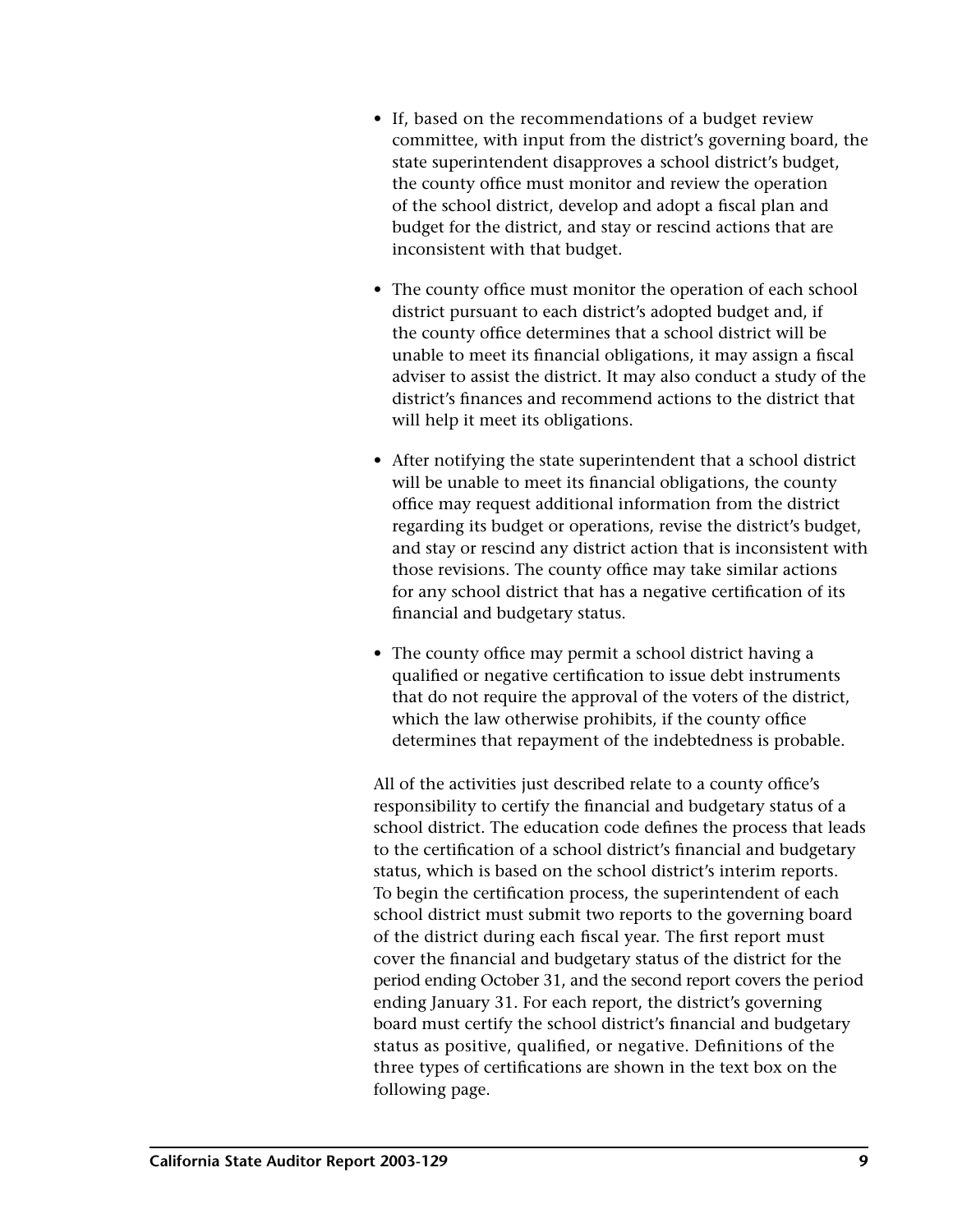#### Three types of certifications for a local **educational agency's interim reports:**

**Positive—**the local educational agency will be able to meet its financial obligations for the current fiscal year and subsequent two fiscal years.

**Qualified**—the local educational agency may not be able to meet its financial obligations for the current fiscal year or subsequent two fiscal years.

**Negative—**the local educational agency will not be able to meet its financial obligations for the remainder of the current fiscal year or the subsequent fiscal year.

According to the education code, the certifications are based on current financial projections.

Source: California Education Code, sections 1240(l) and 42131(a)(1).

By law, each district's governing board must submit its interim reports to its county office. A county office may change a certification to negative or qualified, and the school district may appeal the change. The appeals process ends with the state superintendent's determination of the school district's certification.

Any school district that has a qualified or negative certification on its second interim report must submit a third interim report to its county office, the state superintendent, and the state controller by June 1. The report must provide financial statements that project the school district's fund and cash balances through June 30. The education code contains similar provisions that cover the certification of the financial and budgetary status of county offices.

# **LEGISLATION IS THE PRIMARY CAUSE OF FCMAT'S EXPANDED RESPONSIBILITIES**

In addition to authorizing the creation of FCMAT, the law also described FCMAT's original responsibilities, which include assisting county offices with their obligation to oversee the fiscal condition of school districts at the request of the state superintendent, reviewing a school district's budget as part of a budget approval process as requested by the state superintendent, and providing management assistance at the request of school districts or county offices. Subsequent legislation has given FCMAT other responsibilities that complement its original responsibilities, such as facilitating fiscal management training for the staffs of county offices; facilitating training on fiscal matters for school district governing board members, district and county superintendents, and some of their employees; and producing a training calendar for fiscal training services that are being offered at the local, regional, and state levels. Figure 3 shows the legislation that expanded the scope of FCMAT's responsibilities since its formation.

Among FCMAT's legislated responsibilities are assignments to perform studies of certain school districts. For five of these studies—those for the Berkeley, Compton, Oakland, West Contra Costa, and West Fresno school districts—the Legislature assigned FCMAT to prepare comprehensive assessments and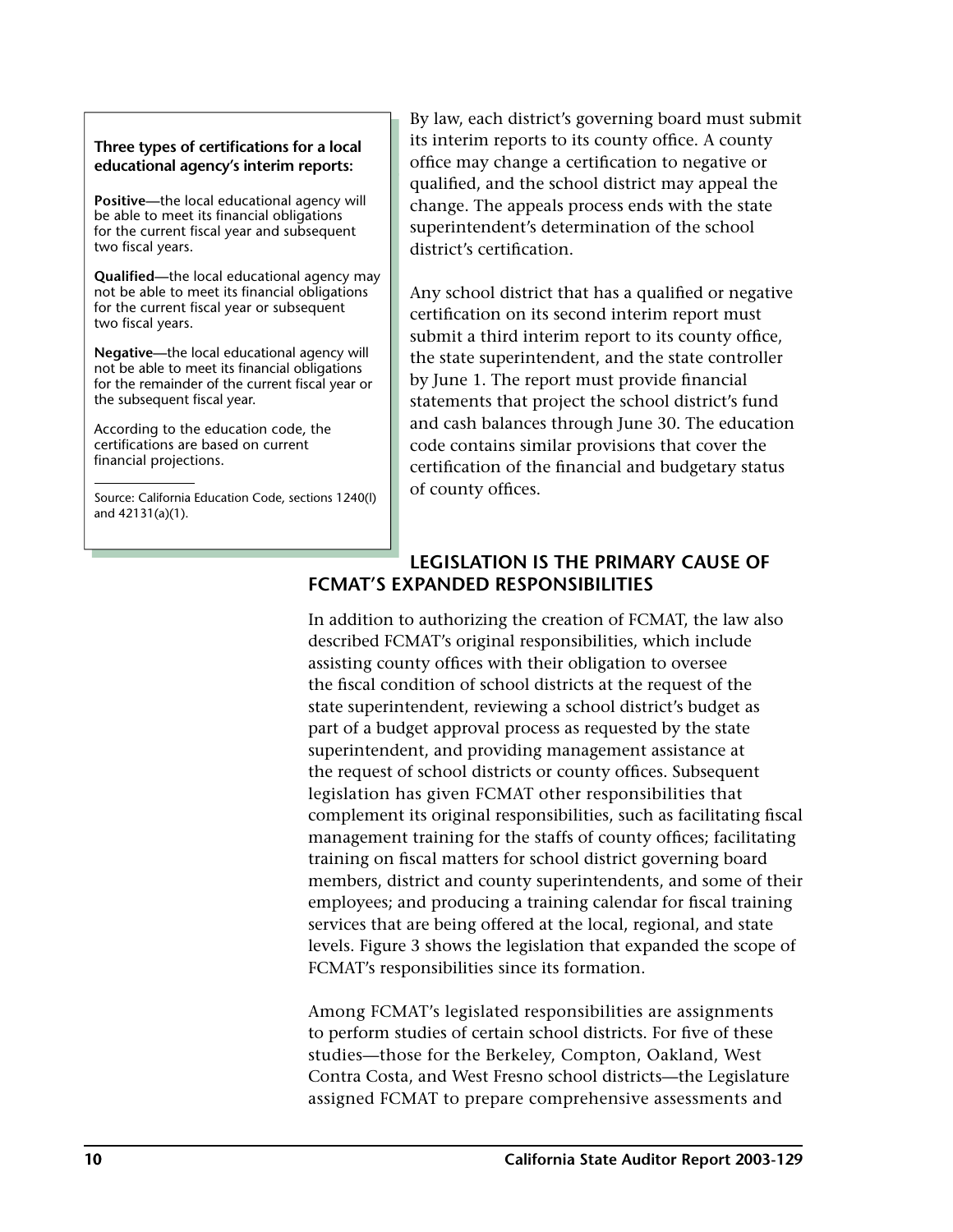| $\mathbf{\hat{z}}$<br>FIGURE |                                                             |                                                                                                                                                                                                                                   |                                              | Legislation Expanding FCMAT's Responsibilities                                                                                                                                                                              |                                                                                                                                                                                  |                                                                                                                                                                                                                                                                                                                                         |                                                                                                                                                                                                                                                                                                                                                                                                                                                 |
|------------------------------|-------------------------------------------------------------|-----------------------------------------------------------------------------------------------------------------------------------------------------------------------------------------------------------------------------------|----------------------------------------------|-----------------------------------------------------------------------------------------------------------------------------------------------------------------------------------------------------------------------------|----------------------------------------------------------------------------------------------------------------------------------------------------------------------------------|-----------------------------------------------------------------------------------------------------------------------------------------------------------------------------------------------------------------------------------------------------------------------------------------------------------------------------------------|-------------------------------------------------------------------------------------------------------------------------------------------------------------------------------------------------------------------------------------------------------------------------------------------------------------------------------------------------------------------------------------------------------------------------------------------------|
|                              |                                                             | assist the State Superintendent of Public Instruction with various activities.<br>assistance to districts and county offices of education upon request and<br>AB 1200 (Chapter 1213, Statutes of 1991). Provide fiscal management |                                              | training and produce training calendar.                                                                                                                                                                                     | AB 3141 (Chapter 650, Statutes of 1994). Facilitate                                                                                                                              |                                                                                                                                                                                                                                                                                                                                         | AB 107 (Chapter 282, Statutes of 1997). Inception<br>of the California School Information Services<br>system and the Education Data Partnership.                                                                                                                                                                                                                                                                                                |
| 1992                         | 1993                                                        | 1994                                                                                                                                                                                                                              |                                              | 1995                                                                                                                                                                                                                        | 1996                                                                                                                                                                             | 1997                                                                                                                                                                                                                                                                                                                                    |                                                                                                                                                                                                                                                                                                                                                                                                                                                 |
|                              |                                                             |                                                                                                                                                                                                                                   | the current and two subsequent fiscal years. | SB 2120 (Chapter 139, Statutes of 1994). Administer<br>may be unable to meet their financial obligations for<br>education for the monitoring of school districts that<br>allocations of reimbursements to county offices of |                                                                                                                                                                                  | SB 793 (Chapter 651, Statutes of 1995). Review the finances of school<br>result of the closure of a military facility and determine if the school<br>districts that experienced a decline in average daily attendance as a<br>development of school finance and business personnel.<br>district has taken steps to reduce expenditures. | SB 1393 (Chapter 162, Statutes of 1996). Administer allocations of funding for                                                                                                                                                                                                                                                                                                                                                                  |
|                              |                                                             |                                                                                                                                                                                                                                   |                                              | Emery Unified School District.                                                                                                                                                                                              | AB 96 (Chapter 135, Statutes of 2001). Serve as fiscal adviser to                                                                                                                |                                                                                                                                                                                                                                                                                                                                         |                                                                                                                                                                                                                                                                                                                                                                                                                                                 |
|                              |                                                             | AB 52 (Chapter 767, Statutes of 1997). Prepare comprehensive assessment,<br>recovery plan, and progress reports for Compton Unified School District.                                                                              |                                              |                                                                                                                                                                                                                             | SB 1331 (Chapter 584, Statutes of 2000). Review hiring processes and personnel systems<br>of school districts that employed high numbers of teachers with emergency credentials. |                                                                                                                                                                                                                                                                                                                                         |                                                                                                                                                                                                                                                                                                                                                                                                                                                 |
|                              |                                                             | SB 802 (Chapter 789, Statutes of 1997). Perform audits of adult education<br>average daily attendance at certain Central Valley school districts.                                                                                 |                                              |                                                                                                                                                                                                                             | improvement plans, and status reports for West Contra Costa Unified School District.<br>AB 2265 (Chapter 578, Statutes of 2000). Prepare comprehensive assessment,               |                                                                                                                                                                                                                                                                                                                                         |                                                                                                                                                                                                                                                                                                                                                                                                                                                 |
| 1998                         | 1999                                                        | 2000                                                                                                                                                                                                                              |                                              | 2001                                                                                                                                                                                                                        | 2002                                                                                                                                                                             | 2003                                                                                                                                                                                                                                                                                                                                    |                                                                                                                                                                                                                                                                                                                                                                                                                                                 |
|                              |                                                             | SB 160 (Chapter 50, Statutes of 1999). Audit San Francisco Unified School District.<br>and administer the California School Information Services system.<br>AB 1115 (Chapter 78, Statutes                                         |                                              | of 1999). Serve on education audit appeals panel                                                                                                                                                                            |                                                                                                                                                                                  | School District.                                                                                                                                                                                                                                                                                                                        | comprehensive assessment, improvement plans, and<br>AB 2859 (Chapter 1069, Statutes of 2002). Prepare<br>status reports for Berkeley Unified School District.<br>comprehensive assessment, improvement plans,<br>and status reports for West Fresno Elementary<br>SB 39 (Chapter 14, Statutes of 2003). Prepare<br>AB 38 (Chapter 1, Statutes of 2003). Prepare<br>improvement plans and status reports for<br>Oakland Unified School District. |
|                              | Note: Laws are shown by the year in which each took effect. |                                                                                                                                                                                                                                   |                                              |                                                                                                                                                                                                                             |                                                                                                                                                                                  |                                                                                                                                                                                                                                                                                                                                         |                                                                                                                                                                                                                                                                                                                                                                                                                                                 |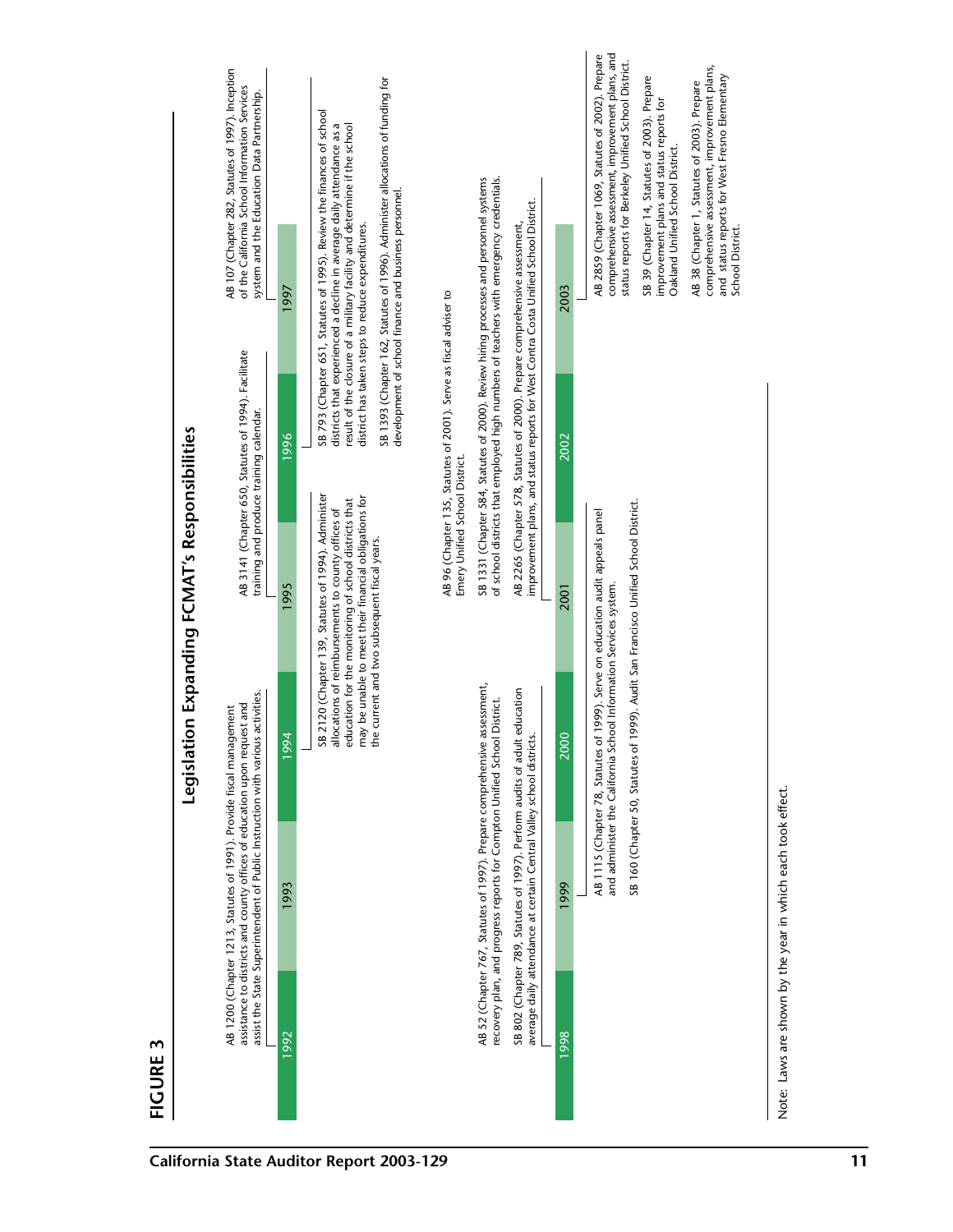improvement plans. Except for Berkeley, these school districts had received or would receive a state emergency loan at the time of FCMAT's legislative assignment. The subject of another legislated study, Emery Unified School District (Emery), also received a state emergency loan, but the Legislature did not require FCMAT to prepare a comprehensive assessment and improvement plan for it. Instead, the Legislature required the state superintendent to appoint FCMAT as Emery's fiscal adviser. In addition, the Legislature required FCMAT to perform audits of the average daily attendance data for adult education at certain school districts in the Central Valley that requested one, and an audit of the San Francisco Unified School District.

The Legislature has also expanded FCMAT's scope of responsibilities beyond providing management assistance to school districts and county offices to administering allocations of funds to reimburse county offices for some of the costs of their oversight responsibilities and to help pay for development of school finance and business personnel. However, according to FCMAT, in fiscal year 1994–95 reimbursements were distributed to only nine county offices. As a result, the Department of Finance reduced the amount of funding available for these reimbursements and FCMAT, the Department of Education, and the steering committee of CCSESA developed a proposal wherein, on a onetime-only basis, FCMAT would use the unused reimbursement funds to provide teleconferencing capabilities in all county offices. In 1999, FCMAT completed facilitating the installation of satellite dishes and the necessary downlink capabilities at each county office in the State to receive training workshops and other educational staff development.

Furthermore, FCMAT administers or helps administer two separate statewide information systems: CSIS and the Education Data Partnership. As mentioned earlier, in 1997 the Legislature required FCMAT to develop plans for administering and managing CSIS, and in 1999 it gave FCMAT full responsibility for administering CSIS. CSIS's inception in 1997 coincided with the establishment of the Education Data Partnership, which provides financial and demographic data to local educational agencies and allows those agencies, other governmental agencies, and the broader educational community (including parents) to share that data. FCMAT's partners in the project are the Department of Education, the Alameda County Office of Education (Alameda county office), and EdSource, which is a not-for-profit organization.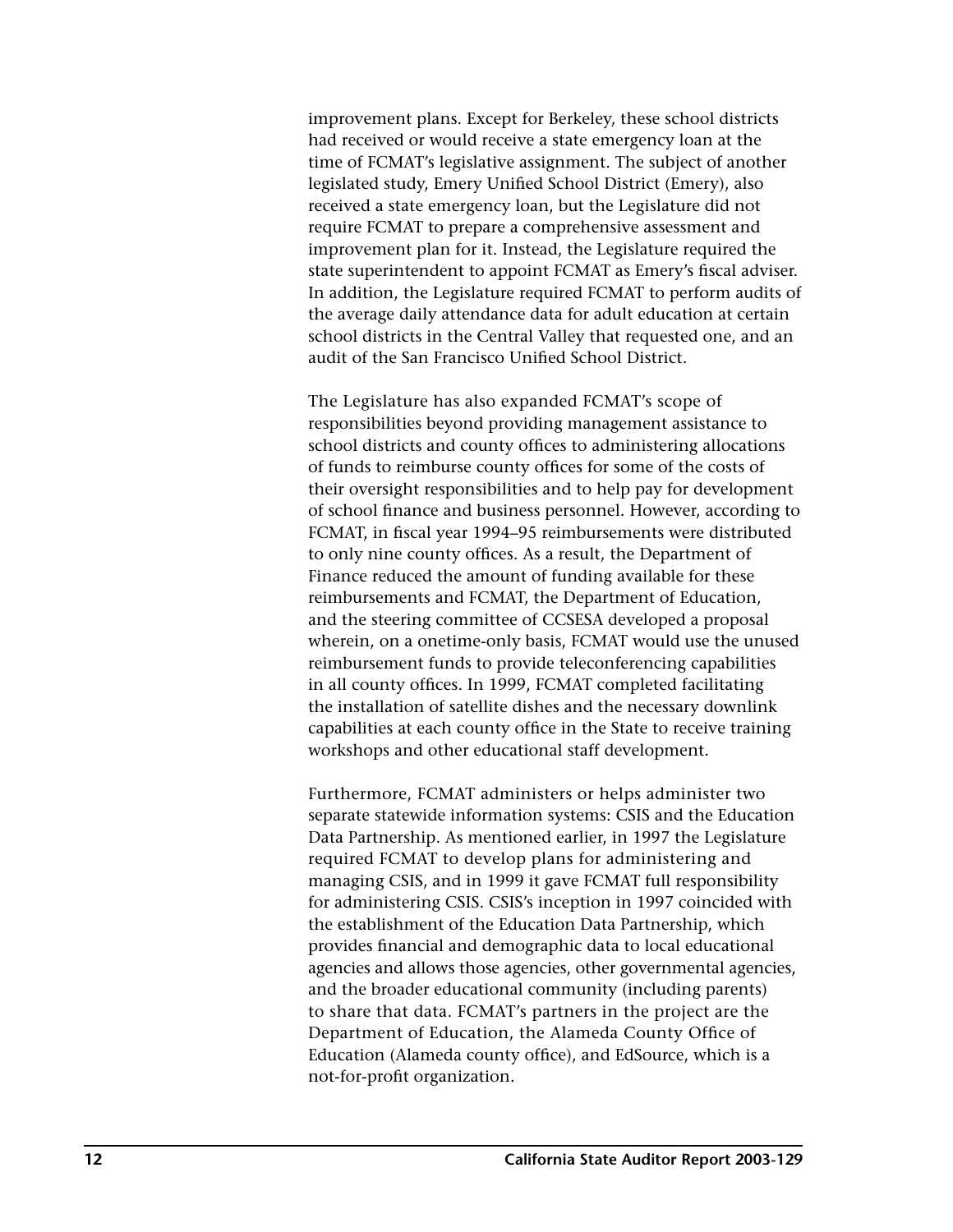FCMAT has also performed two types of studies that legislation authorizes certain entities to perform, but which the law does not specifically require FCMAT to perform. Specifically, FCMAT assumed the role of an external evaluator under the Public Schools Accountability Act of 1999 (act), a role it no longer performs. According to FCMAT's chief executive officer, the Department of Education and the education secretary encouraged FCMAT to become an external evaluator so that it could establish a protocol for evaluations under the act. By October 1999 FCMAT had established the protocol, and it released the last of its five studies as an external evaluator in February 2001. In addition, FCMAT has performed fraud audits under legislation that took effect in 2002. FCMAT's deputy executive officer told us that if the audit specifications fall within FCMAT's scope and the expertise of its staff, FCMAT may perform the audit. Since the law took effect in January 2002, FCMAT has completed five such audits and is working on another.

Finally, according to FCMAT, its expertise and familiarity with the Compton Unified School District (Compton) resulted in FCMAT being designated for a court-ordered responsibility resulting from a lawsuit against the State. On February 7, 2000, the court approved a consent decree in the *Serna v. Eastin*<sup>1</sup> case, in which the plaintiffs claimed that children attending public schools in Compton were deprived of basic educational opportunities available to children elsewhere in California. The consent decree requires continued improvement in Compton's school facilities and sites and in its classroom environment, and it appointed FCMAT to oversee compliance with the decree. From the date of the consent decree's approval through December 11, 2001, when the state superintendent officially returned governing authority to Compton's school board, FCMAT had both statutory and court-ordered responsibilities at the district. Since December 11, 2001, FCMAT's sole responsibilities to Compton have been under the consent decree. FCMAT reported in its February 2004 progress report that Compton has made significant progress under the consent decree and that all consent decree stipulations but one have been met.

<sup>1</sup> *Roxanne Serna, et al., v. Delaine Eastin, State Superintendent of Public Instruction, et al. Los Angeles County Superior Court*, Case No. BC174282.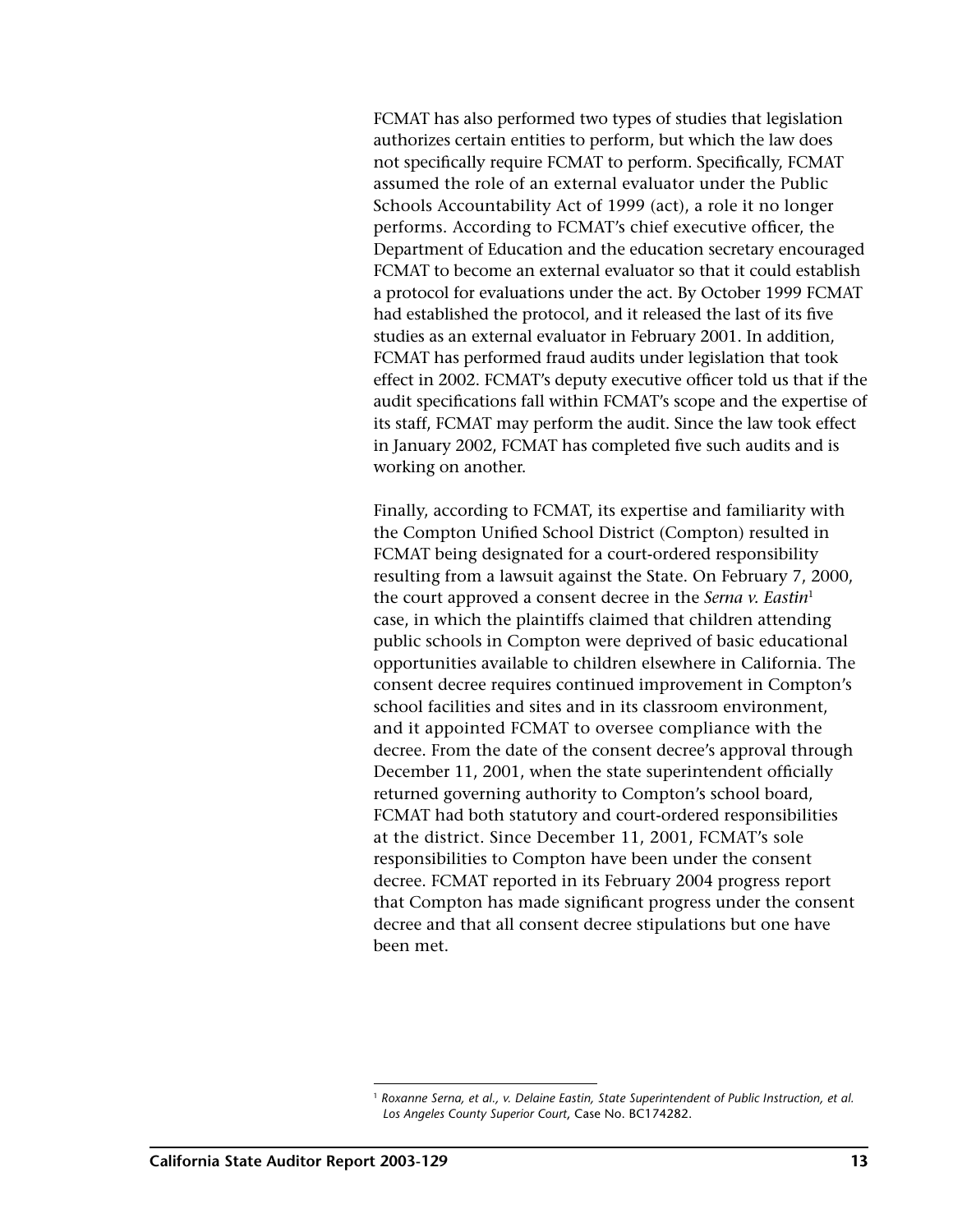# **OVERSIGHT OF FCMAT COMES PRIMARILY FROM ITS GOVERNING BOARD AND THE KERN SUPERINTENDENT'S OFFICE**

FCMAT's governing board and the Kern superintendent's office oversee different aspects of FCMAT's operations. According to the bylaws of the FCMAT governing board, the board provides policy direction and broad operational guidance to the Kern superintendent's office, which houses and administers FCMAT. The governing board also oversees the operations involving FCMAT's core mission, which is to provide fiscal advice and management assistance, and its other projects. The Kern superintendent's office oversees FCMAT's administrative operations.

In its role of providing oversight, the governing board performs several functions. For example, the education code requires the governing board to establish the rates that FCMAT charges school districts and county offices for the on-site personnel and travel costs it incurs in providing management assistance. Since October 1999, the rate has been \$400 per FCMAT team member per day, plus travel costs. Another way in which the governing board oversees FCMAT's core operations is through its statutory authority to declare fiscal emergencies at local educational agencies. For example, at the request of the state superintendent and the Alameda county office, the governing board declared on October 22, 2000, that a fiscal emergency existed at Emery. This situation eventually led to the district's receiving a state emergency loan.

The governing board's bylaws note other significant oversight responsibilities. For example, the bylaws state that the governing board is to develop criteria and prioritize requests for assistance, including requests from the state superintendent, and that it must ensure that FCMAT is kept free from real or perceived interference or conflicts of interest that might impair its independence and objectivity. Furthermore, the governing board meets quarterly to discuss FCMAT's reports, prioritize requests for its assistance, and oversee its projects. The governing board's authority prevents FCMAT's staff from undertaking significant projects without the board's knowledge and authorization.

The Kern superintendent's office oversees FCMAT's administrative operations. For example, the human resources divisions of the Kern superintendent's office handle the process of hiring some of FCMAT's staff. Other divisions assist FCMAT with its information technology needs, provide vehicles for its employees' use, and ensure that it has office space and furniture.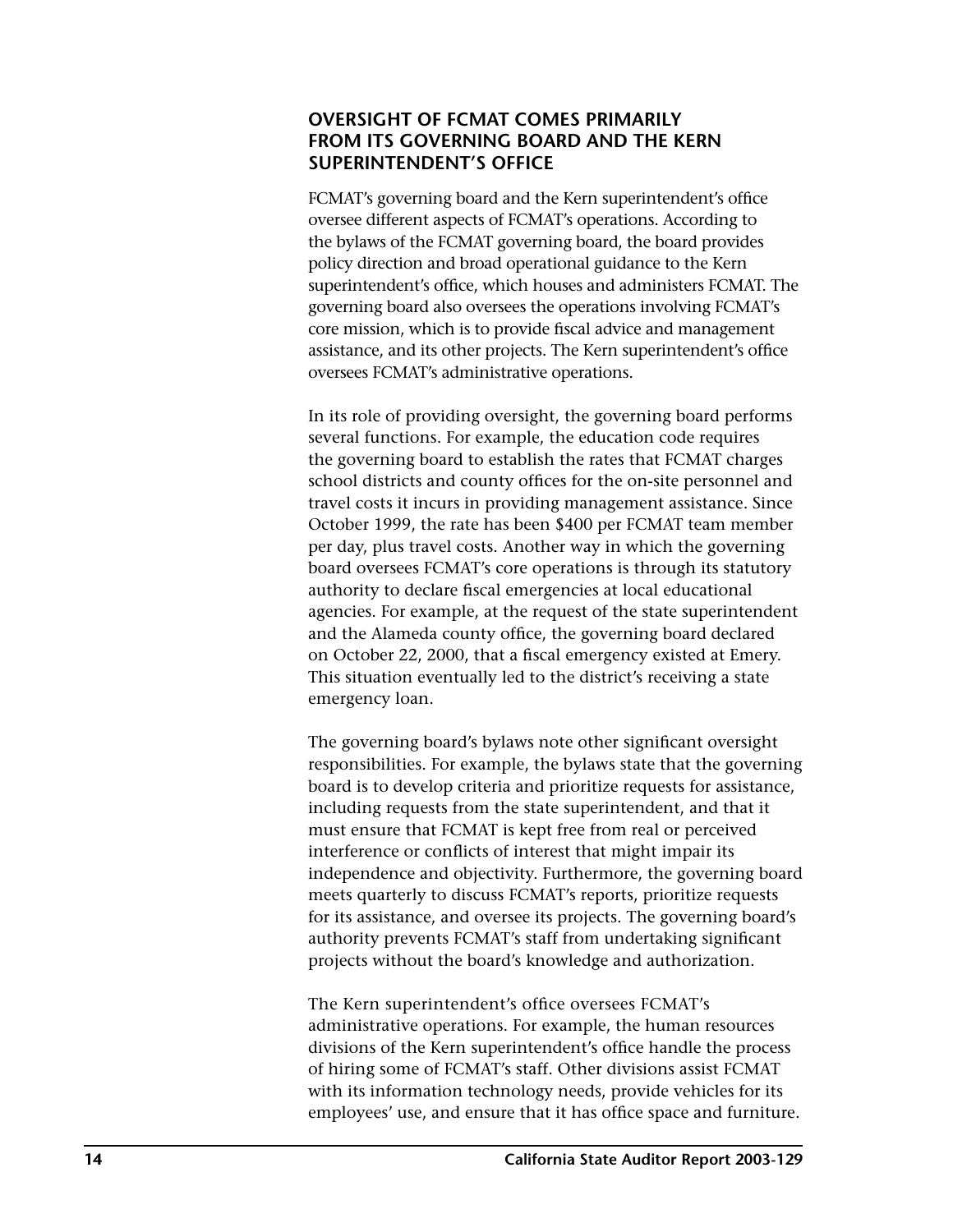As a division of the Kern superintendent's office, FCMAT is subject to the same administrative policies and procedures as the other divisions and subunits of that office.

Except for having a representative on FCMAT's governing board, the Department of Education does not provide any oversight of FCMAT. In accordance with state law, the Department of Education has selected one of its deputy superintendents to serve on the governing board, and as a member of the board, that individual helps to oversee FCMAT's projects. According to the deputy superintendent who was appointed, she and other representatives of the Department of Education meet monthly with FCMAT's deputy executive officer to exchange mutually beneficial information, such as notes on troubled school districts and the CSIS project. However, she would not characterize these meetings as oversight.

Additionally, as one would expect, the Department of Finance's oversight of FCMAT is related to fiscal matters. As part of the State's annual budget process, the Department of Finance reviews FCMAT's budget and makes recommendations to the Legislature regarding its annual appropriations.

# **THE STATE SUPERINTENDENT APPOINTS ADMINISTRATORS AND TRUSTEES FOR SCHOOL DISTRICTS**

When a school district receives an emergency loan from the State, the state superintendent may assume control of the district's operations. Under the education code, for larger loans, the state superintendent may appoint a state administrator to operate the district on his or her behalf. For smaller loans or after the state superintendent determines that a school district no longer needs an administrator, the state superintendent must appoint a state trustee to monitor and review the operation of the district. When we asked the Department of Education how the state superintendent selects administrators and trustees for districts that receive emergency loans, it told us that the state superintendent considers the needs and relevant unique circumstances of the district in question. The state superintendent also consults with the county superintendent of schools, as provided in statute. Table 1 on the following page shows the terms of service and contracted salaries for currently serving state administrators and trustees.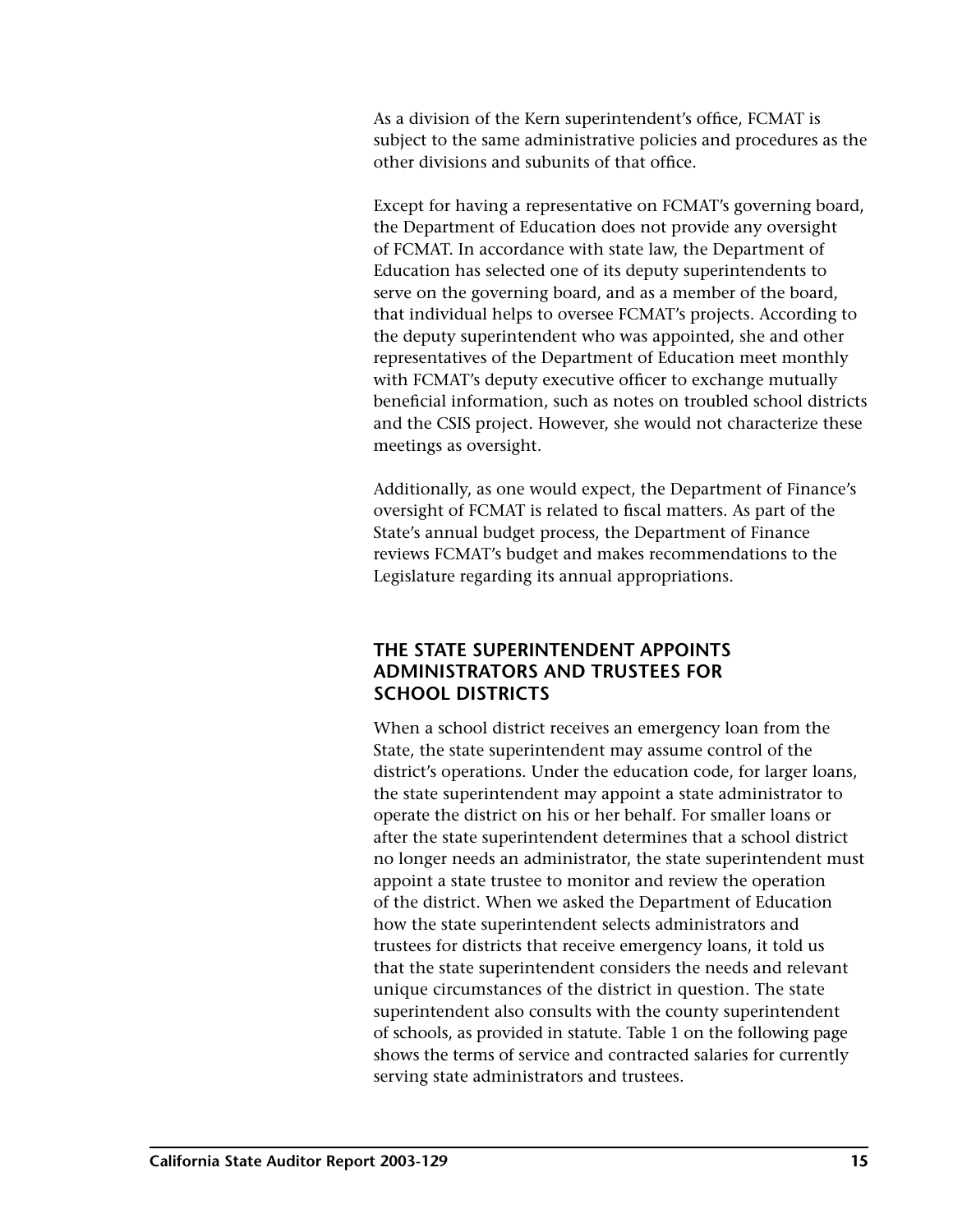#### **TABLE 1**

#### **Salaries of State Trustees and Administrators Currently Serving School Districts That Received State Emergency Loans**

| <b>School District</b>                | <b>Trustee or Administrator</b> | <b>Dates of Assignment</b> | <b>Contracted Annual Base Salary</b> |
|---------------------------------------|---------------------------------|----------------------------|--------------------------------------|
| Emery Unified                         | Administrator                   | November 2003 to present   | \$110,000                            |
| Oakland Unified                       | Administrator                   | June 2003 to present       | 233,025                              |
| Richmond/West Contra<br>Costa Unified | <b>Trustee</b>                  | May 1992 to present        | 51,180                               |
| West Fresno Elementary                | Administrator                   | March 2003 to present      | 120,000                              |

Source: Department of Education and FCMAT.

## **SCOPE AND METHODOLOGY**

The Joint Legislative Audit Committee (audit committee) requested that the Bureau of State Audits conduct a performance and financial audit of FCMAT, including a review of its prescribed roles and responsibilities in connection with school districts requesting emergency apportionment loans from the State. Specifically, we were asked to evaluate the mix of responsibilities that FCMAT has been asked to assume since its formation. This included assessing the level of involvement FCMAT has had with the various school districts receiving state emergency loans. In addition, we were asked to determine whether FCMAT can demonstrate that its involvement has improved the fiscal health of school districts, and to what extent its involvement has prevented the need for state emergency loans to school districts. We were also asked to examine the policies and procedures that FCMAT uses to acquire the services of contractors, including determining whether FCMAT reasonably justifies the use of noncompetitive personal services contracts and how FCMAT monitors and evaluates the performance of its contractors. The audit committee asked us to review FCMAT's financial statements to determine the amount of administrative and overhead costs and, for a sample of school districts that received state emergency loans, to determine the amount FCMAT charged for its services.

Additionally, we were asked to determine the level of oversight other entities have over FCMAT, including FCMAT's management of its annual budget. We were also asked to determine, where appropriate, the amounts received by the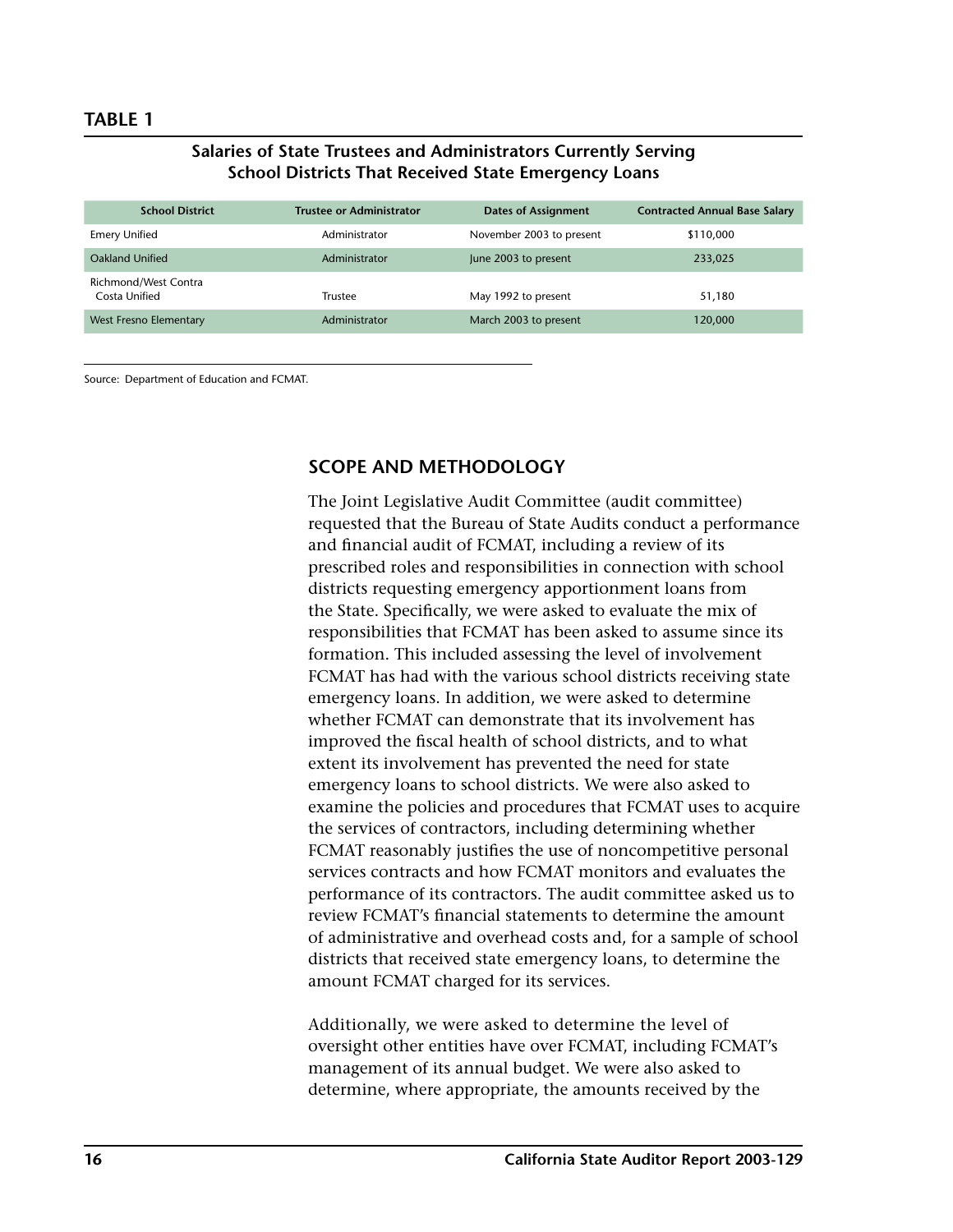trustees or administrators of the school districts. Finally, we were asked to review and evaluate the process for selecting FCMAT's board members and staff, including whether it has defined minimum qualifications for the various employment levels.

To determine the role FCMAT plays in connection with school districts that have requested state emergency loans, we researched relevant state laws and regulations. To assess FCMAT's level of involvement and effectiveness at these districts, we reviewed its work at five of the six school districts that had received state emergency loans. We did not include the Coachella Valley Unified School District (Coachella) in our sample because FCMAT was not involved with the district's recovery. Coachella received its state emergency loan on June 16, 1992, a week after the Kern superintendent's office signed the contract with the Department of Education to create FCMAT as one of its divisions, so FCMAT did not perform a study of Coachella at the time of the loan. Furthermore, FCMAT has not subsequently performed a comprehensive fiscal review of Coachella.

To assess the effectiveness of the assistance that FCMAT provides to its clients, we reviewed FCMAT's reports for the school districts that received state emergency loans and for five other districts we sampled. From those reports, we selected recommendations that have fiscal implications from the areas of internal controls, budget preparation and monitoring, attendance accounting, facilities improvements, and collective bargaining. We also interviewed staff at eight of the 10 school districts to determine the status of their implementation of the recommendations. We obtained documentation supporting the school districts' assertions that they had implemented the recommendations that we selected, and if they had not implemented a recommendation, we requested an explanation. We did not interview staff at Compton, because the district has repaid its loan and the State returned control of the district to its governing board. Instead, we reviewed several of FCMAT's six-month progress reports to determine whether FCMAT's involvement helped it recover from its fiscal crisis. In addition, we did not interview staff at the Oakland Unified School District (Oakland) because at the time of our fieldwork, FCMAT was in the process of completing its second progress review of the district. FCMAT focused its review on Oakland's progress toward implementing certain recommendations that Oakland's state administrator, FCMAT, and the Department of Education had previously identified as high priority. Therefore, rather than selecting other, lower-priority recommendations that the district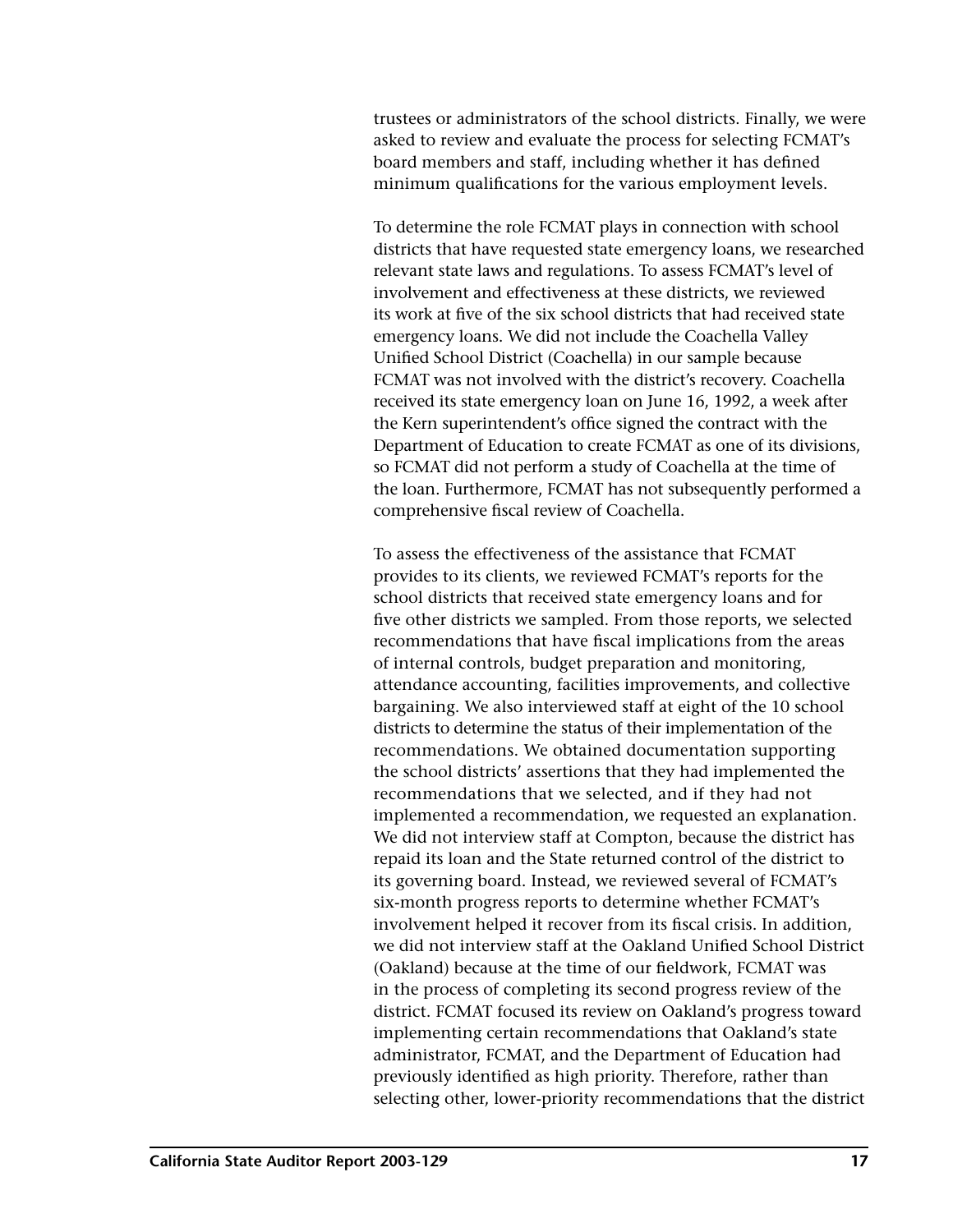had not focused on, we selected some of the high-priority recommendations to review. Then, to avoid further burdening Oakland's staff by interviewing them about some of the same recommendations that FCMAT covered in its report, we reviewed FCMAT's report after it was completed to determine whether the district had implemented the recommendations we selected.

To determine whether the school districts improved fiscally after FCMAT's report, we compared each school district's fiscal status to certain criteria, including the type of certification the district received on its interim reports; the repayment of its state emergency loan, where applicable; the recovery of its school board powers from the State; the presence of a stateappointed adviser, administrator, or trustee at the district; and whether the districts implemented or partially implemented FCMAT's recommendations.

To understand whether FCMAT reasonably justifies the use of noncompetitive personal services contracts, we interviewed staff of both FCMAT and the Kern superintendent's office and reviewed the process that FCMAT used to award the contracts. To determine whether FCMAT's clients were satisfied with its services and to determine the steps FCMAT takes to address its clients' concerns, we reviewed a sample of evaluation forms that FCMAT's clients completed and interviewed FCMAT's staff to determine whether FCMAT followed up on the clients' concerns.

To determine FCMAT's administrative and overhead costs, we obtained the direct and indirect costs for its fiscal oversight activities for fiscal years 2000–01 through 2002–03. We also used this data to determine the costs of FCMAT's services for the Berkeley, Compton, Emery, Oakland, West Contra Costa, and West Fresno school districts.

To determine the level of oversight other entities have over FCMAT, we interviewed staff members of the departments of Finance and Education. We also reviewed some of the minutes from meetings of FCMAT's governing board and other relevant documents.

To understand the process of selecting FCMAT's board members, we reviewed FCMAT's enabling law and interviewed the executive directors of CCSESA and ACSA. We also determined whether FCMAT's current staff met established minimum qualifications.  $\blacksquare$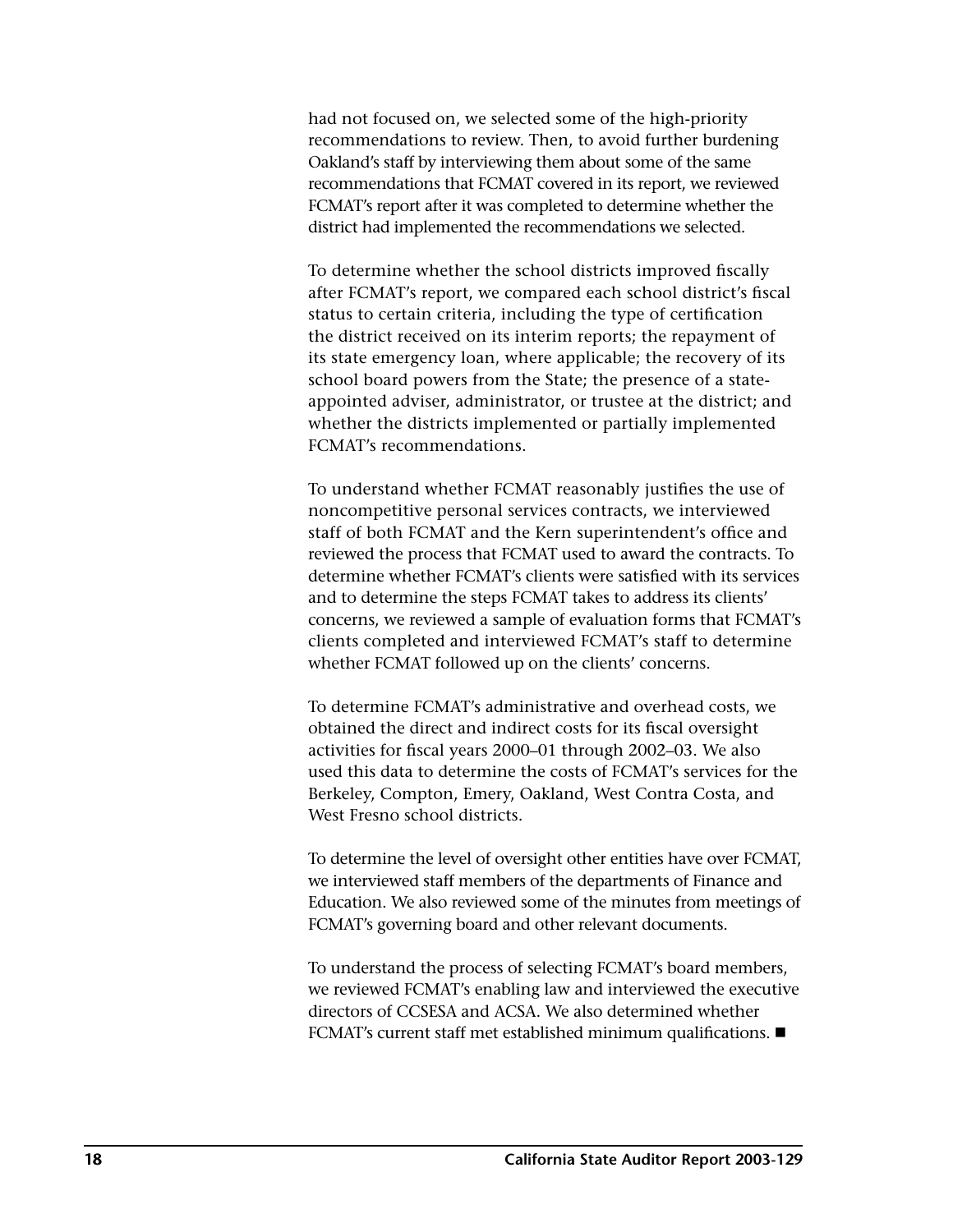# <span id="page-22-0"></span>**AUDIT RESULTS**

# **THE FISCAL CRISIS AND MANAGEMENT ASSISTANCE TEAM PROVIDES VALUABLE ADVICE TO TROUBLED SCHOOL DISTRICTS**

The reports prepared by the Fiscal Crisis and Management<br>Assistance Team (FCMAT) provide findings and<br>recommendations that are valuable and, if implemented<br>offectively, should improve the fiscal bealth of school districts. Assistance Team (FCMAT) provide findings and recommendations that are valuable and, if implemented effectively, should improve the fiscal health of school districts. However, FCMAT's effectiveness in assisting school districts is contingent upon the districts' willingness and ability to implement its recommendations, which depends on various factors, including the severity and nature of the districts' financial problems.

For example, in its July 2003 report on the West Fresno Elementary School District (West Fresno), FCMAT stated that the conflict and controversy surrounding the board and the district's administration during the prior two years had left West Fresno in the position of having to reestablish virtually all of its financial management policies, procedures, systems, and controls. Until these basic structural improvements are in place, West Fresno cannot be expected to recover its financial health as quickly as a district with less severe problems.

Because FCMAT's recommendations appear sound and are based on standards it developed, implementation of the recommendations should result in improved business practices for the districts, which in turn can lead to fiscal recovery or improvement. However, school districts are not required to implement FCMAT's recommendations, and for most of its studies, the law does not require FCMAT to report on the progress the districts make in implementing the recommendations. Therefore, the decision to implement FCMAT's recommendations is left to the discretion of the school districts and county offices that receive its services.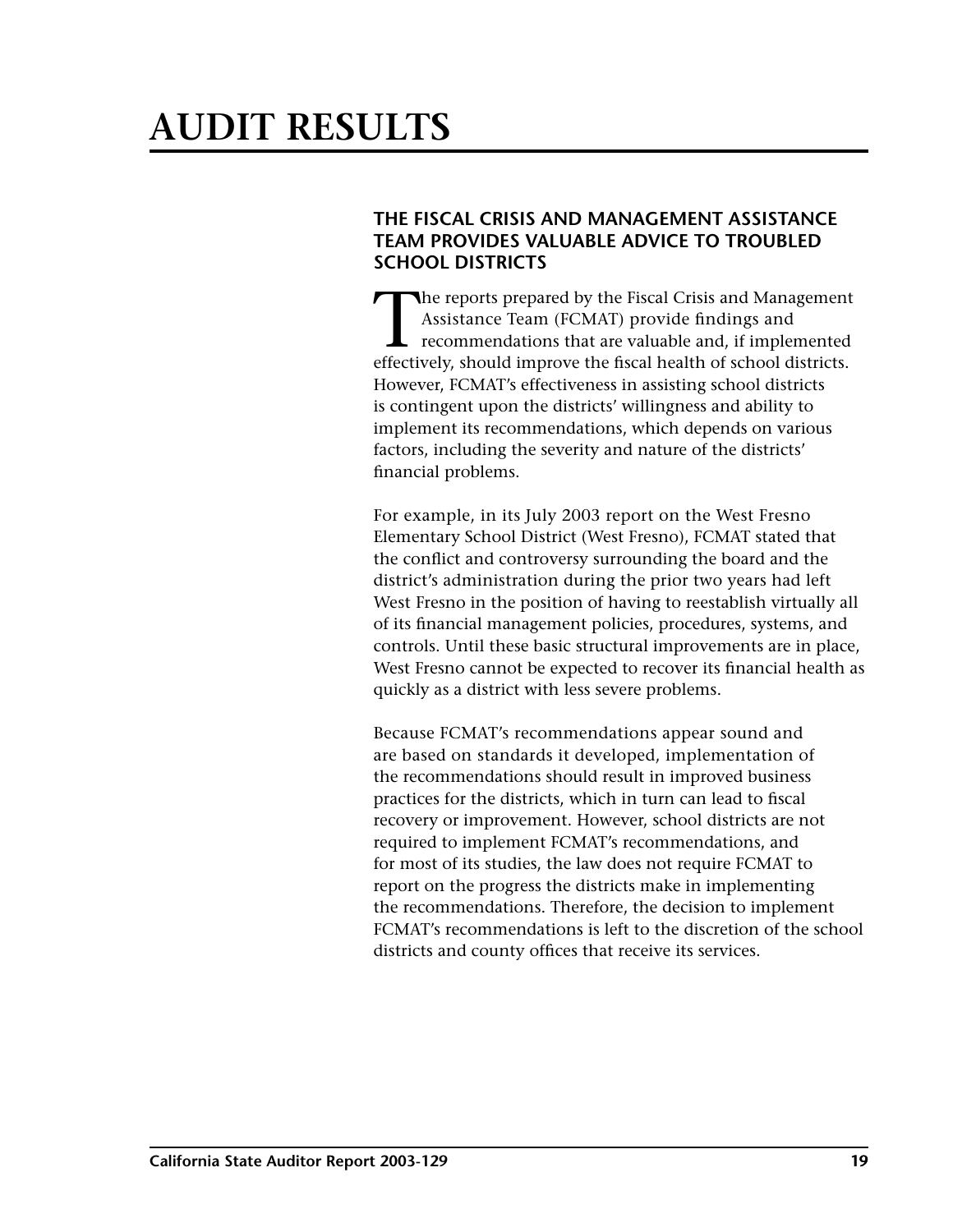# **Most School Districts That Received State Emergency Loans Show Improvement in Their Financial Condition After Receiving FCMAT's Assistance**

We reviewed five of the six school districts that received emergency loans from the State and FCMAT's assistance. We did not review one school district, Coachella Valley Unified School District, because it received its loan just one week after FCMAT was formed, and so FCMAT was not involved with its recovery. One of the five school districts, West Contra Costa Unified School District (West Contra Costa), formerly Richmond Unified School District, received its loan before the Legislature formed FCMAT; however, in 2000, as a condition of West Contra Costa receiving other funding, the Legislature required FCMAT to conduct a comprehensive assessment and develop improvement plans for the school district.

Figure 4 shows the six school districts that received state emergency loans. Three of the five school districts we reviewed either implemented or took meaningful steps toward implementing most of the recommendations we reviewed. These actions, over time, should help improve the districts' financial condition. The Compton Unified School District (Compton) has repaid its loan, and the State has returned control of the district to its governing board. The governing board of the Emery Unified School District (Emery) has regained partial control of the district's operation. Also, according to FCMAT, West Contra Costa has made significant improvements in the area of financial management in the two years since it was reviewed. The other two districts, West Fresno and Oakland Unified School District (Oakland), continue to experience financial difficulties and may not fully recover for several years. We discuss each of these districts in more detail next.

# *Compton Took Eight Years to Achieve Substantial Recovery*

As the first district for which FCMAT performed a comprehensive review, Compton provides an example of how long it can take for a district to achieve substantial recovery. Its financial recovery process spanned more than eight years. Compton received an emergency loan amounting to \$10.5 million in July 1993 after Compton and the Los Angeles County Office of Education (Los Angeles county office) became concerned that the district would not be able to meet its immediate fiscal obligations. According to FCMAT's initial report in February 1999, the Department of Education and the Los Angeles county office had previously developed recovery plans clearly indicating that Compton was virtually near collapse. Specifically, Compton's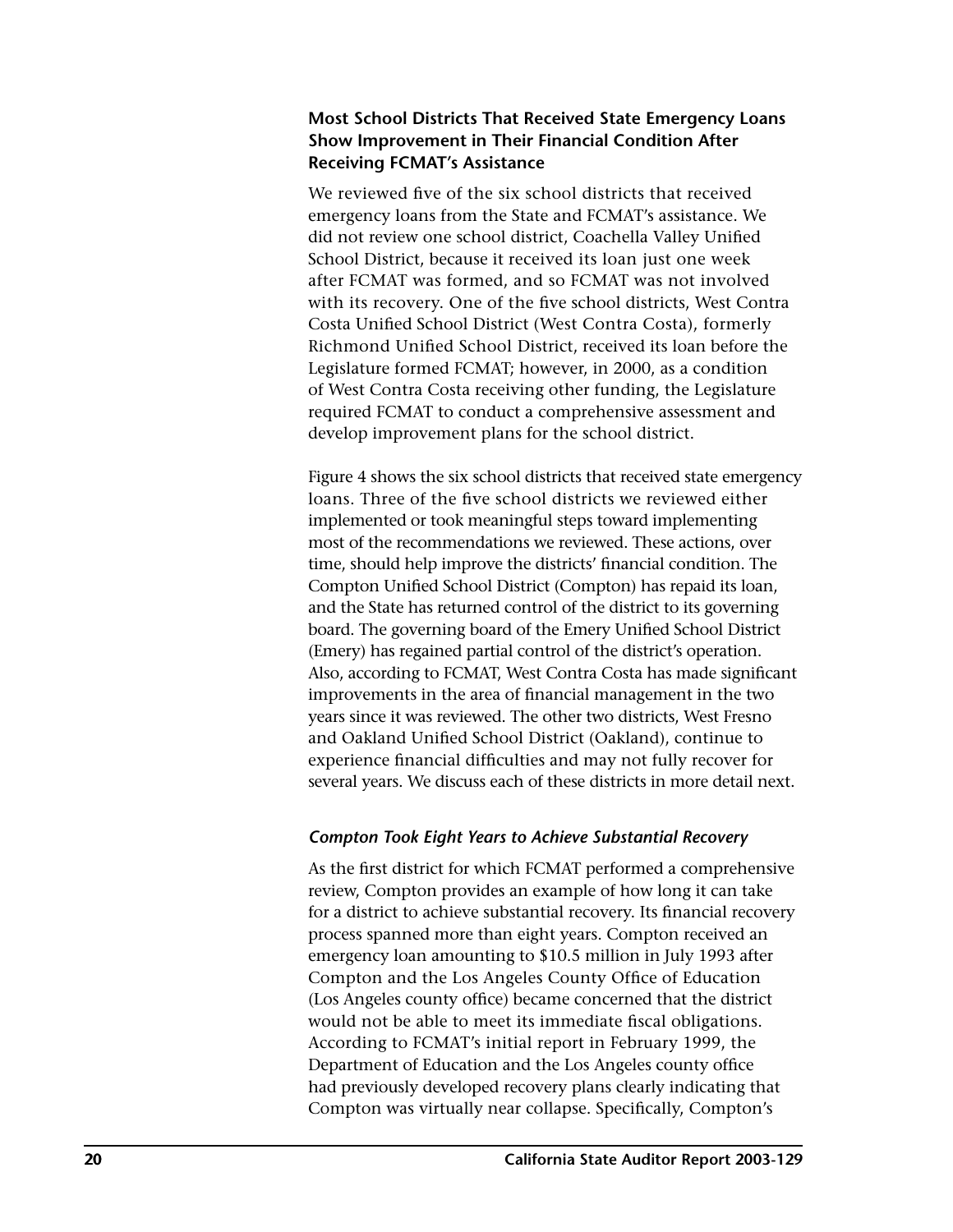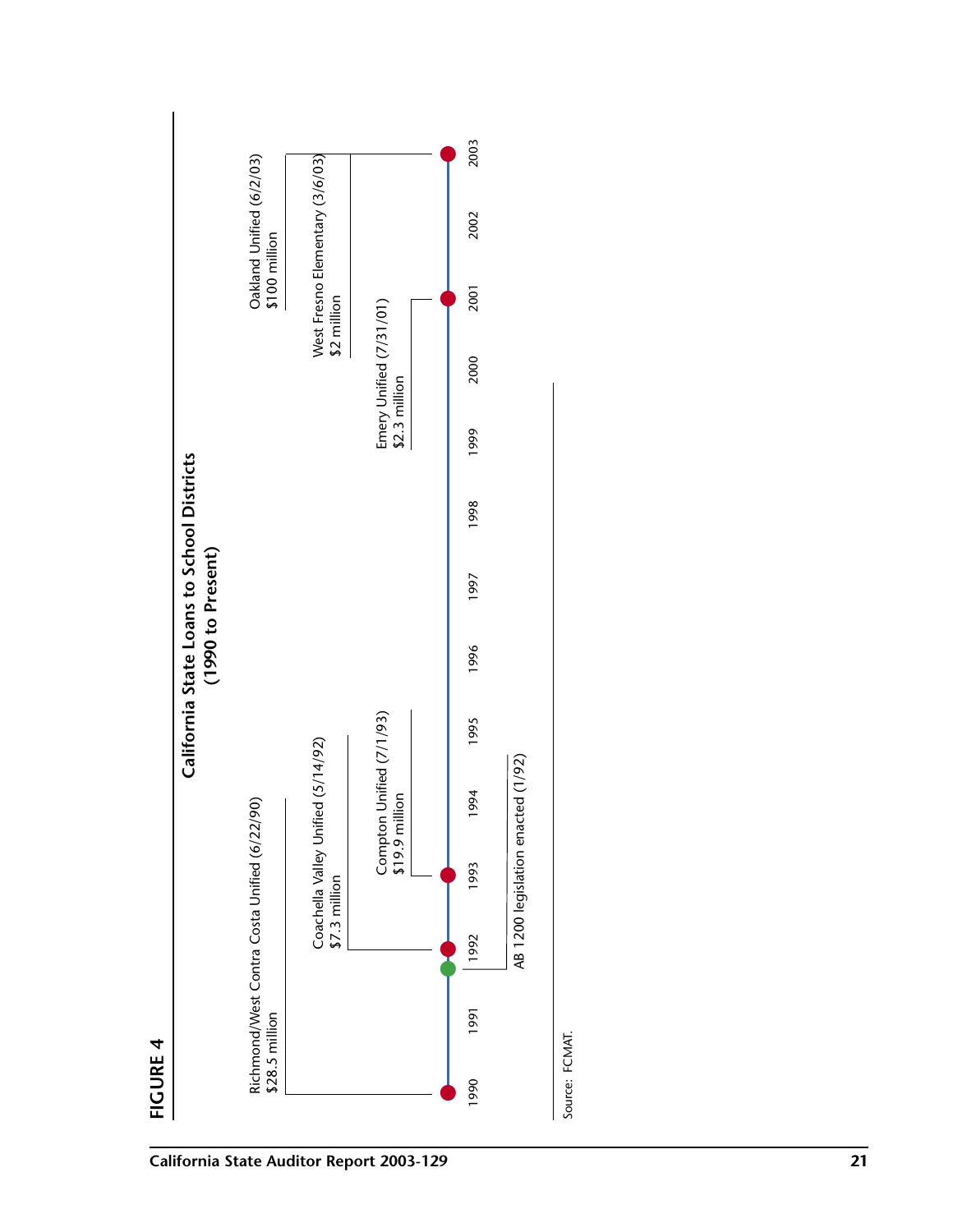educational programs lacked direction and focus, its fiscal systems were unreliable, its management and governance structure was ill-defined, and the facilities were aging and showing signs of neglect.

As a result of these issues, for Compton to receive the loan, the Legislature required that it meet certain conditions, including submitting a progress report on its implementation of recommendations made in a May 1993 recovery plan developed by the Department of Education and the Los Angeles county office. The loan also required that the State Superintendent of Public Instruction (state superintendent) appoint a state administrator who would exercise the powers and responsibilities of the district's governing board. Soon after the state administrator assumed the governance responsibilities for the district, a more detailed analysis of the district's financial position revealed that for the district to be solvent by the end of fiscal year 1993–94, it needed another \$9.5 million in addition to the original loan. In October 1993, Compton received a second emergency loan of \$9.45 million.

In 1997, the Legislature passed Assembly Bill 52 (Chapter 767, Statutes of 1997), stating its intention to incrementally return control of Compton to its governing board, contingent upon Compton's improvement in five major functional areas: pupil achievement, financial management, facilities management, personnel management, and community relations. This legislation also required FCMAT and Compton's state administrator to conduct comprehensive assessments and develop recovery plans in these five areas and to report at sixmonth intervals on whether Compton had made substantial and sustained progress in those areas, until the state superintendent returned full control of the school district to its governing board. Specifically, FCMAT was required to make recommendations regarding when to return control over specified areas of the school district's operations to the district's board.

In February 1999, FCMAT published its comprehensive assessment and recovery plan for Compton. In the report, FCMAT noted that Compton had made progress over the six years since it had received its first emergency loan, but that deficiencies still existed. Specifically, in the area of financial management, FCMAT found significant deficiencies:

*At Compton, part of FCMAT's role was to recommend when to return control of specific operations to the district's board.*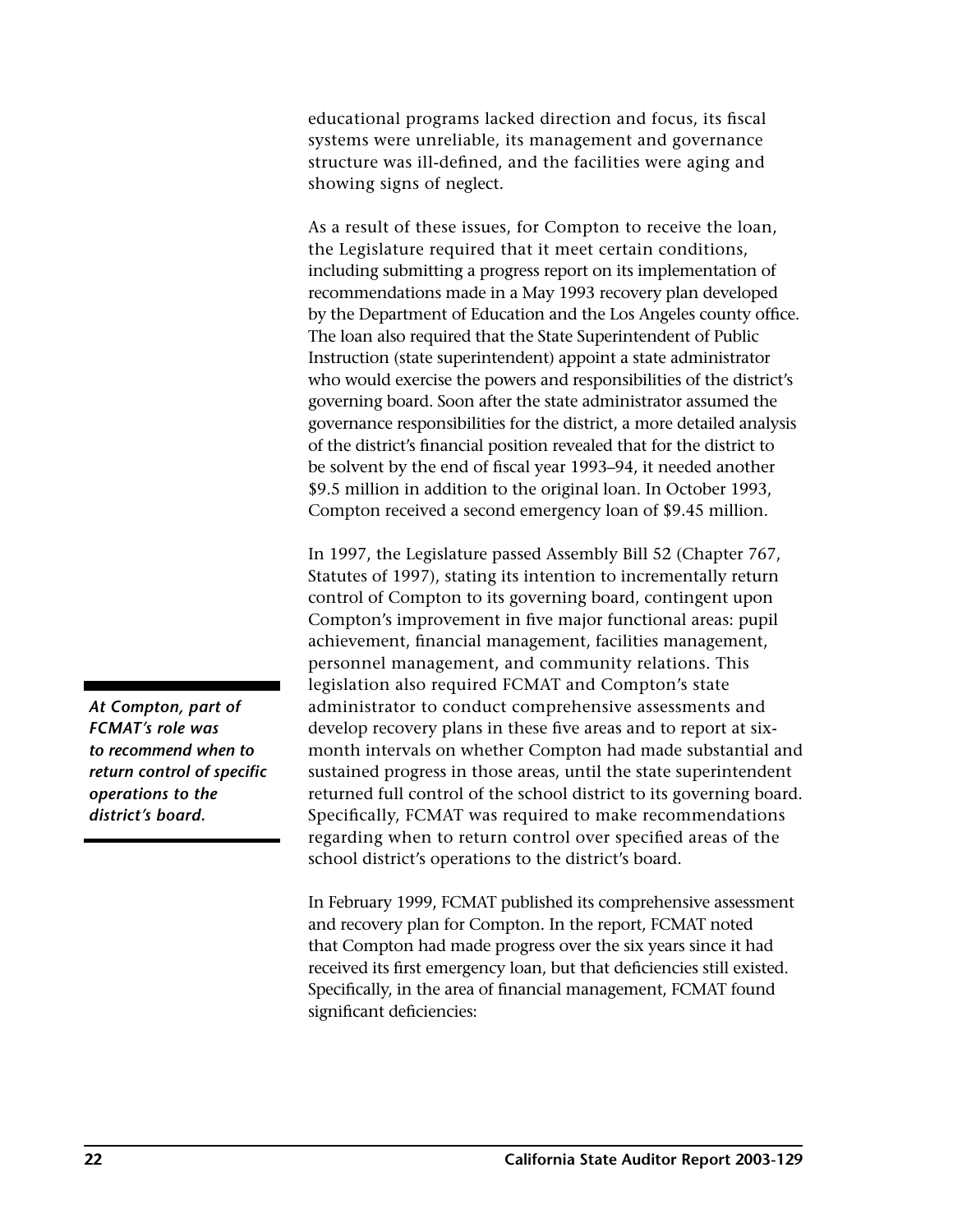- A number of weaknesses existed in its internal controls.
- The organizational structure of the business and operational departments provided inadequate supervision and ineffective lines of communication.
- A high number of entry-level job classifications existed, causing some departments to be overstaffed but underskilled for the requirements of their positions.
- Salary schedules within the departments were not competitive.

FCMAT's subsequent reports on Compton's progress indicated that it was clear to FCMAT that Compton had implemented some of FCMAT's recommendations and was moving toward recovery. For example, FCMAT recommended that Compton reconfigure its organizational structure, establish supervisory functions, revise job descriptions for supervisors and managers, implement formal staff training and development plans, and evaluate salaries for competitiveness with other districts. By the end of August 1999, Compton had completely reorganized its business and administrative services division, improved staff supervision, evaluated the skills of each employee, provided appropriate training and individual counseling, and was in the process of evaluating salaries for competitiveness with other districts. On other recommendations, such as establishing an internal audit function to ensure compliance with laws, regulations, internal controls, and district policies, Compton had made little progress. However, by February 2000, FCMAT reported that Compton had established an internal audit function and that the internal audit staff had performed reviews of areas at high risk for monetary loss or noncompliance with laws and regulations.

Table 2 on the following page shows that since FCMAT conducted its initial study, Compton has received positive certifications on its interim reports. Additionally, our review of Compton revealed that the district has implemented or partially implemented all of the recommendations we selected. We selected recommendations that have fiscal implications in the areas of internal controls, budget development processes, attendance accounting, and adherence to legal and professional standards. Moreover, in June 2001, Compton paid back its state loan, and in December 2001, the state superintendent returned full control of the district to the governing board, which is further evidence of the district's improvement.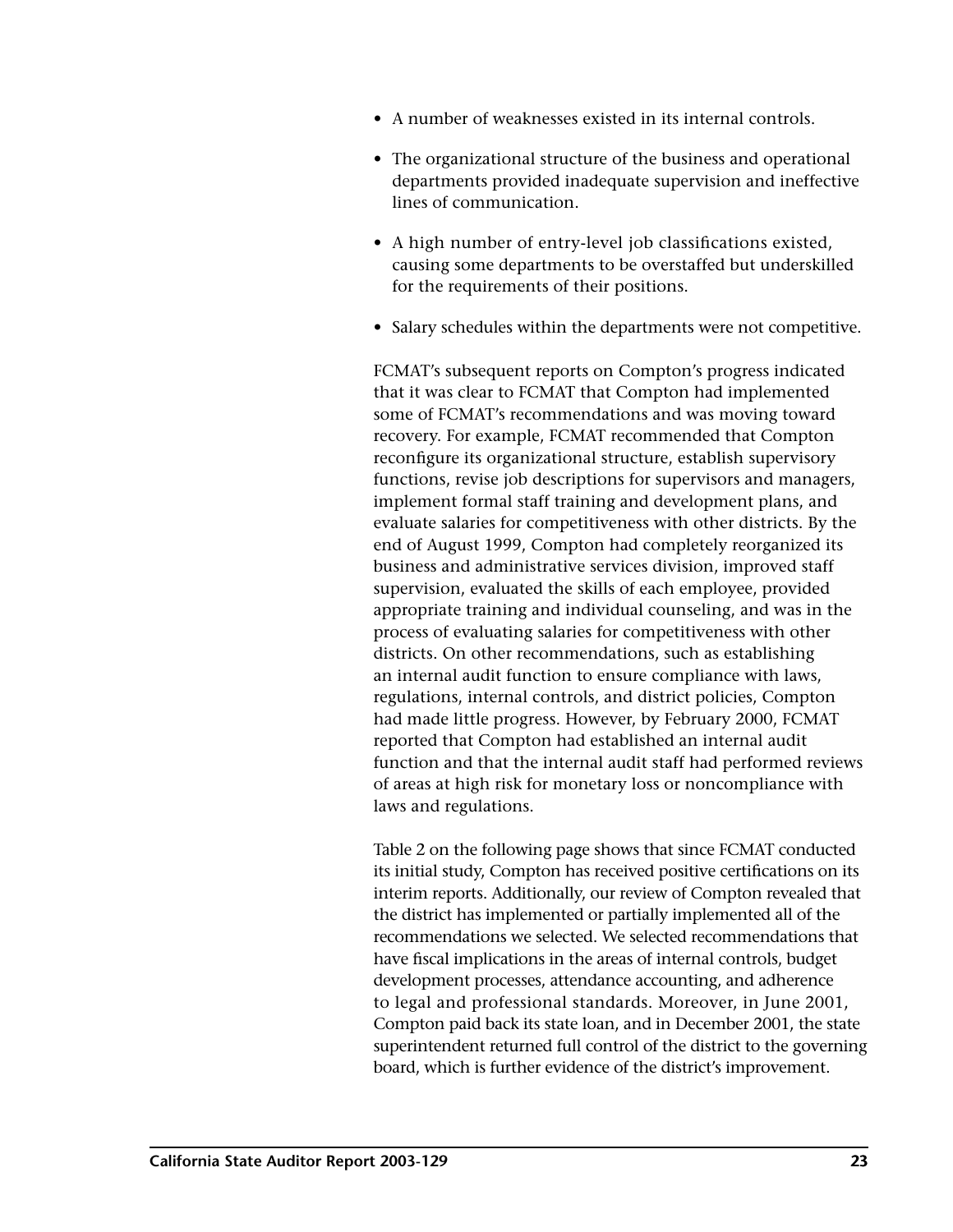## **TABLE 2**

#### **Status of School Districts That Received State Emergency Loans and FCMAT's Assistance**

|                                                                                         | Compton<br><b>Unified</b> | <b>Emery</b><br><b>Unified</b> | Oakland<br><b>Unified</b> | <b>West Contra Costa</b><br><b>Unified</b> | <b>West Fresno</b><br>Elementary |
|-----------------------------------------------------------------------------------------|---------------------------|--------------------------------|---------------------------|--------------------------------------------|----------------------------------|
| Date of FCMAT's initial study                                                           | February 1999             | <b>July 2001</b>               | January 2000              | <b>July 2001</b>                           | <b>July 2003</b>                 |
| Number of interim reports filed since FCMAT's initial study*                            | 10                        | 5                              | 8                         | 5                                          |                                  |
| Number of positive certifications                                                       | 10                        | $\Omega$                       | $4^{\dagger}$             | 5                                          | 0                                |
| Number of recommendations from FCMAT's study that we<br>selected for follow-up          | 13                        | 8                              | 10                        |                                            | 10                               |
| Number of selected recommendations the district<br>implemented or partially implemented | 13                        | 8                              |                           | 6                                          |                                  |

\* As of first interim report certification for fiscal year 2003–04.

† The fiscal year 2002–03 Alameda County Grand Jury reported that, although the Alameda County Office of Education (Alameda county office) raised concerns about Oakland's fiscal year 2001–02 budget and interim reports, questioning Oakland's enrollment projections and its ability to cover the mandated reserve requirement, it approved the budget and gave positive certifications to both interim reports. Further, in the grand jury report, the Alameda county office stated that it did everything it could under the law, and that districts are ultimately responsible for keeping their financial houses in order.

#### *Emery Will Soon Regain Control Over Its Fiscal Affairs*

Emery has also made progress toward improving its financial condition since FCMAT's involvement. According to FCMAT, Emery identified financial difficulties early in fiscal year 1999–2000, and in March 2000 submitted a qualified certification on its second interim report, projecting a negative fund balance of approximately \$93,000. A qualified certification indicates that a district may not be able to meet its financial obligations in the current or next two subsequent fiscal years. Because of Emery's qualified status and the departure of its business manager, the Alameda county office required Emery to prepare a third interim report, and with the assistance of Alameda county office fiscal staff, Emery reported a projected negative ending fund balance of \$638,000. As a result, the Alameda county office made a \$650,000 emergency loan to Emery.

In early October 2000, the state superintendent and the Alameda county office requested that FCMAT's board declare a fiscal emergency at Emery, which it did later that month. According to FCMAT, under Education Code Section 42127.8(e), this provided for immediate assistance from FCMAT. Subsequently, the Alameda county office appointed FCMAT as the district's fiscal adviser with authority to rescind any actions of the district's governing board that were inconsistent with the district's revised budget. Furthermore, the Legislature passed Assembly Bill 96 (Chapter 135, Statutes of 2001), giving Emery a \$1.3 million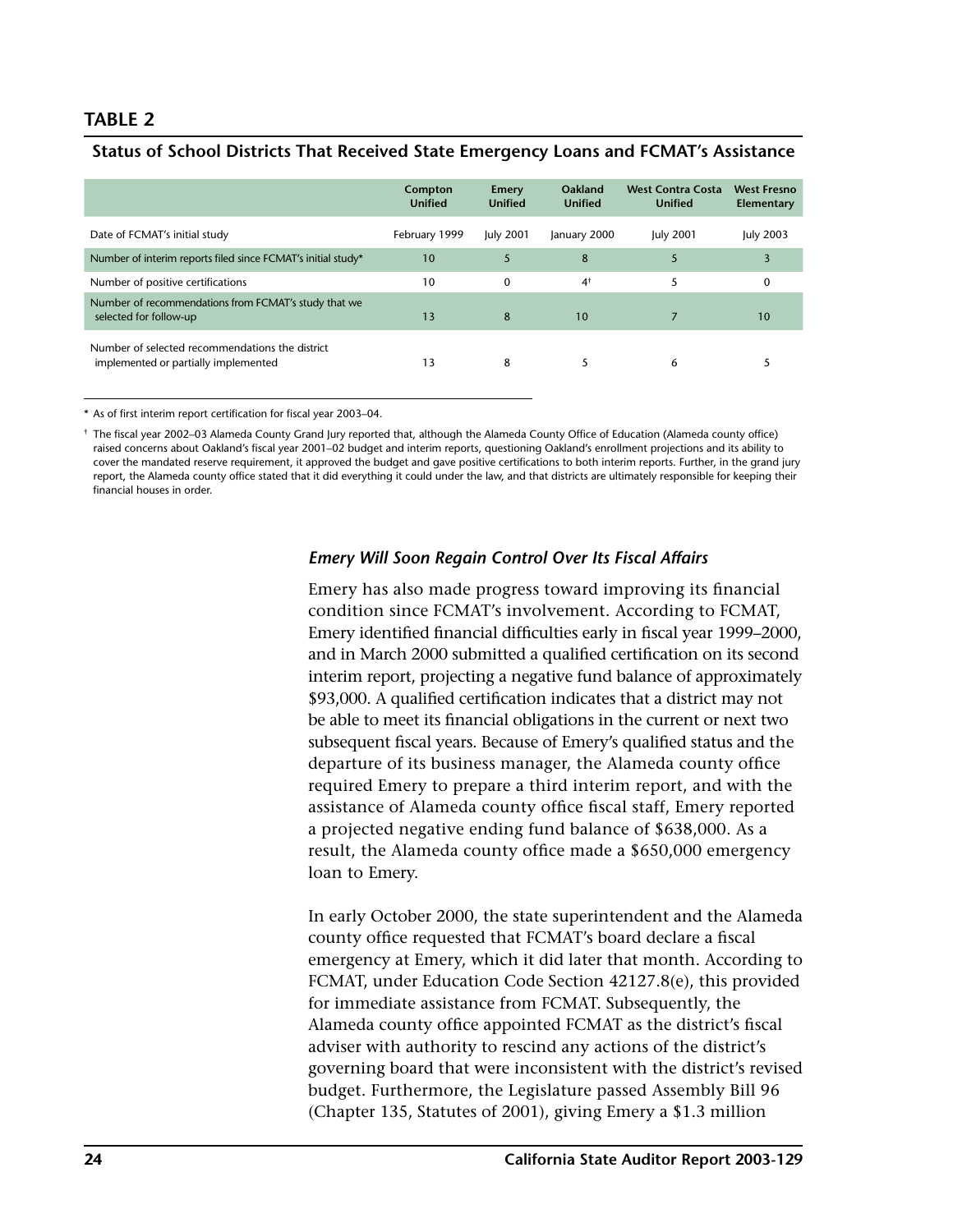emergency loan from the State and a \$1 million line of credit. This legislation also required the state superintendent to appoint an administrator to manage the district and FCMAT to act as fiscal adviser to the district until it became financially solvent.

Our visit to Emery revealed that the district implemented or partially implemented most of the recommendations we selected for review. For instance, FCMAT recommended that Emery reflect in its financial reports not only the actual expenditures it incurred, but also amounts not yet paid, such as purchase orders, so that it could properly monitor its budget. Also, Emery implemented new budgeting software that automatically reserves a portion of the available budgeted funds as the district staff enters purchase orders into the system.

In April 2004, the state superintendent announced that Emery is expected to end the fiscal year with a positive fund balance of approximately \$1.1 million and will meet the staterecommended reserve levels. Furthermore, because of the district's improved financial condition, the state superintendent returned control over facilities to Emery's governing board and anticipates returning all fiscal responsibilities and powers to the governing board by July 1, 2004, three years after the State took over control of the district.

Despite such improvements, Table 2 shows that Emery has not received a positive certification on its recent interim reports since receiving assistance from FCMAT. According to Emery's chief business officer, the school district could have filed a positive certification for its second interim report for fiscal year 2003–04; however, it decided that filing a qualified certification was prudent in light of the fact that it cannot confidently project whether it will maintain its current enrollment level. Between 40 percent and 45 percent of Emery's students are transfers from neighboring school districts that are also experiencing financial difficulties, and these districts may be reluctant to grant such transfers as readily as they did in the past. As a result, Emery is unable to quantify the number of students who will transfer in from other school districts in the next few years, and it has therefore based its fiscal year 2003–04 budget and future projections on a flat enrollment figure. However, upon consulting with the Department of Education about this matter, Emery intends to file a positive certification for its third interim report of fiscal year 2003–04.

*Because of Emery's improved financial condition, the state superintendent anticipates returning all fiscal responsibilities and powers to the district's governing board by July 1, 2004.*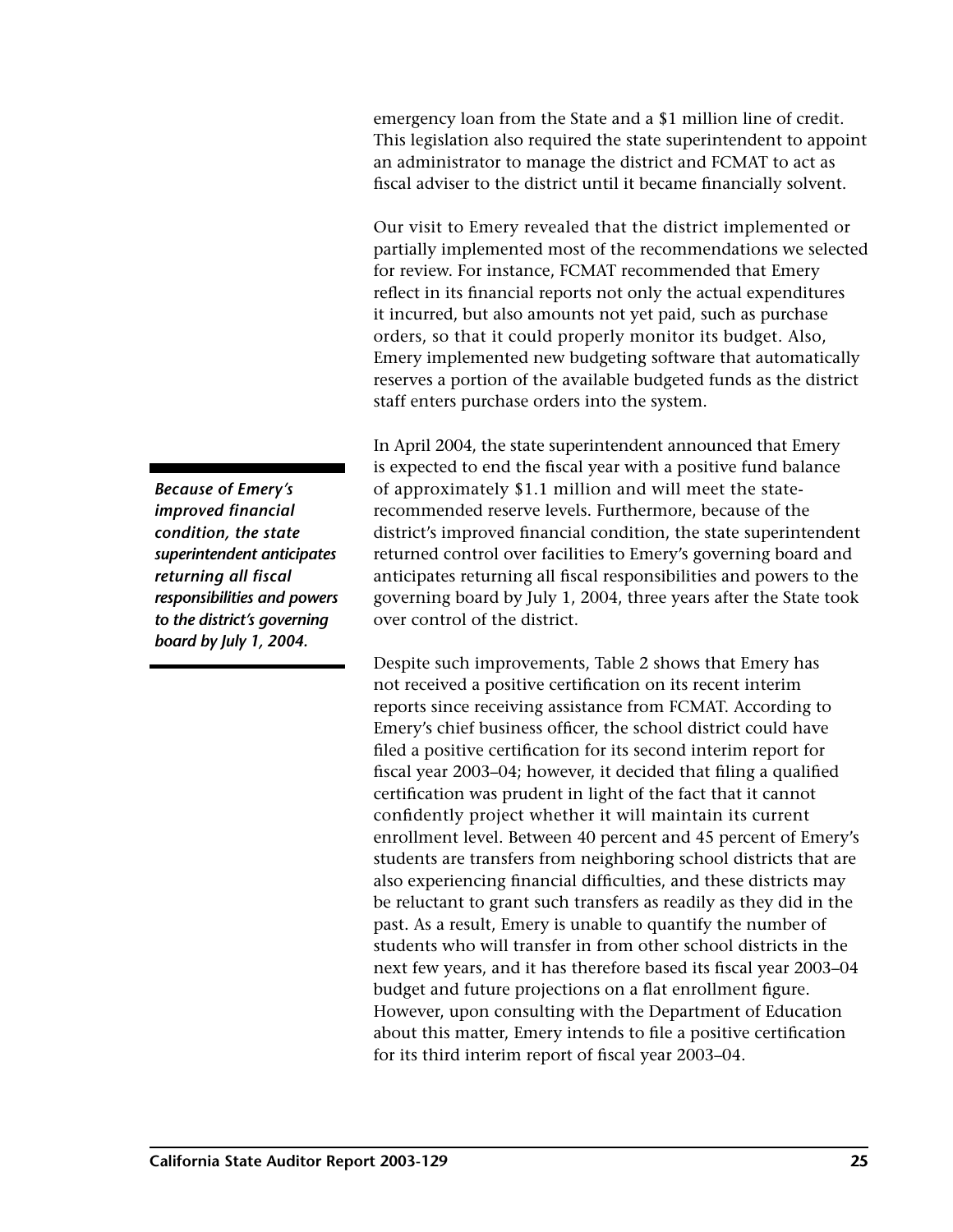# *Neither West Fresno nor Oakland Has Made Much Progress Toward Financial Recovery*

Our reviews of West Fresno and Oakland revealed that neither has made significant progress toward implementing the recommendations we selected. Furthermore, they have shown almost no measurable improvement in their financial conditions, and because the extent and severity of their problems are similar to those Compton experienced, these districts may not fully recover for several years. According to FCMAT, West Fresno, which has drawn \$1.3 million of the \$2 million emergency loan authorized in March 2003, must reestablish virtually all of its financial management policies, procedures, systems, and controls. According to West Fresno, the district staff is currently attempting to reestablish internal controls and governing board policies and procedures, and it has already re-created job descriptions and is in the process of developing job manuals for the district employees.

FCMAT reviewed Oakland in 1999, noting significant deficiencies in the school district's financial management policies and procedures. In April 1999, Oakland's board voted to ask for a comprehensive review from FCMAT. The vote was contingent upon acquiring funds from the Legislature to conduct the study. Assembly Bill 1115 (Chapter 78, Statutes of 1999) allocated \$750,000 to FCMAT to conduct a comprehensive assessment and complete a recovery plan for the district. FCMAT issued its report to Oakland's board in January 2000, indicating that the district was having great difficulty and emphasizing that Oakland's financial solvency was in serious question. FCMAT reported that Oakland had challenges that are more serious and difficult to overcome than those faced by most districts. For example, the district's facilities were unsafe, it was unable to attract and retain high-quality professional staff, and it experienced inadequate communication and a pervasive perception that the district was mismanaged.

By October 2002, the district's fiscal health had worsened, and it clearly had not implemented most of FCMAT's recommendations. Consequently, the Alameda county office disapproved Oakland's budget for fiscal year 2002–03 and appointed FCMAT as the district's fiscal adviser. In June 2003, the Legislature granted the school district a \$100 million loan for which funds could be disbursed only if the state administrator and FCMAT determined it was necessary. According to FCMAT, in June 2003, the district requested \$65 million of the loan to cover its June payroll and severe negative cash position. According to the state administrator for Oakland, the district plans to request another \$25 million

*Both West Fresno and Oakland have significant deficiencies in their financial management policies and procedures, indicating that these districts may not fully recover for several years.*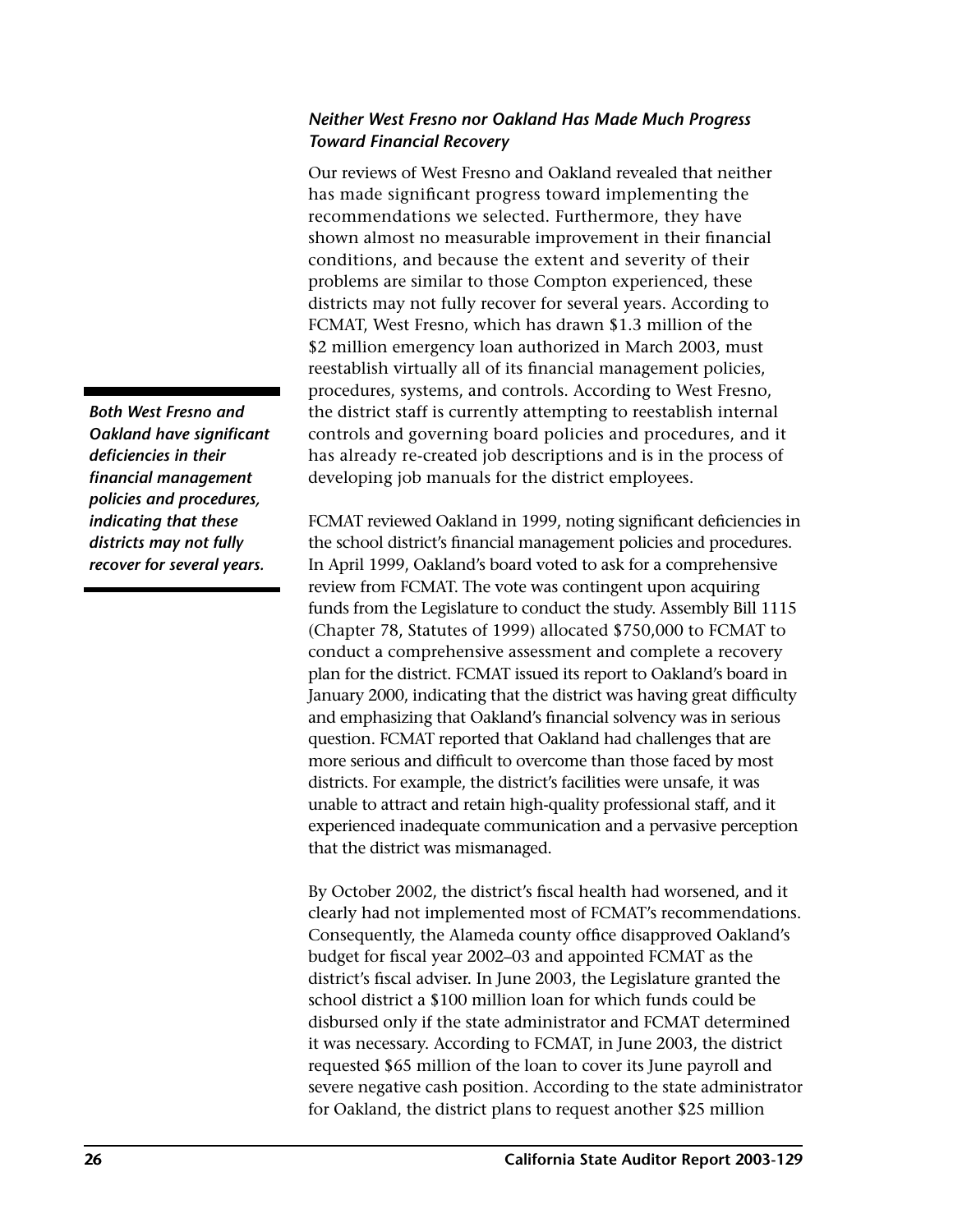in June 2004 for bond repayment and a new student information system. The remaining balance of the loan is available to the district as a line of credit, which FCMAT expects the district to use.

*Although it is too early to expect significant improvement, Oakland has made progress in implementing five of the 10 recommendations we reviewed.* 

As a condition of Oakland receiving the state loan, the Legislature required that the state superintendent appoint an administrator to manage the district. Because of the severity of Oakland's financial problems, and since the district received its loan less than a year ago, it is too early to expect significant improvement. The district has fully implemented one and partially implemented another four of the 10 recommendations we selected; however, because a state administrator is working with Oakland, it is reasonable to assume that the district will continue to make progress over time.

# *West Contra Costa Has Made Significant Improvements*

West Contra Costa received a \$28.5 million emergency loan from the State in 1990, but it received FCMAT's assistance for a different reason than did the other districts receiving state emergency loans. Specifically, the State Allocation Board allocates to school districts, on a per student basis, funding for new construction and modernization of school facilities. However, under the Education Code, Section 17017.1, West Contra Costa was generally ineligible for any state school facilities funding until June 1998 or until it paid off its emergency loan, whichever was later. Nevertheless, in 2000, Assembly Bill 2265 (Chapter 578, Statutes of 2000) authorized the state superintendent to allocate up to \$800,000 annually for fiscal years 2000–01 through 2004–05 to the district for projects that would otherwise have been eligible for state funding between 1993 and 1998. The Legislature did this because it believed that the matter of the loan repayment was separate from the issue of providing access to adequate school facilities for the district's pupils. This legislation authorized the district to use the funds for any discretionary school purpose. As a condition of receiving the funding, the legislation required West Contra Costa to allow FCMAT to conduct an assessment of the district. In addition, it required FCMAT to complete improvement plans in the areas of instruction, finance, facilities, personnel management, and community relations, and to report on West Contra Costa's progress in implementing FCMAT's recommendations.

From our review of FCMAT's final progress report, published in July 2003, it appears that West Contra Costa's largest financial problem is an unfunded liability amounting to approximately \$275 million for lifetime health benefits for its employees.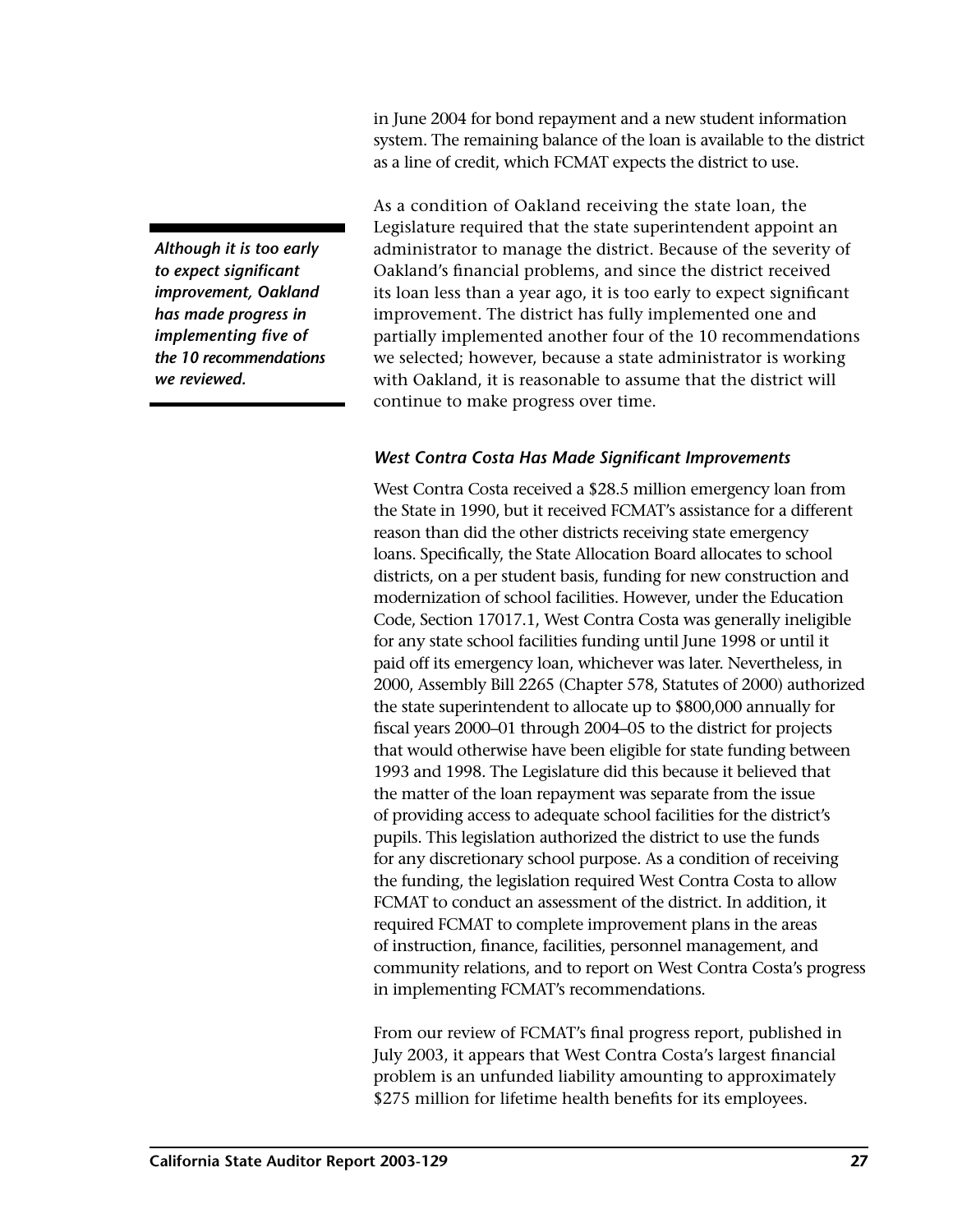According to West Contra Costa's assistant superintendent of fiscal services, during contract negotiations 30 years ago the district's employees struck a bargain wherein, in exchange for accepting lower salaries, employees who worked for the district at the time and who were hired afterward, and their spouses, would receive health coverage paid in full by the district for the rest of the employees' lives. After the death of the employee, spouses were eligible to continue coverage at their own expense, but this benefit was later changed to allow the surviving spouse to continue receiving health care coverage at the district's expense. This type of retirement benefit is rare among California's school districts. In fact, most school districts that offer their employees coverage for health benefits offer it only until age 65, when the retiree enrolls in Medicare. West Contra Costa's assistant superintendent of fiscal services told us that the district has approached its bargaining units to discuss employee health benefits and will continue to raise this issue until the school district and the unions reach a satisfactory alternative.

In addition, in its final report, FCMAT commended West Contra Costa for its efforts and stated that the district had made significant improvements in its finances, particularly in its board policies on fraud and its detection, and in its budget projections, adoption, reporting, filing, and monitoring. As shown in Table 2 on page 24, we found that West Contra Costa implemented six of the seven recommendations we selected and has received positive certifications on all of its interim reports since FCMAT became involved with the district.

## **School Districts Can Improve by Implementing FCMAT's Recommendations**

Most of FCMAT's management assistance studies are much narrower in scope than those that were mandated by statute, such as those for districts that received state emergency loans. Nevertheless, some of the school districts and county offices that request the studies experience financial problems that may take time to overcome. Although several of the school districts we reviewed have shown little improvement in their fiscal health, implementing FCMAT's recommendations has helped these districts make important improvements in areas such as internal controls, budget monitoring, and attendance accounting, which can ultimately lead to the districts' fiscal recovery. However, as with the districts that received state emergency loans, the fiscal recovery of these school districts may be gradual because

*Although FCMAT's management assistance studies are narrower in scope, implementing its recommendations should, over time, help a school district improve its financial condition.*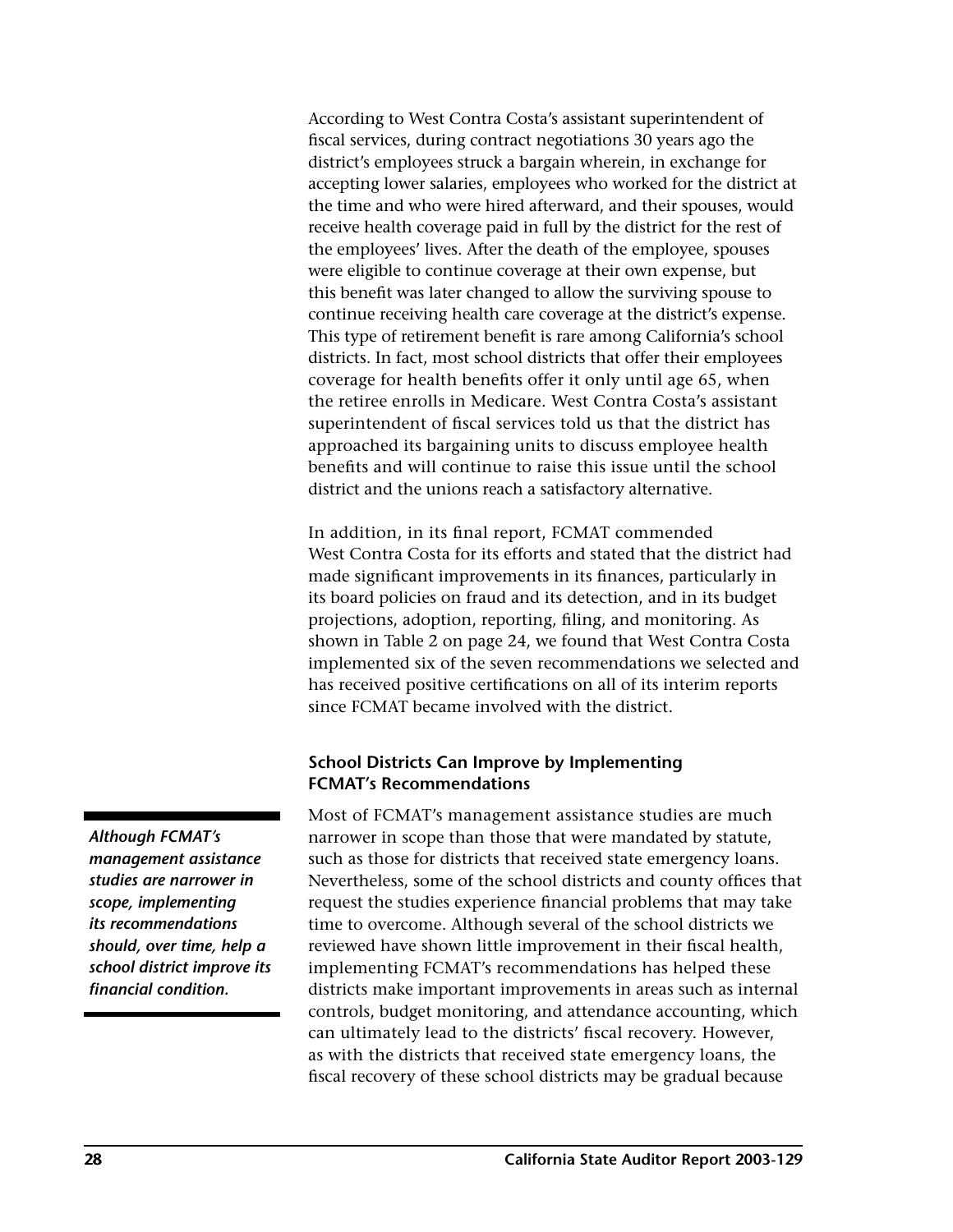many of FCMAT's recommendations take time to implement. Moreover, the implementation of certain recommendations may be contingent upon longer-term improvements occurring first.

Table 3 shows that the five school districts we reviewed that requested FCMAT's assistance implemented or partially implemented at least some of FCMAT's recommendations, and three of them received positive certifications after FCMAT completed its study. It may be too soon to determine the recovery status of the other two districts, Berkeley Unified School District (Berkeley) and Orchard School District (Orchard), because of the severity of their problems in comparison with other districts we reviewed. For example, Orchard and Victor Valley Union High School District (Victor Valley) received FCMAT's assistance within a couple of months of each other; however, Victor Valley has improved significantly, while Orchard still has not received a positive certification on its interim financial reports. FCMAT reviewed Victor Valley in November 2002, after the district's county office rejected its budget twice. Although the school district had previously received positive certifications on its interim reports, it was showing a deficit of \$1.5 million and needed help in reducing its expenditures. Our testing at Victor Valley revealed that the district has implemented all of FCMAT's recommendations and has continued to receive positive certifications on its interim reports since FCMAT's study.

#### **TABLE 3**

## **Status of Sampled School Districts That Received Management Assistance Studies From FCMAT**

|                                                                                         | <b>Antioch Unified</b> | <b>Berkeley</b><br><b>Unified</b> | <b>Monterey</b><br>Peninsula<br><b>Unified</b> | Orchard         | <b>Victor Valley</b><br><b>Union High</b> |
|-----------------------------------------------------------------------------------------|------------------------|-----------------------------------|------------------------------------------------|-----------------|-------------------------------------------|
| Initiator of FCMAT's study                                                              | Contra Costa COE*      | Legislature                       | Monterey COE                                   | Santa Clara COE | San Bernardino COE                        |
| Date of FCMAT's study                                                                   | August 1998            | <b>July 2003</b>                  | March 2000                                     | September 2002  | November 2002                             |
| Number interim reports filed since FCMAT's<br>study                                     | $12^{\dagger}$         | $2^{\dagger}$                     | $8\ddag$                                       | 4 <sup>‡</sup>  | $4\ddag$                                  |
| Number of positive certifications                                                       | 8                      | $\mathbf 0$                       | $\overline{4}$                                 | $\mathbf{0}$    | 3                                         |
| Number of recommendations from FCMAT's report<br>that we selected for follow-up         | 5                      | 12                                | 10                                             | 10              | 6                                         |
| Number of selected recommendations the district<br>implemented or partially implemented | 4                      | 11                                | 9                                              | 8               | 6                                         |

\* County Office of Education.

† As of the second interim report certification for fiscal year 2003–04.

‡ As of the first interim report certification for fiscal year 2003–04. The second interim certification for fiscal year 2003–04 was not available.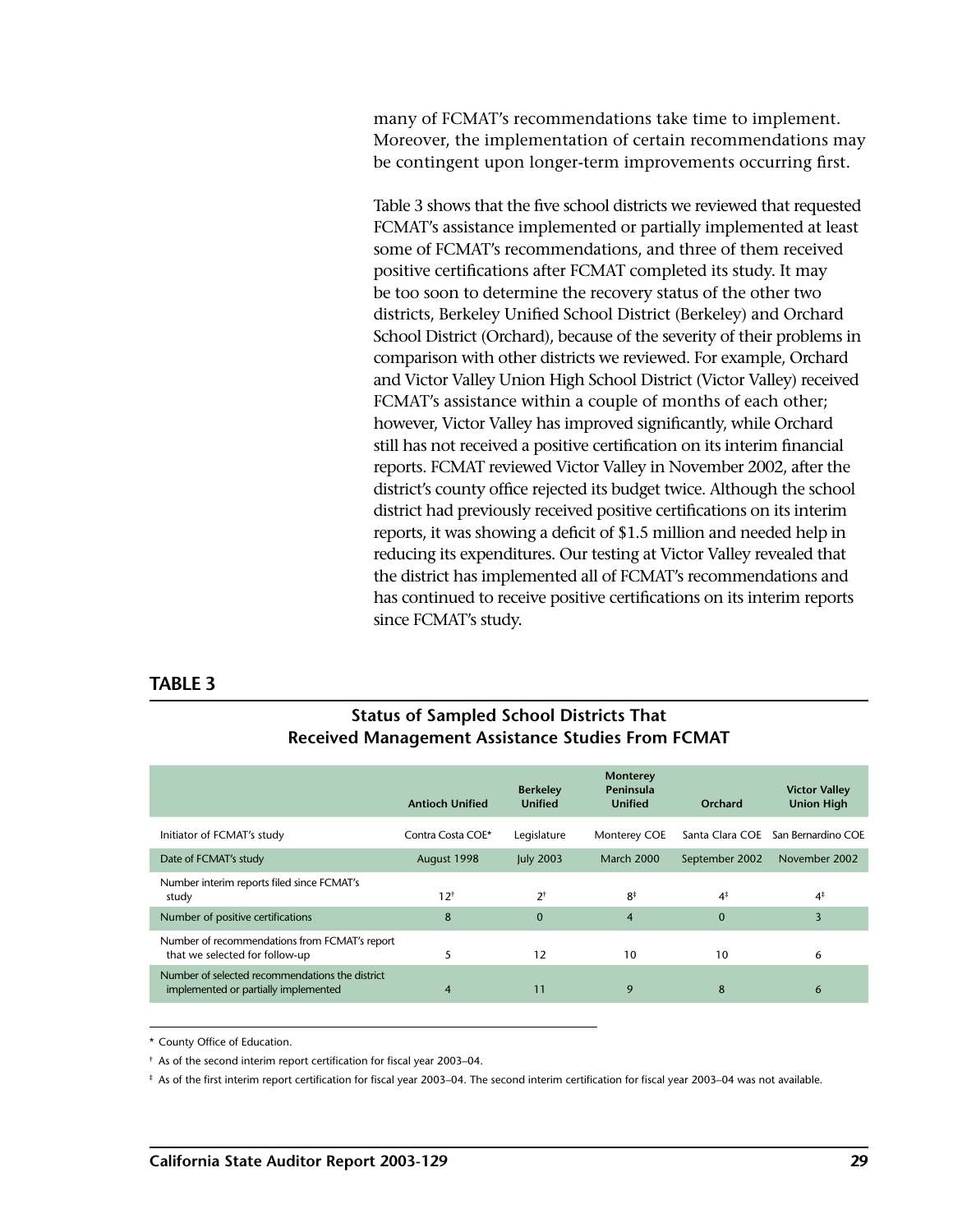According to FCMAT's review of Orchard, the school district not only had a \$2 million budget deficit, but many of its records were missing or incomplete, its board policies and procedures were not complete or did not exist, and the district's staff did not follow proper business procedures. FCMAT's recommendations addressed issues such as the district's fiscal solvency, inadequate monitoring, overspending of funds, and application of internal controls. In its report, FCMAT projected that the recovery process for Orchard would take approximately three years.

Our review of Orchard revealed that, although it has not filed positive certifications on its interim reports since FCMAT's study, it has addressed many of FCMAT's recommendations. For instance, upon beginning fieldwork in December 2001, FCMAT found that Orchard's business staff entered dollar amounts into the computer system for salaries and benefits with no logic or supporting documentation while developing a budget. Similarly, revenues were not calculated correctly and program budgets did not reflect the current level of anticipated revenues or expenditures. FCMAT recommended that Orchard develop and monitor its budgets for accuracy on a regular basis. Although implementing this recommendation may not correct the district's financial problems immediately, it can help the district to develop an accurate budget, which should ultimately lead to an improvement in the district's fiscal status.

Staff at some of the school districts we visited believed they had benefited from FCMAT's assistance. Specifically, some school districts felt that FCMAT's credibility drew the public's attention to key issues and helped governing boards make critical decisions about the districts' business management in areas such as cuts to transportation and special education. For example, the business services department at Victor Valley told us that although the San Bernardino County Superintendent of Schools disapproved the district's budget, the governing board was resistant to making certain budget reductions that the district recommended until FCMAT made recommendations for similar reductions to the district. In another example, Berkeley staff commented that they sometimes had trouble convincing their board to agree to make important changes, and having FCMAT as an independent reviewer gave district staff the credibility they needed to convince the board to make the necessary changes. Berkeley added that it cites FCMAT's standards at board meetings to bolster its credibility when proposing certain changes.

*Some school districts believed that FCMAT's credibility drew the public's attention to key issues and helped governing boards make critical decisions about the districts' business management.*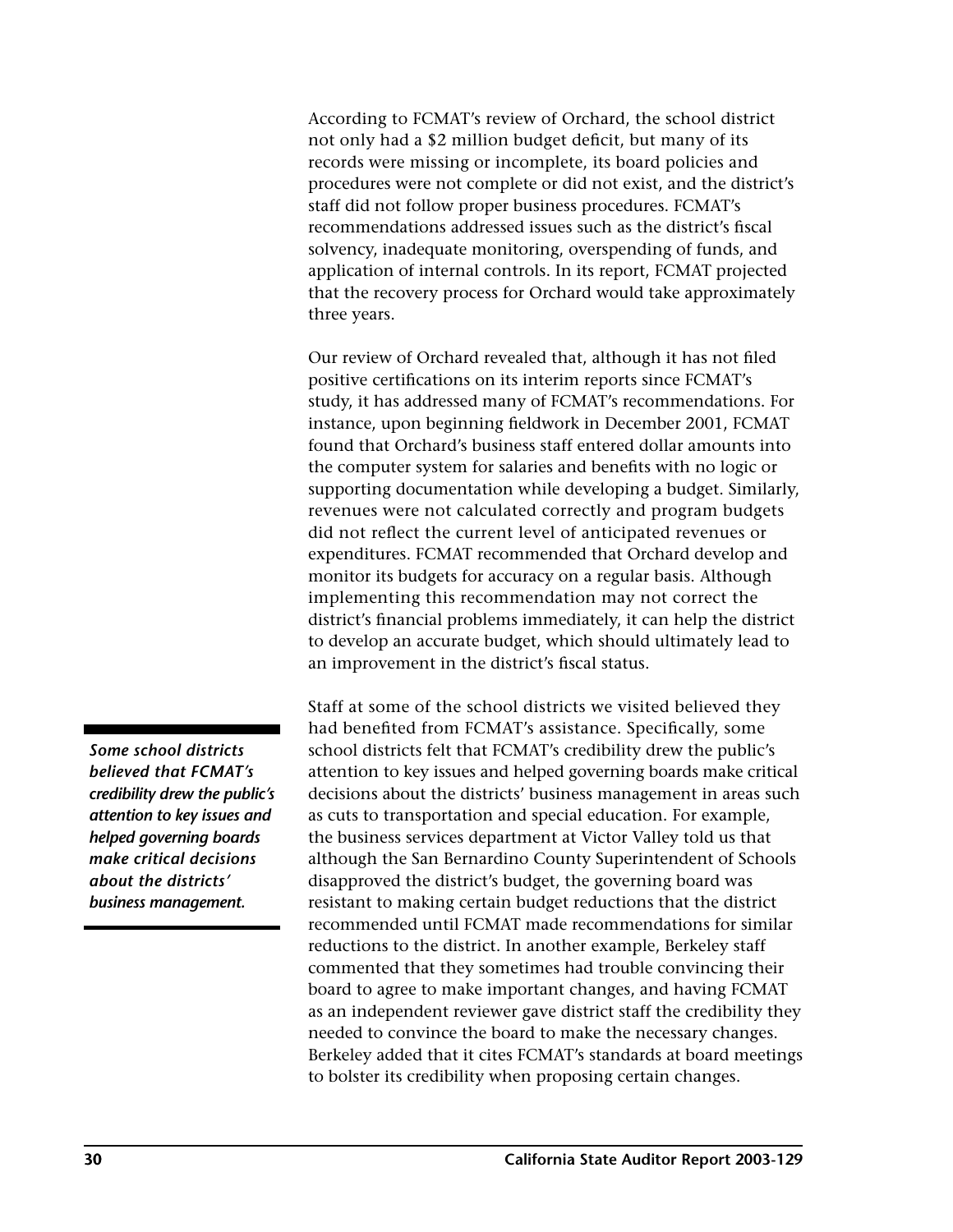# <span id="page-34-0"></span>**FCMAT'S CONSULTANT SELECTION PROCESS IS FAIR, BUT IMPROVEMENTS CAN BE MADE**

FCMAT uses a fair process to identify and select consultants for its studies, but it does not solicit a sufficiently large number of consultants to bid on its comprehensive reviews. FCMAT is not subject to state contracting laws, but it does follow some best practices, such as putting its more extensive, comprehensive review work out to bid and requesting that its clients evaluate its performance on each job. Although most of its clients who completed an evaluation form are pleased with its performance, FCMAT does not keep records of its resolution of complaints and thus cannot ensure that it addresses the concerns they raise. Using this information from its customers, FCMAT should be able to improve its service over time and continue using consultants that its customers have found helpful and professional.

Due to its small number of core staff, FCMAT uses consultants to assist in performing the work at the school districts and county offices but uses its own staff to supervise the consultants' work and write final reports. Through its professional network, FCMAT's staff recommend qualified consultants to the chief administrative officer, who gives the final approval to add a consultant to the list. Currently, FCMAT has compiled a list of 68 consultants with expertise in the fields of accounting, budget development, curriculum and instruction, human resources, maintenance and operations, special education, technology, and transportation, among other areas. These consultants include county office and school district employees on leave from their jobs, retirees, and independent consultants. The rates they charge FCMAT range from \$240 to \$1,000 per day, with an average rate of \$475 per day; the highest rates are charged by information technology consultants. To ensure the quality of their work, FCMAT consultants sign a protocol agreement requiring them to follow the scope and objectives of the study and to support their findings and recommendations. In addition, FCMAT requires its consultants to be independent during their assignments and to maintain confidentiality about their findings and recommendations. According to FCMAT, its policy is that if a consultant does not follow the protocol or meet performance expectations, FCMAT will not ask the consultant to work on future studies. Although we did not see evidence of this in practice, with only a small number of negative evaluations, FCMAT has had limited opportunity to apply this policy.

*Due to its small number of core staff, FCMAT uses consultants to assist in performing the work at the school districts and county offices.*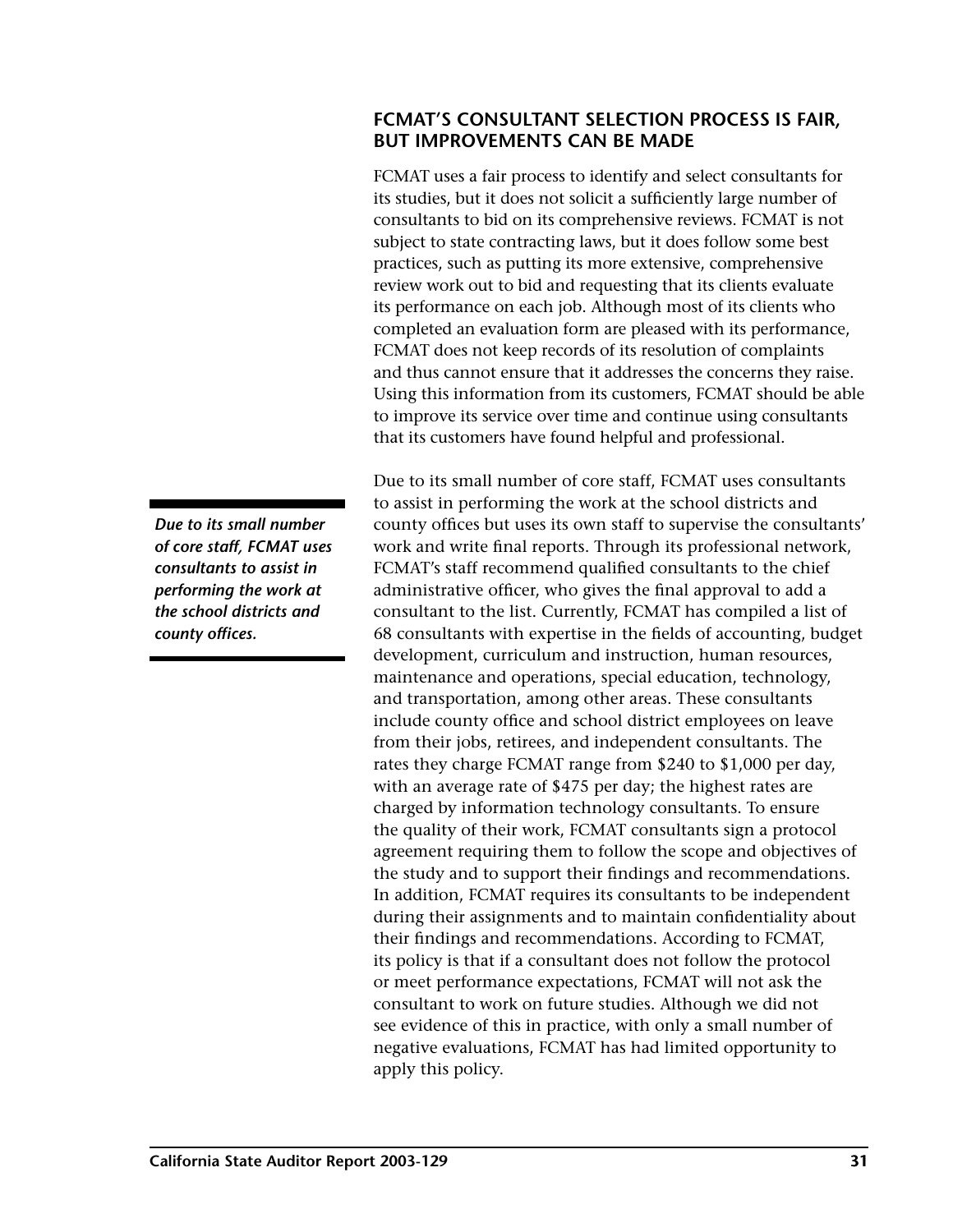*FCMAT is exempt from competitive bidding rules for its contracts, but has used a formal request for application process to select consultants for its larger comprehensive studies.* 

Although FCMAT is not subject to state contracting laws, which would require it to follow competitive bidding rules for its contracts, beginning with the Compton comprehensive review in 1998, FCMAT has used a formal request for application (RFA) process to select consultants for its larger studies. As part of the selection process, FCMAT's managers rank and review applications based on the criteria in the RFA. Based on the RFAs and responses for Compton, Oakland, West Contra Costa, West Fresno, and Berkeley, we determined that FCMAT's selections appeared reasonable, although it used the same consultants multiple times. For the first comprehensive study of Compton, FCMAT published an open RFA and received numerous responses. However, for the first Oakland study in 1999 and the subsequent studies in West Contra Costa and Berkeley, FCMAT did not publish an open RFA; instead, it mailed invitations to bid to only a short list of applicants. FCMAT may have received more bids from qualified applicants if it had sent invitations to bid to a larger group. By not soliciting bids from a larger group of consultants, FCMAT did not ensure that it had a sufficiently broad pool of experts from which to choose.

FCMAT uses another prudent business practice by soliciting feedback from its clients at the end of each job. From its formation in 1992 through January 15, 2004, FCMAT completed 357 management assistance studies and received 207 client evaluations representing 190 jobs, a 53 percent response rate. In 176, or 85 percent, of the evaluations received, the client rated FCMAT's performance a 4 or 5, meaning the client believed that FCMAT had provided a great deal of assistance or excellent assistance. Of the remaining 31 evaluations, 29, or 14 percent, ranked its assistance a 3 or below, and two did not give a rank.

According to FCMAT, the deputy executive officer will discuss with the client any evaluation that is rated a 3 or less to determine the strengths and weaknesses of the study and how FCMAT might improve its services. However, we reviewed five of the 29 evaluations receiving a 3 or below, and for four of them we were unable to determine how FCMAT had handled them and whether it addressed the concerns raised. The percentage of FCMAT's clients who expressed dissatisfaction is low, but almost half of its clients did not return their evaluation forms, and some of these clients may also be dissatisfied. Although FCMAT cannot be expected to address concerns it does not know about, it can be more effective in addressing those concerns that are brought to its attention.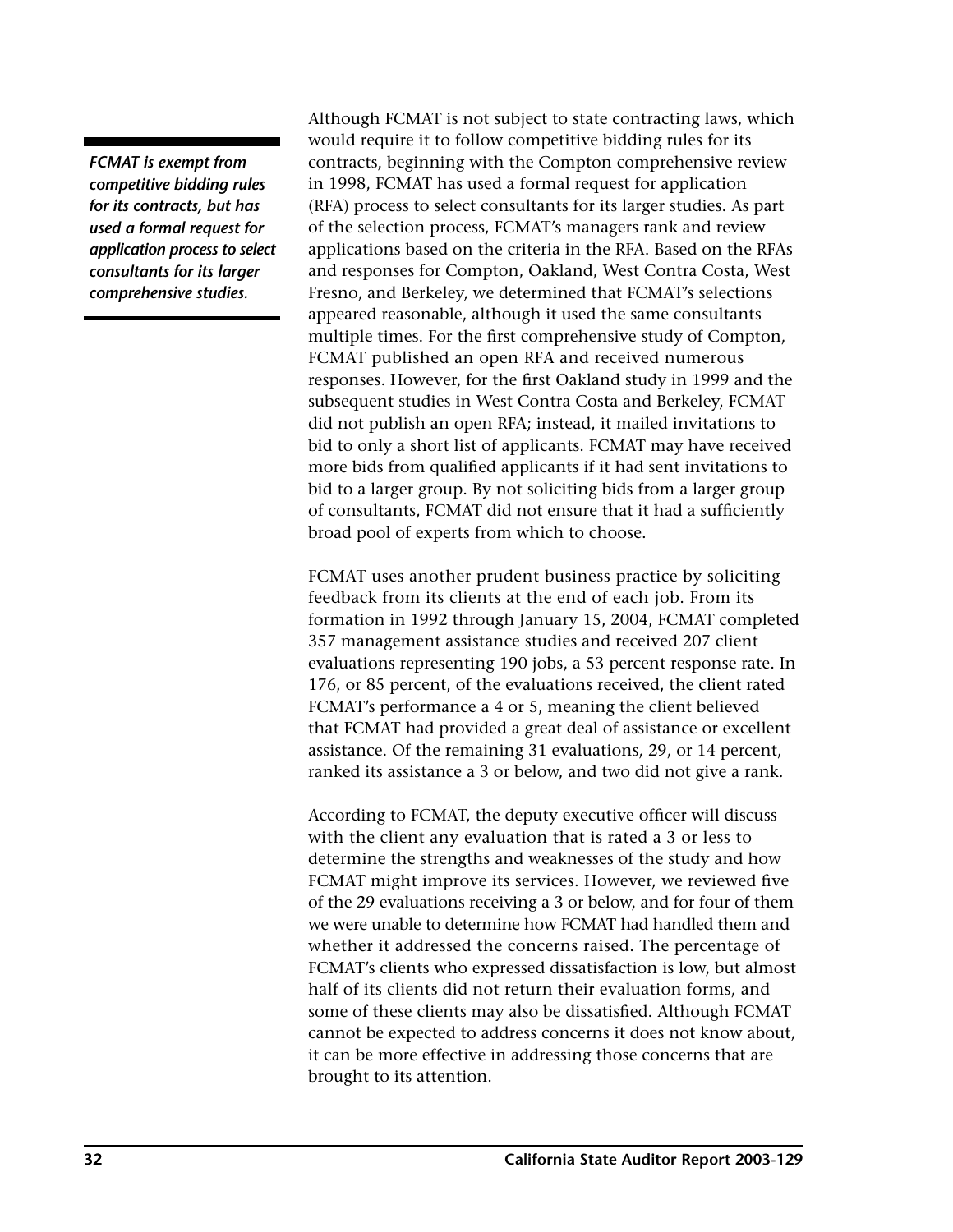<span id="page-36-0"></span>*By law, FCMAT charges its daily rate of \$400 per team member only for days that its staff or consultants spend at a school district or county office.* 

# **FCMAT HAS GOOD REASONS TO KEEP ITS BILLING RATE ARTIFICIALLY LOW**

To offset some of the costs of performing the management assistance studies, the Legislature authorized FCMAT to charge school districts that are not declared as fiscal emergencies a daily rate for these services. In October 1999, FCMAT's governing board approved the current rate of \$400 per team member per day. The law allows FCMAT to charge this rate only for days that its staff or consultants spend at a school district or county office. As a result, the time spent on activities away from the school districts, such as report writing, is paid for from FCMAT's annual appropriation for management assistance studies.

As we discussed earlier, FCMAT's consultants charge FCMAT rates ranging from \$240 to \$1,000 per day, with an average rate of \$475 per day. Thus, the \$400 rate FCMAT charges school districts and county offices is on the low end of this scale but appears reasonable given that it is FCMAT's understanding that the Legislature intended for it to assist financially troubled school districts to avert financial crises, such as bankruptcy, and avoid the need for emergency loans from the State. Keeping the rate low affords these entities a lower-cost alternative to contracting for consulting services on the open market.

In January 2004, FCMAT's governing board reviewed the \$400 per day rate and agreed that FCMAT's services should be cost-effective for school districts to use. It also indicated that although the rate does not fully cover FCMAT's actual costs, the current amount of its annual management assistance appropriation is sufficient to make up the difference. Therefore, the board approved keeping the rate at \$400 per day but agreed to review it again should the appropriation for management assistance activities be insufficient to cover the difference in FCMAT's actual costs.

School districts that have received state emergency loans or that FCMAT's board determines to be in a fiscal emergency are generally not billed for FCMAT's services. Rather, the State pays the costs for these services, either through an annual appropriation or through separate, one-time appropriations for specific school districts. State law requires FCMAT's governing board to reserve at least 25 percent but not more than 50 percent of its revenues for management assistance studies for school districts it deems as being in a fiscal emergency. Over the last four fiscal years, FCMAT's governing board has designated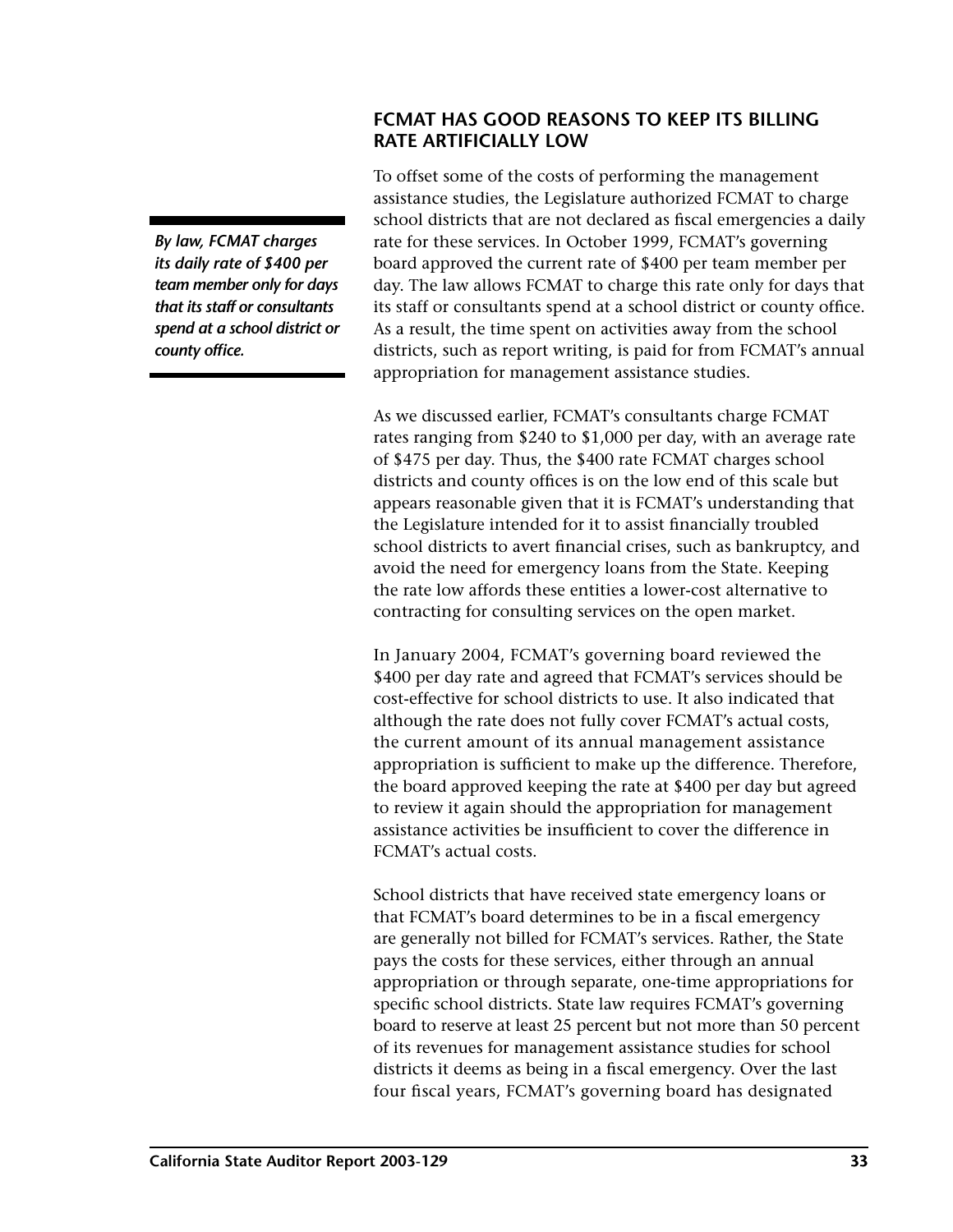<span id="page-37-0"></span>*Given FCMAT's understanding that the Legislature intended for it to assist troubled school districts to avert financial crises, it is reasonable that the State subsidizes the management assistance studies.* 

four school districts as being in a fiscal emergency. As a result of this designation, FCMAT can, at its discretion, choose not to charge these districts for the days its teams spent on-site.

For fiscal years 2000–01 through 2002–03, FCMAT spent an average of \$2.1 million per year to provide management assistance studies and billed an average of \$632,000, or 30 percent of its average costs per year, to the school districts or county offices that requested FCMAT's management assistance services. Given FCMAT's understanding that the Legislature intended for it to assist troubled school districts to avert financial crises, it is reasonable that the State subsidizes the management assistance studies.

To help control the costs of these studies, FCMAT typically develops a study agreement. In the study agreement, FCMAT describes the scope and objectives of the study, indicates the services it will provide, and includes a list of documents and other information that it will need the school district to provide for the study. In addition, as part of its consultant contracts for these studies, FCMAT prohibits consultants from altering the scope and objectives defined in the study agreement without its approval. FCMAT also limits to seven days the amount of time consultants may spend finalizing their work before providing it to FCMAT after they conclude their work at the district site.

# **FCMAT'S ADMINISTRATIVE COSTS APPEAR REASONABLE**

As we discussed in the Introduction, FCMAT's studies cost an average of \$3.1 million annually for fiscal years 2000–01 through 2002–03, including \$2.1 million per year for management assistance studies. For the larger comprehensive studies it worked on during that time period, which were funded under other school district-specific appropriations, it spent an average of about \$1 million per year. Figure 5 shows that FCMAT's administrative costs related to both types of studies are composed of two components: (1) costs incurred for services performed by the Kern County Superintendent of Schools (Kern superintendent's office), such as information technology and human resources; and (2) overhead costs for office space, utilities, office supplies, and equipment that are not directly related to school district studies but are necessary costs of FCMAT's operations. From fiscal years 2000–01 through 2002–03, FCMAT spent, on average, \$419,000, or 13.5 percent of its budget, per year on administrative costs.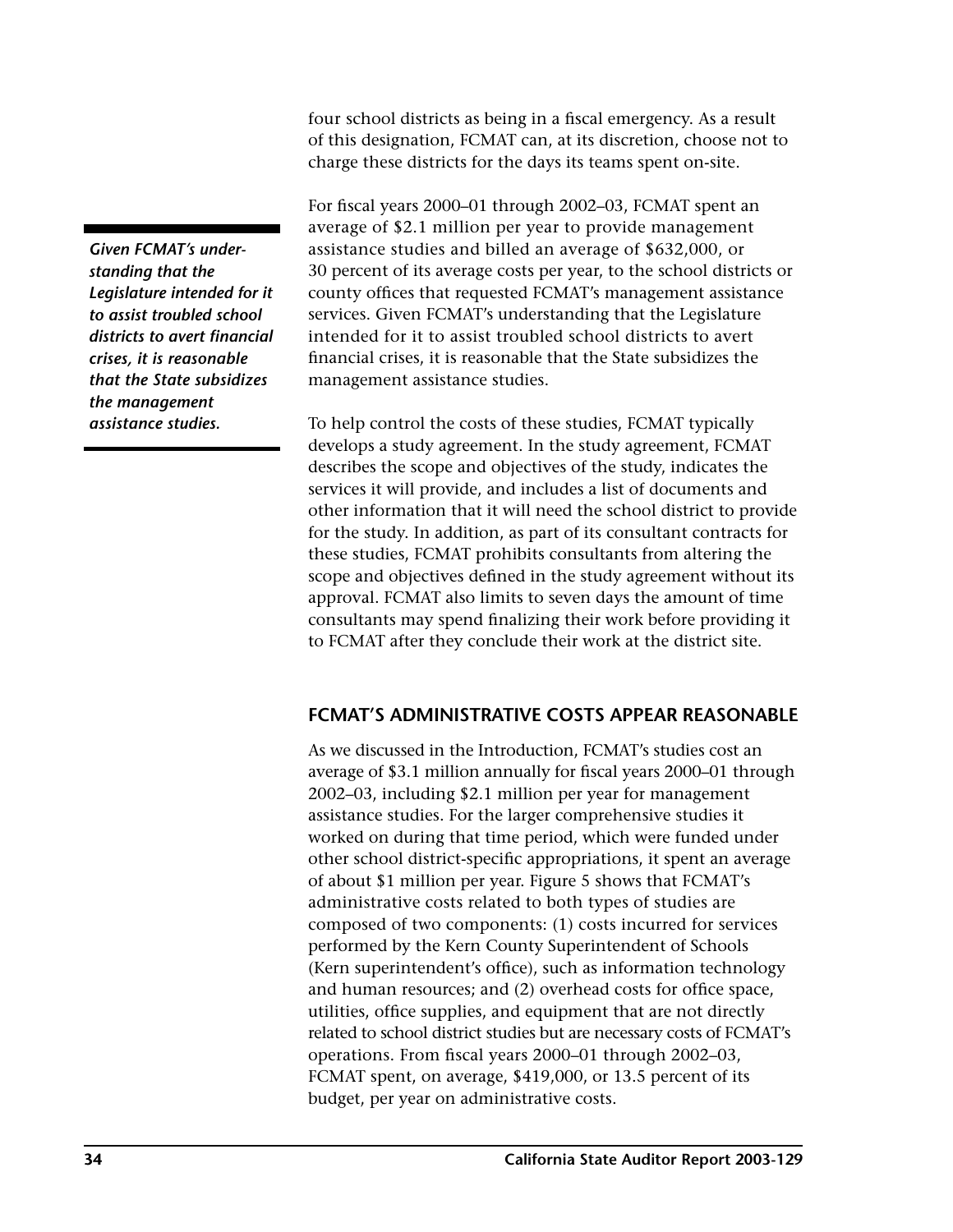

FCMAT's Costs of Studies for Fiscal Years 2000-01 Through 2002-03

Source: FCMAT.

The overhead portion of FCMAT's total administrative costs was approximately \$195,000 higher for fiscal year 2001–02 than for fiscal year 2000-01. This difference is due primarily to increased computer equipment purchases and a shift in the mix of FCMAT's work. FCMAT's chief executive officer explained that a significant portion of the increase in overhead costs in fiscal year 2001-02 is because FCMAT purchased more computer equipment than it did in fiscal year 2000-01. FCMAT's accounting records support this assertion, indicating that in fiscal year 2001-02 FCMAT spent more for computer equipment and other technology-related purchases. When compared with the overhead costs for fiscal year 2000-01, these purchases account for approximately \$51,000, or 26 percent, of the increase. The remaining \$144,000 difference is due primarily to the fact that in fiscal year 2000–01 FCMAT spent more of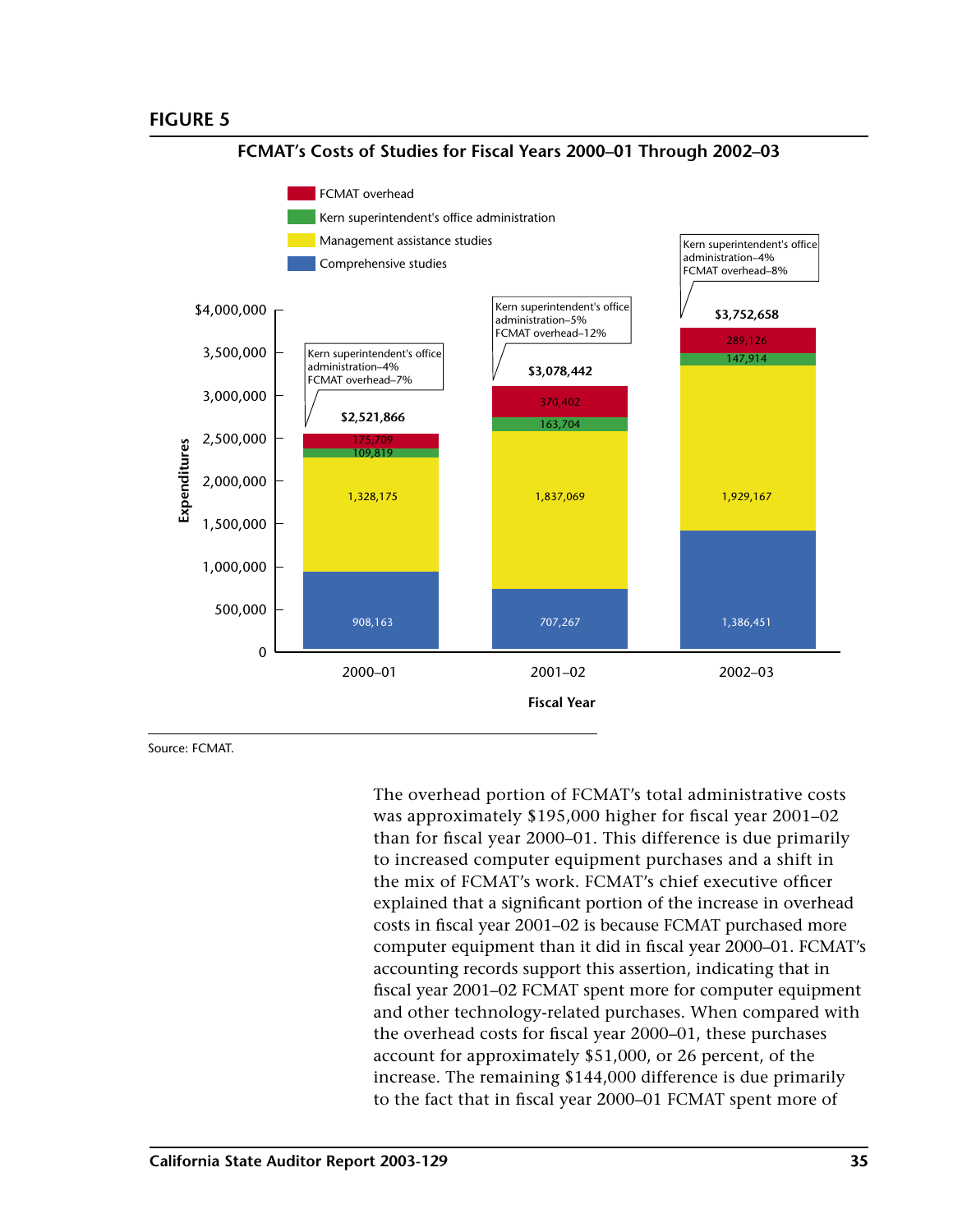its time working on projects, such as the California School Information Services system and the professional development program, that are not related to FCMAT's school district studies and for which costs are not shown in Figure 5. As was shown previously in Figure 2 on page 7, FCMAT worked on more school district studies in fiscal year 2001–02 than in fiscal year 2000–01, leaving less time to work on other projects. As a result, for fiscal year 2001–02, a higher percentage of FCMAT's costs related to school district studies.

Similarly, compared to fiscal year 2001–02, FCMAT's overhead costs were approximately \$81,000 lower in fiscal year 2002–03. Approximately \$29,000, or 36 percent, of this decrease can again be attributed to higher computer-related purchases in fiscal year 2001–02. Most of the remaining difference represents costs for a study for the Kern superintendent's office for which FCMAT was reimbursed in fiscal year 2002–03.

Not included in FCMAT's overhead cost component are the costs for its chief executive and deputy executive officers to perform administrative duties, such as approving staff time sheets and attending meetings of FCMAT's governing board. FCMAT accounts for the entire salaries of these two managers as being directly related to its school district studies and other projects because most of their time is spent in these areas. Although the portion of time the chief executive officer and deputy executive officer spend on administrative tasks is part of the overall cost of administering FCMAT, it is not likely that including the portion of their salaries associated with performing those tasks would cause FCMAT's total administrative costs to exceed a reasonable proportion of its total costs. Specifically, even if the total amount of the salaries for FCMAT's chief executive and deputy executive officers were included as administrative costs, the percentage of FCMAT's total administrative costs would not exceed 26 percent of its total expenditures. Given FCMAT's small size, it is reasonable that its administrative costs, most of which would remain the same regardless of the number of studies FCMAT performs, represent a higher proportion of its total costs when compared to larger organizations, because FCMAT cannot benefit from the economies of scale that large organizations enjoy. Also, in order to be responsive to school districts located in Northern and Southern California and so it can be close to Sacramento, FCMAT maintains its main office in the Kern superintendent's office in Bakersfield and a satellite office in Petaluma, which results in higher administrative costs.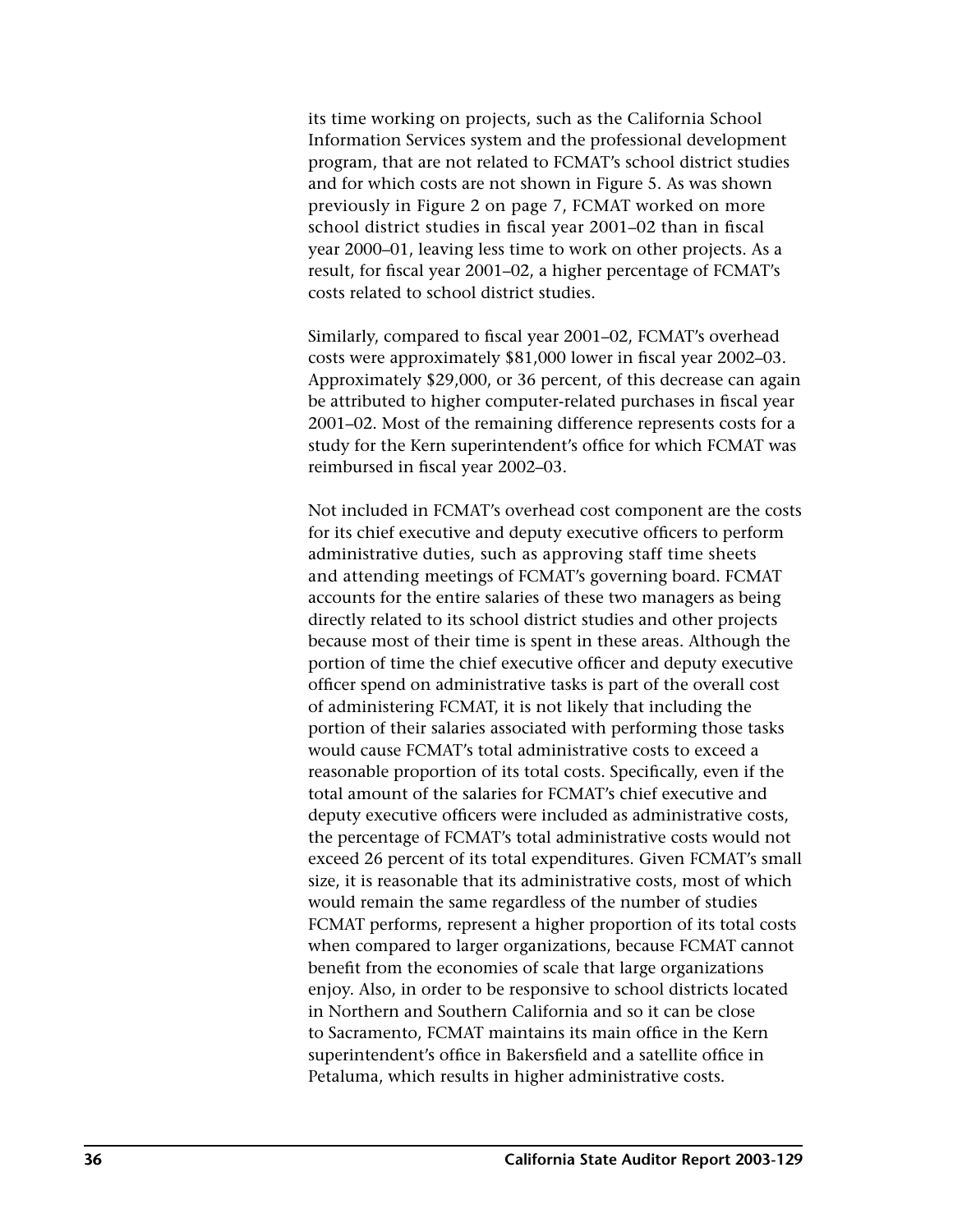<span id="page-40-0"></span>The component of FCMAT's administrative costs related to the Kern superintendent's office is below the amount that the Department of Education allows. Specifically, the Department of Education annually specifies a percentage of the total administrative costs of a grant or program, such as FCMAT, that the costs of administrative agents, such as the Kern superintendent's office, may not exceed. For fiscal years 2000–01 through 2002–03, the established rate ranged from 7.65 percent to 7.33 percent, while the portion of FCMAT's costs for the services the Kern superintendent's office provided did not exceed 7.15 percent.

## **RECOMMENDATIONS**

To obtain the broadest range of consultants to choose from, FCMAT should expand its list of consultants who receive request for application packets.

To improve its customer service, FCMAT should ensure that it adequately addresses the issues its customers raise in post-study evaluations by developing a process for tracking the concerns and documenting the steps it takes to resolve them.

We conducted this review under the authority vested in the California State Auditor by Section 8543 et seq. of the California Government Code and according to generally accepted government auditing standards. We limited our review to those areas specified in the audit scope section of this report.

Respectfully submitted,

Elaine M. Howle

ELAINE M. HOWLE State Auditor

Date: June 16, 2004

Staff: Nancy C. Woodward, CPA, Audit Principal Debra L. Maus, CPA Phillip Burkholder, CPA Michelle R. Ludwick John J. Romero Leonard Van Ryn Lea Webb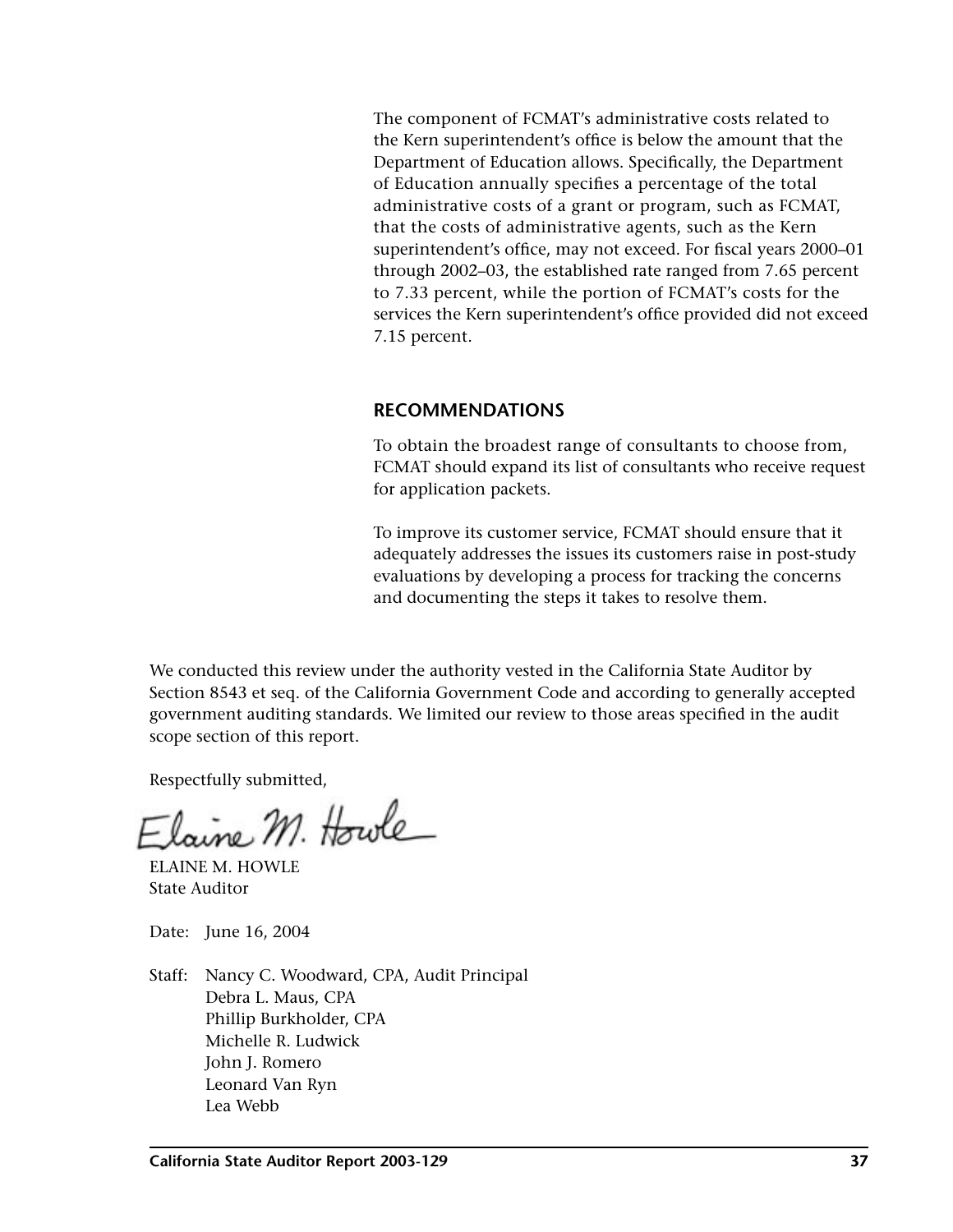Blank page inserted for reproduction purposes only.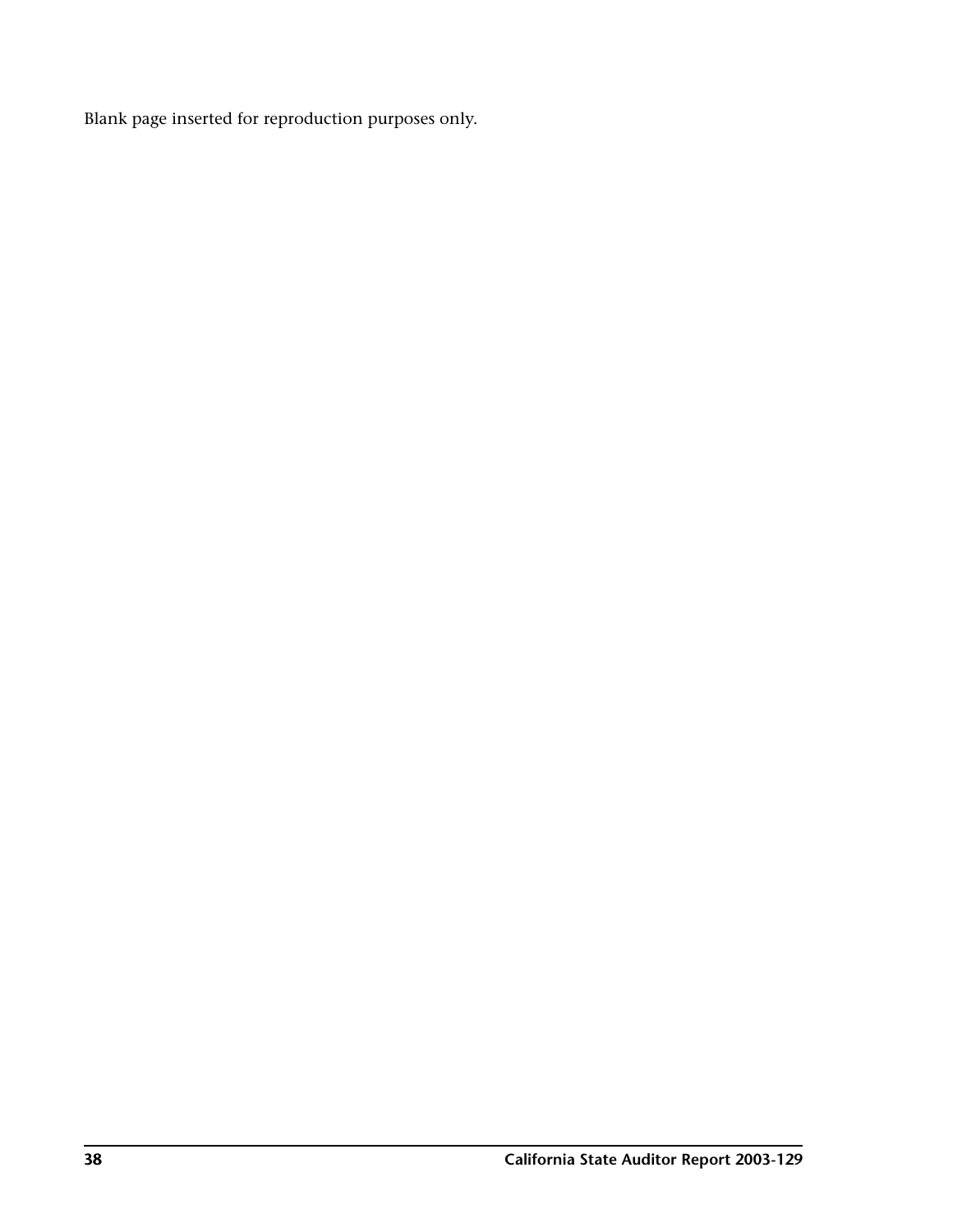<span id="page-42-0"></span>Agency's comments provided as text only.

Kern County Superintendent of Schools Larry E. Reider, Superintendent 1300 17<sup>th</sup> Street - City Centre Bakersfield, CA 93301-4533

May 27, 2004

Ms. Elaine Howle, State Auditor Bureau of State Audits 555 Capitol Mall, Suite 300 Sacramento, CA 95814

Dear Ms. Howle:

As the Administrative Agent for the Fiscal Crisis and Management Assistance Team (FCMAT), I took receipt of the draft Bureau of State Audit (BSA) report of the Fiscal Crisis and Management Assistance Team on Tuesday May 25, 2004. This letter represents our formal response to the draft audit.

We embrace the audit findings and recommendations and will develop, in coordination with the FCMAT Governing Board on June 23, 2004, a corrective action plan for the two recommendations.

#### **Recommendation 1:**

To obtain the broadest range of consultants to choose from, FCMAT should expand its list of consultants who receive request for application packets.

## **FCMAT Response:**

We appreciate the Bureau of State Audits acknowledging that FCMAT uses a fair process to identify and select consultants for its studies and that FCMAT follows some best practices, such as putting more extensive, comprehensive review work out to bid.

FCMAT supports the Bureau's recommendation and will expand its list of consultants who receive requests for application packets. The corrective action plan approved by the FCMAT Governing Board relative to this recommendation will be submitted to the Bureau of State Audits as documentation of follow-up by FCMAT.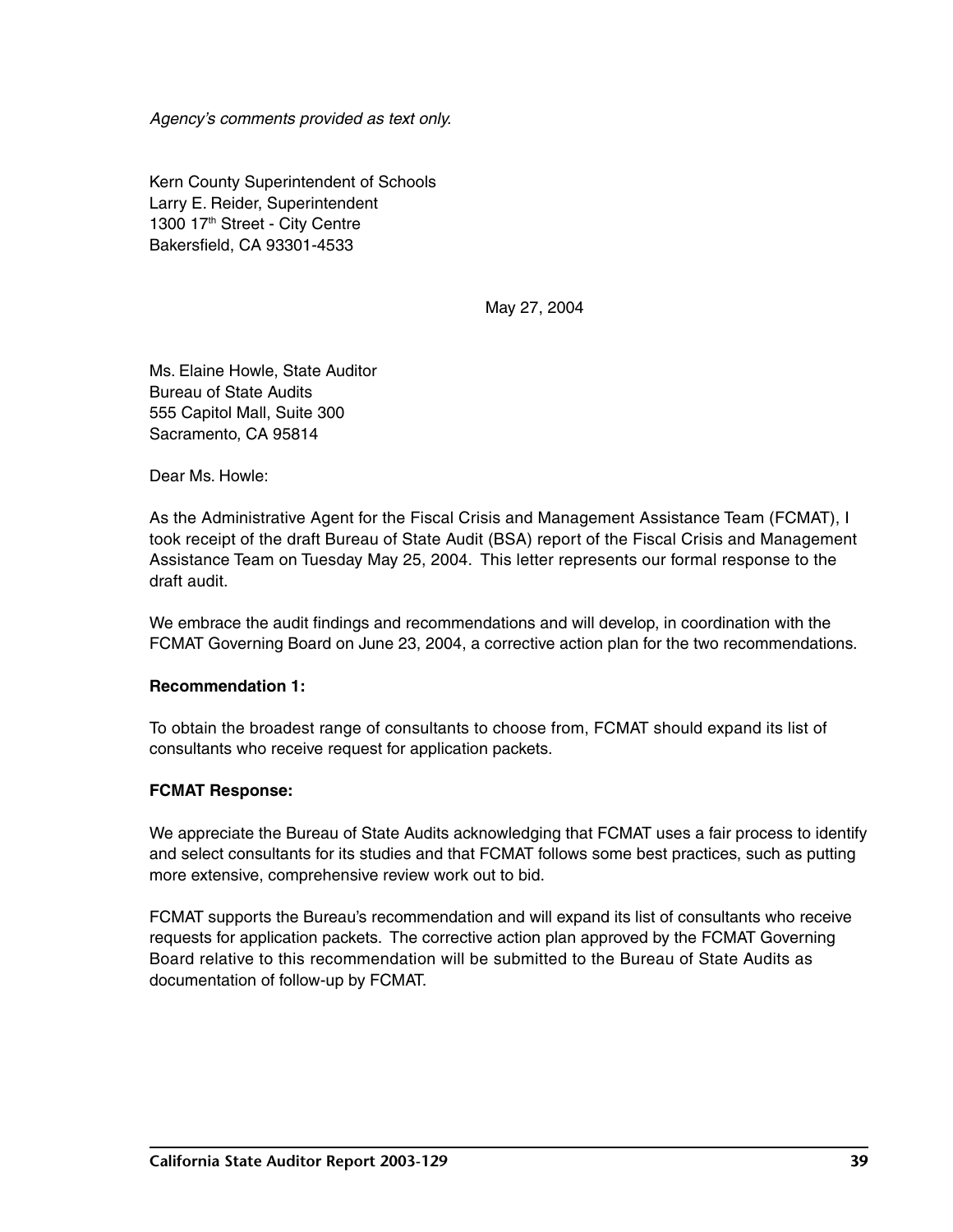Bureau of State Audits May 27, 2004 Page 2

#### **Recommendation 2:**

To improve its customer service, FCMAT should ensure that it adequately addresses the issues its customers raise in post-study evaluations by developing a process for tracking the concerns and documenting the steps it takes to resolve them.

## **FCMAT Response:**

We appreciate the Bureau of State Audits acknowledging that FCMAT uses prudent business practices in this area by soliciting feedback from its clients at the end of each job. Thank you for providing an independent analysis verifying that 85% of FCMAT's clients responding to the client evaluation form rated FCMAT's performance as "a great deal of assistance" to "excellent assistance".

FCMAT supports the Bureau's recommendation and will track the concerns of any FCMAT client by documenting the steps taken to resolve the concerns expressed through the client evaluation form. The corrective action plan approved by the FCMAT Governing Board relative to this recommendation will be submitted to the Bureau of State Audits as documentation of follow-up by FCMAT.

## **Summary Comments:**

Finally, we would like to extend our appreciation for the Bureau's professional staff throughout the audit. They were professional, objective, and thorough.

Sincerely,

(Signed by: Larry E. Reider)

Larry E. Reider Kern County Superintendent of Schools FCMAT's Administrative Agent